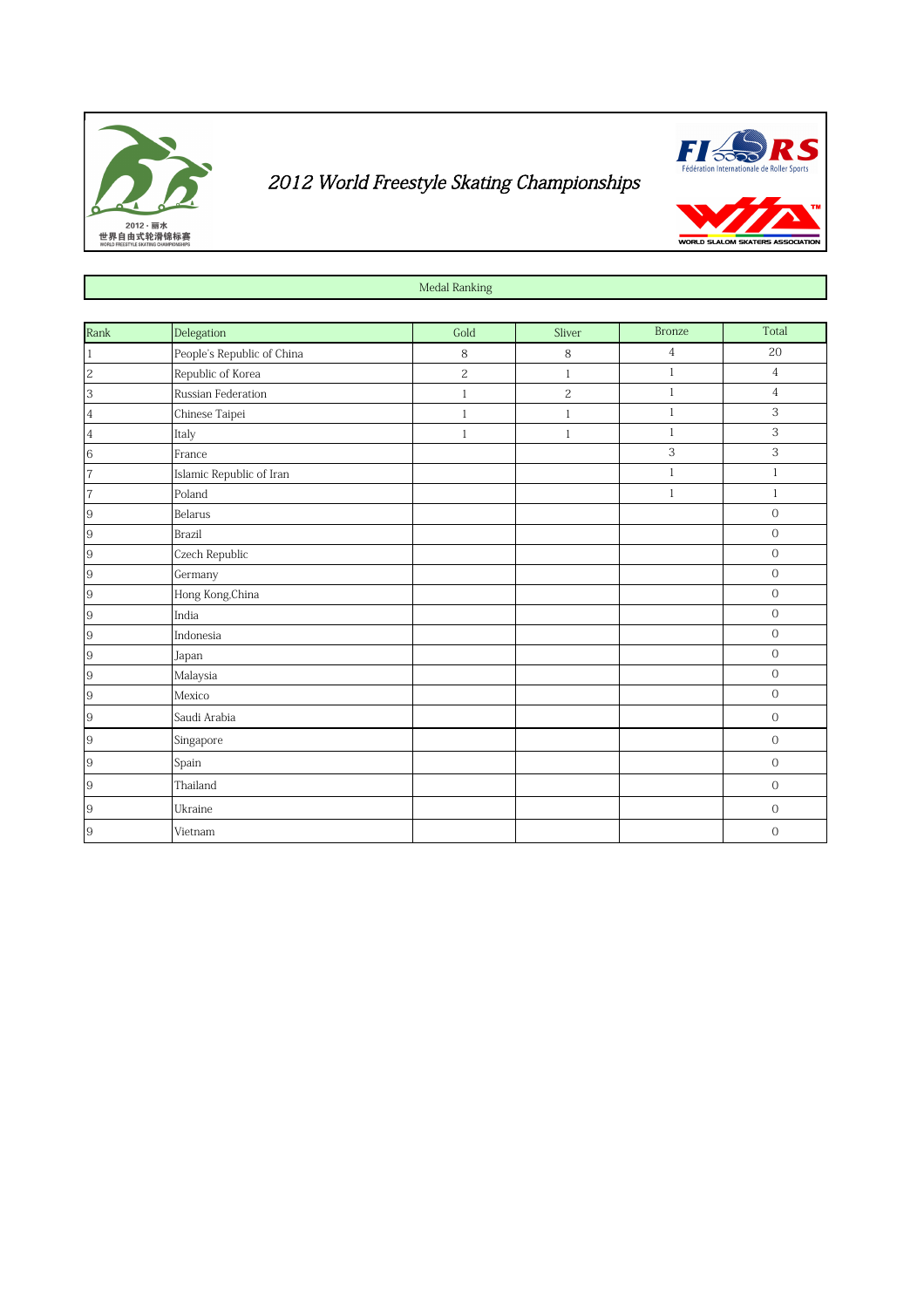





| Junior Women   |            |                           | <b>Speed Slalom</b>        |         |                |         |            |                |         | <b>Time Trial</b> |
|----------------|------------|---------------------------|----------------------------|---------|----------------|---------|------------|----------------|---------|-------------------|
|                |            |                           |                            |         |                |         |            |                |         |                   |
| Rank           | <b>Bib</b> | Name                      | Delegation                 | T.1     | Pen.1          | Tot.T.1 | <b>T.2</b> | Pen.1          | Tot.T.2 | <b>Best</b>       |
|                | 006        | Lu Qian Qian              | People's Republic of China | 4.971   | $\overline{0}$ | 4.971   | 4.918      | $\overline{1}$ | 5.118   | 4.971             |
| $\overline{c}$ | 050        | Derisbourg Tiffany        | France                     | 4.954   | $\overline{c}$ | 5.354   | 4.972      | $\mathbf{O}$   | 4.972   | 4.972             |
| 3              | 005        | Guan Yu Xiang             | People's Republic of China | 5.04    | $\Omega$       | 5.04    | 5.035      | $\Omega$       | 5.035   | 5.035             |
|                | 026        | Su Pei-Ching              | Chinese Taipei             | 5.065   | $\overline{O}$ | 5.065   | 5.02       | $\overline{c}$ | 5.42    | 5.065             |
| 5              | 027        | Huang, Cai-Jhu            | Chinese Taipei             | 5.114   | $\Omega$       | 5.114   | 5.158      | $\overline{c}$ | 5.558   | 5.114             |
| 6              | 052        | Granjon Zo é              | France                     | 5.152   | $\overline{0}$ | 5.152   | 5.137      | $\overline{0}$ | 5.137   | 5.137             |
|                | 004        | Feng Hui                  | People's Republic of China | 5.29    |                | 5.49    | 5.264      | $\overline{0}$ | 5.264   | 5.264             |
| 8              | 029        | Liang, Hsuan Min          | Chinese Taipei             | ####    | #              | ####    | 5.286      | $\overline{0}$ | 5.286   | 5.286             |
| 9              | 010        | Deng Ling                 | People's Republic of China | ####    | $\#$           | ####    | 5.067      | 3              | 5.667   | 5.667             |
| 10             | 007        | Wang Ding Yu Xin          | People's Republic of China | 5.574   | $\overline{4}$ | 6.374   | 5.787      | $\overline{0}$ | 5.787   | 5.787             |
| 11             | 028        | Huang, Yu-Hsuan           | Chinese Taipei             | 5.395   | $\overline{c}$ | 5.795   | ####       | $\#$           | ####    | 5.795             |
| 12             | 030        | Lin, Hsin-Chieh           | Chinese Taipei             | ####    | $\#$           | ####    | 6.104      | $\overline{4}$ | 6.904   | 6.904             |
| 13             | 104        | Moritoki Mika             | Japan                      | 7.132   | $\overline{O}$ | 7.132   | 7.028      | 1              | 7.228   | 7.132             |
| 14             | 137        | Mongkolchareonchok Chanya | Thailand                   | 7.211   | $\overline{O}$ | 7.211   | 6.822      | $\overline{4}$ | 7.622   | 7.211             |
| 15             | 055        | Ngan Ching Yiu            | Hong Kong, China           | # # # # | $\#$           | ####    | 6.576      | $\overline{4}$ | 7.376   | 7.376             |
| 16             | 121        | Li Liudmila               | Russian Federation         | ####    | $\#$           | ####    | 8.604      | $\overline{0}$ | 8.604   | 8.604             |
| 17             | 068        | Anoushka Chandarana       | India                      | 10.05   | $\overline{c}$ | 10.45   | 10.221     | $\overline{0}$ | 10.221  | 10.221            |
| 18             | 067        | Patil Riya Rajendra       | India                      | ####    | $\#$           | ####    | ####       | $\#$           | ####    | ####              |
| 18             | 069        | Iska Sai Laasya Reddy     | India                      | ####    | $\#$           | ####    | ####       | $\#$           | ####    | ####              |
| 18             | 070        | Ayushi Jain               | India                      | ####    | $\#$           | # # ##  | # # # #    | $\#$           | ####    | ####              |
| 18             | 031        | Lee, Nien-Chen            | Chinese Taipei             | ####    | #              | ####    | ####       | #              | ####    | ####              |
| 18             | 054        | Chui Ka Yan               | Hong Kong, China           | ####    | #              | ####    | ####       | #              | ####    | ####              |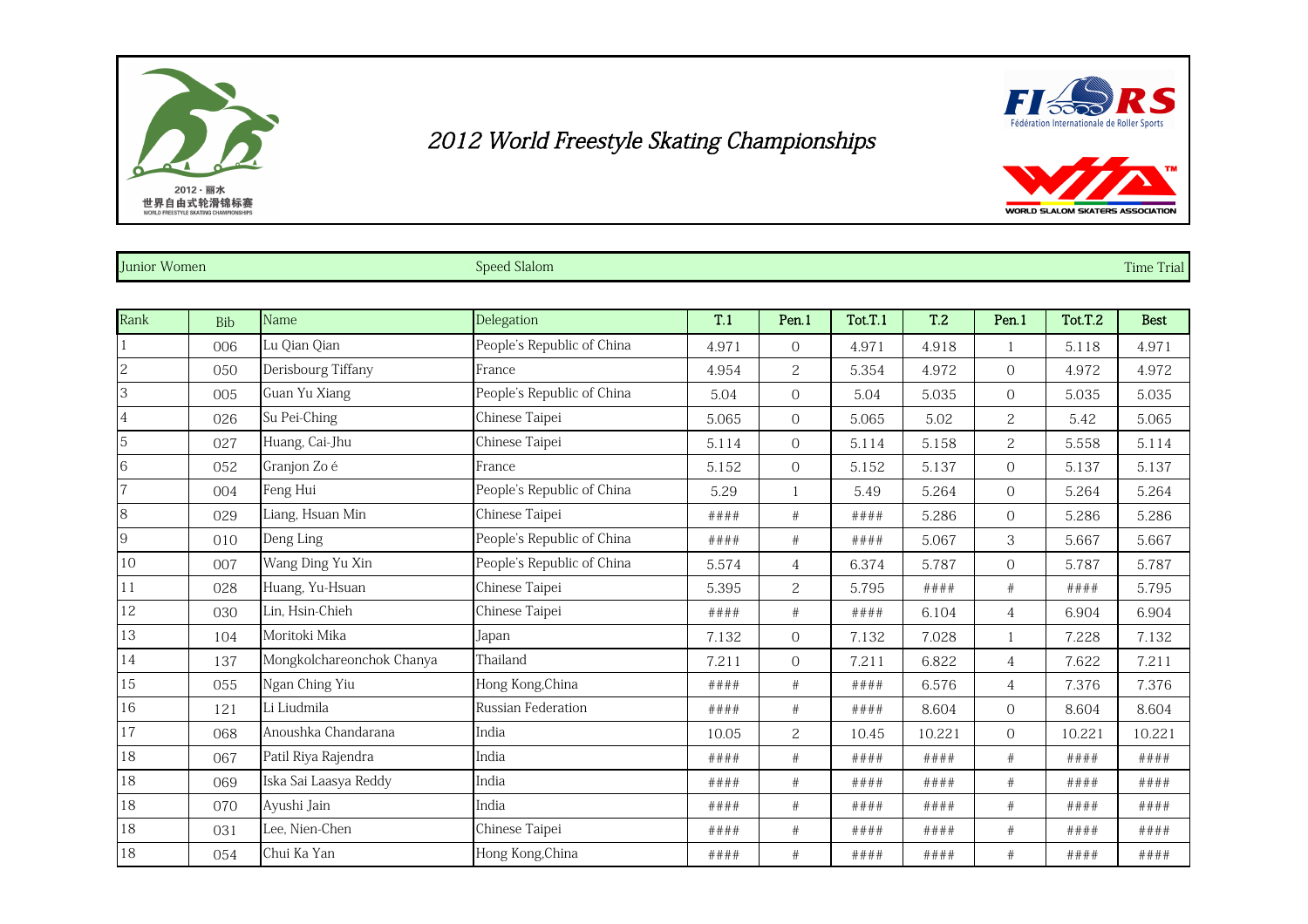





Junior Women Speed Slalom Speed Slalom Speed Slalom Speed Slalom Speed Slalom Speed Slalom Speed Slalom Speed Sla

| <b>Stage</b>  | Group         | Bib | Name               | Delegation                 | T.1     | Pen.1          | Tot.T.1 | W/L.1 | T <sub>.2</sub> | Pen.1          | Tot.T.2 | W/L.2 | <b>T.3</b> | Pen.1          | Tot.T.3 | W/L.3 |
|---------------|---------------|-----|--------------------|----------------------------|---------|----------------|---------|-------|-----------------|----------------|---------|-------|------------|----------------|---------|-------|
|               | TT.R#1        | 006 | Lu Qian Qian       | People's Republic of China | 5.463   | $\theta$       | 5.463   | W     | 5.446           | $\overline{0}$ | 5.446   | W     |            |                |         |       |
|               | <b>TT.R#8</b> | 029 | Liang, Hsuan Min   | Chinese Taipei             | 5.681   |                | 5.881   |       | 5.702           | $\overline{0}$ | 5.702   |       |            |                |         |       |
|               | <b>TT.R#5</b> | 027 | Huang, Cai-Jhu     | Chinese Taipei             | 5.72    |                | 6.52    |       | 6.069           | $\overline{0}$ | 6.069   |       |            |                |         |       |
|               | TT.R#4        | 026 | Su Pei-Ching       | Chinese Taipei             | 5.681   | $\overline{0}$ | 5.681   | W     | 5.879           | $\overline{0}$ | 5.879   | W     |            |                |         |       |
| Quarter Final | TT.R#3        | 005 | Guan Yu Xiang      | People's Republic of China | # # # # |                | # # ##  |       | 5.553           | $\overline{0}$ | 5.553   | W     | 5.597      | $\Omega$       | 5.597   | W     |
|               | TT.R#6        | 052 | Granjon Zo é       | France                     | 5.828   |                | 6.028   | W     | ####            | #              | ####    |       | 5.787      | $\overline{2}$ | 6.187   |       |
|               | <b>TT.R#7</b> | 004 | Feng Hui           | People's Republic of China | 5.903   |                | 6.103   |       | 5.776           | $\overline{0}$ | 5.776   | W     | 5.955      |                | 6.155   |       |
|               | <b>TT.R#2</b> | 050 | Derisbourg Tiffany | France                     | 5.519   |                | 5.719   | W     | 5.451           | 2              | 5.851   |       | 5.424      | 2 <sup>1</sup> | 5.824   | W     |
|               | OF1#1         | 006 | Lu Qian Qian       | People's Republic of China | 5.381   | $\Omega$       | 5.381   | W     | 5.406           |                | 5.606   | W     |            |                |         |       |
|               | QF2#1         | 026 | Su Pei-Ching       | Chinese Taipei             | # # # # |                | # # ##  |       | 5.693           | 2              | 6.093   |       |            |                |         |       |
| Semi Final    | QF3#1         | 005 | Guan Yu Xiang      | People's Republic of China | 5.546   | $\Omega$       | 5.546   |       | 5.384           | $\overline{0}$ | 5.384   | W     | 5.516      | $\Omega$       | 5.516   | W     |
|               | OF4#1         | 050 | Derisbourg Tiffany | France                     | 5.403   | $\overline{0}$ | 5.403   | W     | 5.356           |                | 5.556   |       | 5.418      |                | 5.618   |       |
| Consolation   | SF1#2         | 026 | Su Pei-Ching       | Chinese Taipei             | 5.73    | $\Omega$       | 5.73    |       | 5.619           | $\overline{2}$ | 6.019   |       |            |                |         |       |
| Final         | SF2#2         | 050 | Derisbourg Tiffany | France                     | 5.399   | $\Omega$       | 5.399   | W     | 5.315           | $\overline{2}$ | 5.715   | W     |            |                |         |       |
|               | SF1#1         | 006 | Lu Qian Qian       | People's Republic of China | 5.487   | $\Omega$       | 5.487   | W     | 5.49            | $\overline{0}$ | 5.49    |       | 5.342      |                | 5.342   | W     |
| Final         | SF2#1         | 005 | Guan Yu Xiang      | People's Republic of China | 5.578   | $\Omega$       | 5.578   |       | 5.487           | $\overline{0}$ | 5.487   | W     | 5.371      |                | 5.371   |       |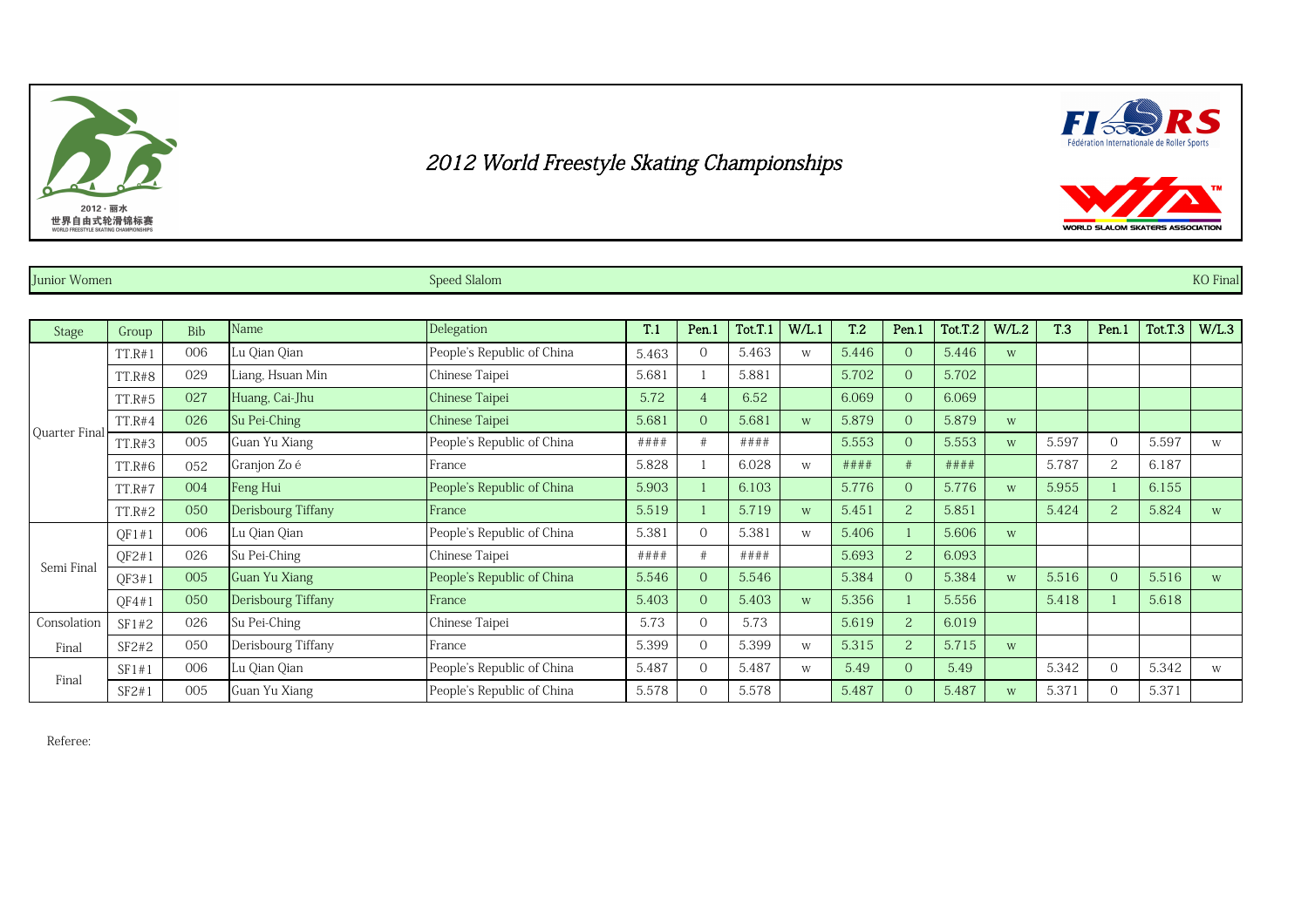



WORLD SLALOM SKATERS

| Junior Women   |            |                           | Speed Slalom               | <b>Total Ranking</b>     |
|----------------|------------|---------------------------|----------------------------|--------------------------|
|                |            |                           |                            |                          |
| Rank           | <b>Bib</b> | Name                      | Delegation                 | Remark                   |
| 1              | 006        | Lu Qian Qian              | People's Republic of China | Final                    |
| $\overline{c}$ | 005        | Guan Yu Xiang             | People's Republic of China | Final                    |
| 3              | 050        | Derisbourg Tiffany        | France                     | <b>Consolation Final</b> |
| $\overline{4}$ | 026        | Su Pei-Ching              | Chinese Taipei             | <b>Consolation Final</b> |
| 5              | 027        | Huang, Cai-Jhu            | Chinese Taipei             | Quarter Final            |
| 6              | 052        | Granjon Zo é              | France                     | <b>Ouarter Final</b>     |
| $\overline{7}$ | 004        | Feng Hui                  | People's Republic of China | <b>Ouarter Final</b>     |
| 8              | 029        | Liang, Hsuan Min          | Chinese Taipei             | <b>Ouarter Final</b>     |
| 9              | 010        | Deng Ling                 | People's Republic of China | <b>Time Trial</b>        |
| 10             | 007        | Wang Ding Yu Xin          | People's Republic of China | <b>Time Trial</b>        |
| 11             | 028        | Huang, Yu-Hsuan           | Chinese Taipei             | <b>Time Trial</b>        |
| 12             | 030        | Lin. Hsin-Chieh           | Chinese Taipei             | <b>Time Trial</b>        |
| 13             | 104        | Moritoki Mika             | Japan                      | <b>Time Trial</b>        |
| 14             | 137        | Mongkolchareonchok Chanya | Thailand                   | <b>Time Trial</b>        |
| 15             | 055        | Ngan Ching Yiu            | Hong Kong, China           | <b>Time Trial</b>        |
| 16             | 121        | Li Liudmila               | Russian Federation         | <b>Time Trial</b>        |
| 17             | 068        | Anoushka Chandarana       | India                      | <b>Time Trial</b>        |
| 18             | 067        | Patil Riya Rajendra       | India                      | <b>Time Trial</b>        |
| 18             | 69         | Iska Sai Laasya Reddy     | India                      | <b>Time Trial</b>        |
| 18             | 70         | Ayushi Jain               | India                      | Time Trial               |
| 18             | 31         | Lee, Nien-Chen            | Chinese Taipei             | <b>Time Trial</b>        |
| 18             | 54         | Chui Ka Yan               | Hong Kong, China           | <b>Time Trial</b>        |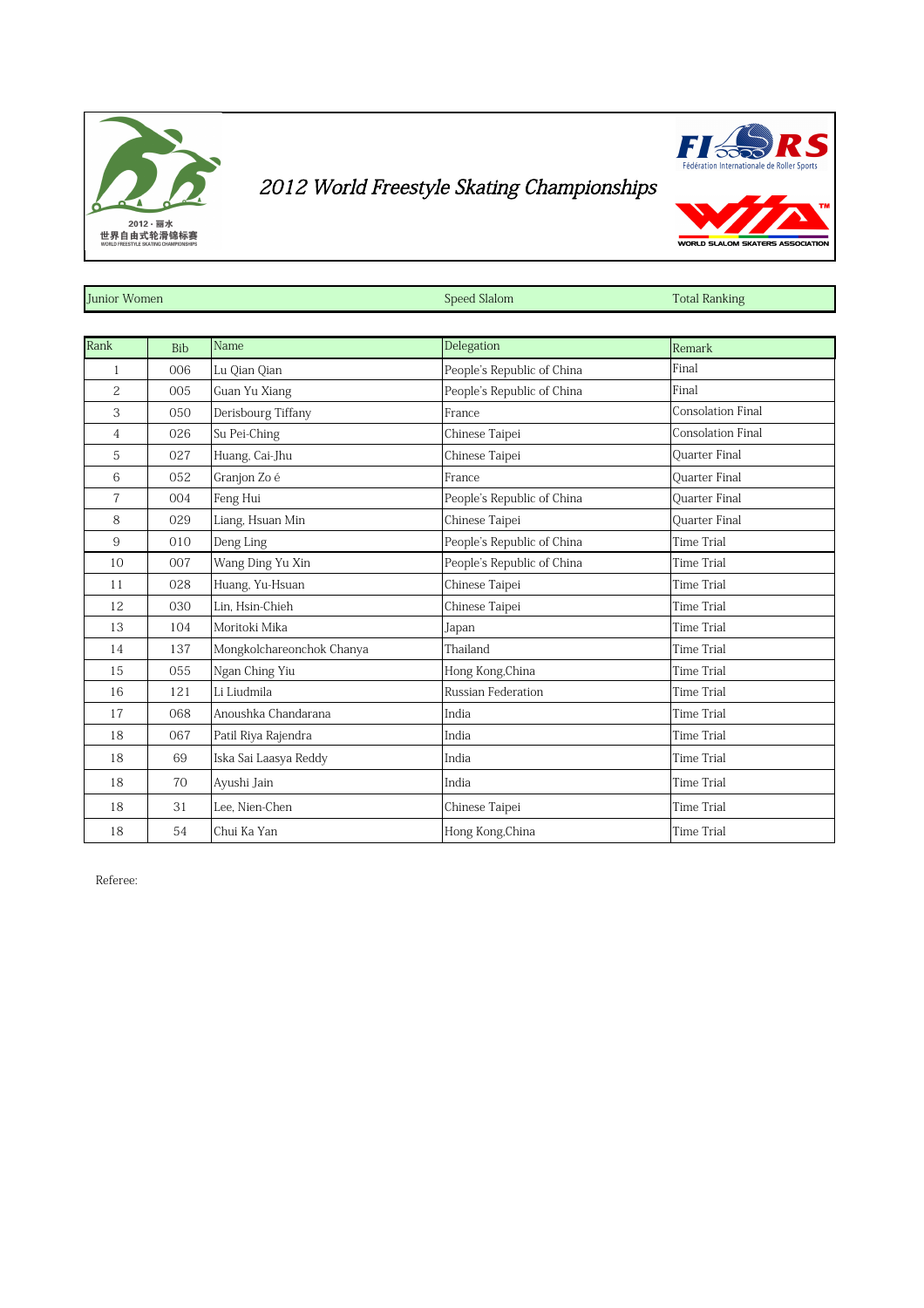



WORLD SLALOM SKATERS ASSOCIATION

| <b>Junior Men</b> | $\sim$<br>ed Slalom<br>speed | <b>Time Trial</b> |
|-------------------|------------------------------|-------------------|
|                   |                              |                   |

| Rank           | <b>Bib</b> | Name                  | Delegation                 | T.1   | Pen.1          | Tot.T.1 | <b>T.2</b> | Pen.1          | Tot.T.2 | <b>Best</b> |
|----------------|------------|-----------------------|----------------------------|-------|----------------|---------|------------|----------------|---------|-------------|
| $\vert$ 1      | 012        | Pan Yu Shuo           | People's Republic of China | 4.482 | $\Omega$       | 4.482   | 4.476      | 3              | 5.076   | 4.482       |
| 2              | 034        | Wu, Dong-Jiunn        | Chinese Taipei             | 4.62  | $\overline{0}$ | 4.62    | 4.493      | $\overline{0}$ | 4.493   | 4.493       |
| 3              | 035        | Wu, Dong-Yan          | Chinese Taipei             | 4.633 | $\overline{0}$ | 4.633   | 4.503      | $\mathbf{O}$   | 4.503   | 4.503       |
| $\overline{4}$ | 014        | Qiu Yi Ming           | People's Republic of China | 4.696 | $\overline{0}$ | 4.696   | 4.721      | $\mathbf{1}$   | 4.921   | 4.696       |
| 5              | 036        | Huang, Yu-Ping        | Chinese Taipei             | 4.519 | $\mathbf{1}$   | 4.719   | 4.397      | 4              | 5.197   | 4.719       |
| 6              | 013        | Ye Hao Qin            | People's Republic of China | 4.734 | $\mathbf{1}$   | 4.934   | 4.731      | $\overline{0}$ | 4.731   | 4.731       |
| $\overline{7}$ | 015        | Zhang Hao             | People's Republic of China | 4.944 | $\overline{c}$ | 5.344   | 4.911      | $\overline{0}$ | 4.911   | 4.911       |
| 8              | 094        | Farbod Motavasel      | Islamic Republic of Iran   | ####  | $\#$           | ####    | 4.913      | $\mathbf{O}$   | 4.913   | 4.913       |
| 9              | 057        | Ma Pak Hong           | Hong Kong, China           | 4.859 | 3              | 5.459   | 5.06       | 1              | 5.26    | 5.26        |
| 10             | 139        | Rompo Chawis          | Thailand                   | 5.58  | 3              | 6.18    | 5.488      | $\overline{0}$ | 5.488   | 5.488       |
| 11             | 016        | Zhu Tian Le           | People's Republic of China | ####  | $\#$           | ####    | 5.12       | $\overline{c}$ | 5.52    | 5.52        |
| 12             | 138        | Sawangsri Kanchanok   | Thailand                   | 5.631 | $\Omega$       | 5.631   | 5.634      |                | 5.834   | 5.631       |
| 13             | 058        | Chan Man Fung Anson   | Hong Kong, China           | ####  | $\#$           | ####    | 4.923      | $\overline{4}$ | 5.723   | 5.723       |
| 14             | 062        | Lin Chu Lok           | Hong Kong, China           | 5.585 | $\mathbf{1}$   | 5.785   | ####       | $\#$           | ####    | 5.785       |
| 15             | 060        | Lee Chak Him          | Hong Kong, China           | 5.837 | $\mathbf{1}$   | 6.037   | 6.039      | $\overline{c}$ | 6.439   | 6.037       |
| 16             | 105        | Shibagaki Masayoshi   | Japan                      | ####  | $\#$           | ####    | 5.315      | $\overline{4}$ | 6.115   | 6.115       |
| 17             | 059        | Ng Wing Hang          | Hong Kong, China           | ####  | #              | # # ##  | 5.958      | $\mathbf{1}$   | 6.158   | 6.158       |
| 18             | 140        | Rompo Chusana         | Thailand                   | 6.507 | $\overline{0}$ | 6.507   | 6.27       | $\overline{4}$ | 7.07    | 6.507       |
| 19             | 061        | Lo Ng Shuen           | Hong Kong, China           | 6.345 | 3              | 6.945   | 6.215      | 3              | 6.815   | 6.815       |
| 20             | 073        | Manish Dahiya         | India                      | ####  | $\#$           | ####    | 6.051      | $\overline{4}$ | 6.851   | 6.851       |
| 21             | 072        | Chindak Aniket Ramesh | India                      | ####  | $\#$           | ####    | ####       | $\#$           | ####    | ####        |
| 21             | 074        | Joshi Arhant Rajendra | India                      | ####  | $\#$           | ####    | ####       | $\#$           | ####    | ####        |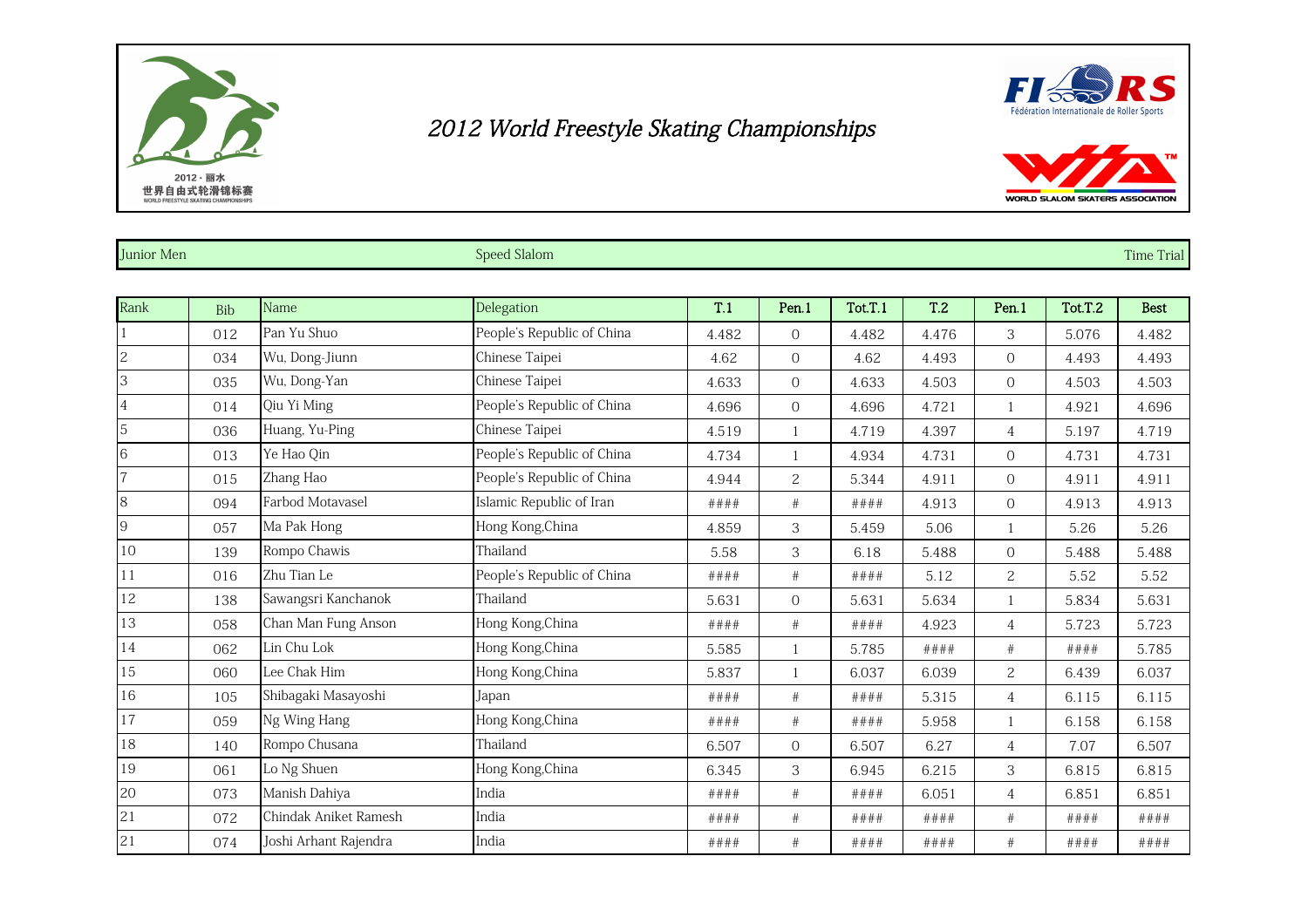



| <b>WORLD SLALOM SKATERS ASSOCIATION</b> |
|-----------------------------------------|

| Junior Men | <b>Speed Slalom</b> | $\mathbf{m}$<br>Time Trial |
|------------|---------------------|----------------------------|
|            |                     |                            |

| Rank | <b>Bib</b> | Name                    | Delegation | T.1  | Pen <sub>1</sub> | Tot.T.1 | T <sub>.2</sub> | Pen.1 | Tot.T.2 | <b>Best</b> |
|------|------------|-------------------------|------------|------|------------------|---------|-----------------|-------|---------|-------------|
| 21   | 075        | Bhalgat Yash Tushar     | India      | #### |                  | ####    | ####            |       | ####    | ####        |
| 21   | 076        | Rutvij Manoj Sawardekar | India      | #### |                  | ####    | ####            |       | ####    | ####        |
| 21   | 077        | Nishil Ripal Mehta      | India      | #### |                  | ####    | ####            |       | ####    | ####        |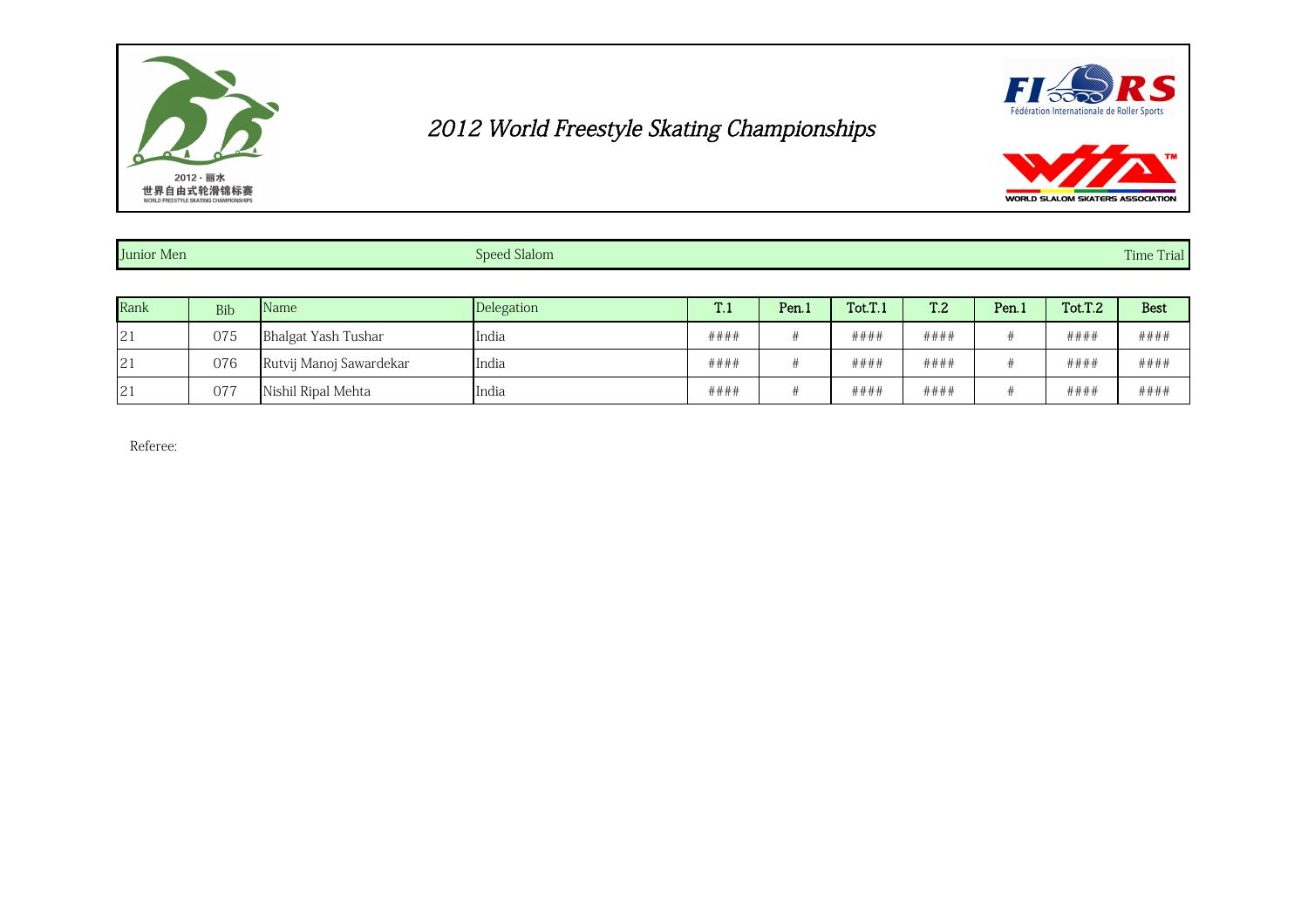





Junior Men Speed Slalom Speed Slalom Speed Slalom Speed Slalom Speed Slalom Speed Slalom Speed Slalom Speed Sla

| Stage         | Group         | <b>Bib</b> | Name             | Delegation                 | T.1   | Pen.1          | Tot.T.1 | W/L.1 | T <sub>.2</sub> | Pen.1          | Tot.T.2 | W/L.2 | <b>T.3</b> | Pen.1    | Tot.T.3 | W/L.3 |
|---------------|---------------|------------|------------------|----------------------------|-------|----------------|---------|-------|-----------------|----------------|---------|-------|------------|----------|---------|-------|
|               | TT.R#1        | 012        | Pan Yu Shuo      | People's Republic of China | ####  |                | ####    |       | 5.017           |                | 5.217   | W     | 4.954      |          | 5.154   |       |
|               | <b>TT.R#8</b> | 094        | Farbod Motavasel | Islamic Republic of Iran   | 5.079 | $\Omega$       | 5.079   | W     | 5.155           | 3              | 5.755   |       | 5.033      |          | 5.033   | W     |
|               | <b>TT.R#5</b> | 036        | Huang, Yu-Ping   | Chinese Taipei             | 4.975 | $\Omega$       | 4.975   | W     | 5.008           | $\overline{0}$ | 5.008   | W     |            |          |         |       |
|               | TT.R#4        | 014        | Qiu Yi Ming      | People's Republic of China | 5.273 | $\Omega$       | 5.273   |       | 5.426           | $\overline{0}$ | 5.426   |       |            |          |         |       |
| Quarter Final | TT.R#3        | 035        | Wu, Dong-Yan     | Chinese Taipei             | 5.076 | $\overline{4}$ | 5.876   |       | 5.087           | $\Omega$       | 5.087   | W     | 5.154      |          | 5.354   |       |
|               | TT.R#6        | 013        | Ye Hao Qin       | People's Republic of China | 5.187 |                | 5.387   | W     | 5.174           | $\overline{0}$ | 5.174   |       | 5.168      |          | 5.168   | W     |
|               | <b>TT.R#7</b> | 015        | Zhang Hao        | People's Republic of China | 5.341 |                | 5.541   |       | 5.469           | $\overline{0}$ | 5.469   |       |            |          |         |       |
|               | <b>TT.R#2</b> | 034        | Wu, Dong-Jiunn   | Chinese Taipei             | 5.302 | $\Omega$       | 5.302   | W     | 5.337           | $\overline{0}$ | 5.337   | W     |            |          |         |       |
|               | QF1#1         | 094        | Farbod Motavasel | Islamic Republic of Iran   | 5.127 | $\bigcap$      | 5.127   |       | 5.197           | 3              | 5.797   | W     | 5.049      |          | 5.249   |       |
|               | QF2#1         | 036        | Huang, Yu-Ping   | Chinese Taipei             | 4.878 |                | 5.078   | W     | 6.59            | $\overline{0}$ | 6.59    |       | 4.905      | $\Omega$ | 4.905   | W     |
| Semi Final    | OF3#1         | 013        | Ye Hao Qin       | People's Republic of China | ####  |                | ####    |       | 5.254           |                | 5.454   |       | 5.021      |          | 5.021   | W     |
|               | QF4#1         | 034        | Wu, Dong-Jiunn   | Chinese Taipei             | 5.223 | $\Omega$       | 5.223   | W     | 5.238           | $\overline{0}$ | 5.238   | W     | ####       |          | # # # # |       |
| Consolation   | SF1#2         | 094        | Farbod Motavasel | Islamic Republic of Iran   | 5.021 | $\Omega$       | 5.021   | W     | 5.189           |                | 5.389   |       | 5.038      |          | 5.038   | W     |
| Final         | SF2#2         | 013        | Ye Hao Oin       | People's Republic of China | ####  |                | ####    |       | 5.247           | $\overline{0}$ | 5.247   | W     | 5.253      |          | 5.253   |       |
| Final         | SF1#1         | 036        | Huang, Yu-Ping   | Chinese Taipei             | 4.931 | 2              | 5.331   |       | 4.937           | 2              | 5.337   |       |            |          |         |       |
|               | SF2#1         | 034        | Wu, Dong-Jiunn   | Chinese Taipei             | 5.112 | $\bigcap$      | 5.112   | W     | 5.144           | $\overline{0}$ | 5.144   | W     |            |          |         |       |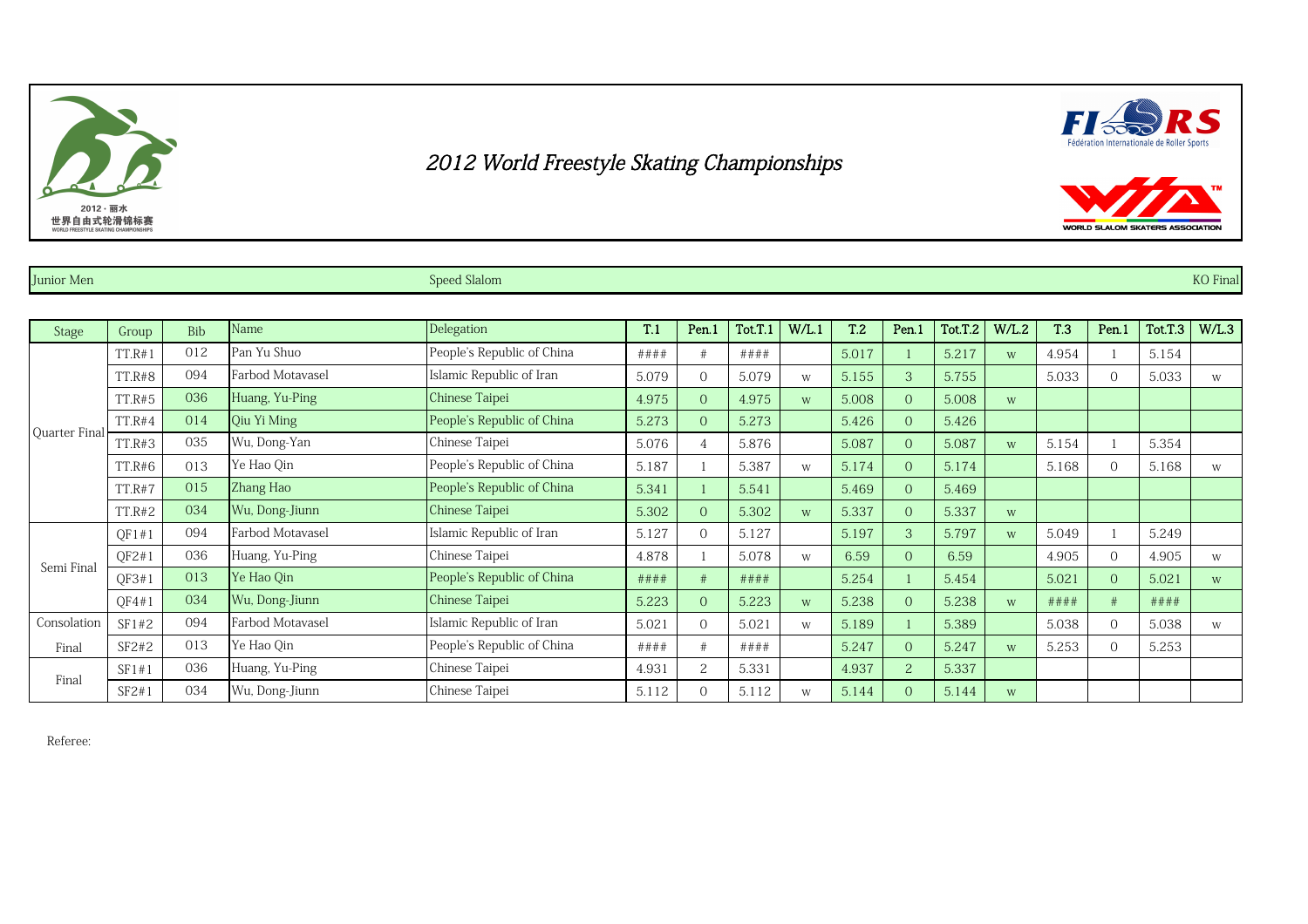



WORLD SLALOM SKATERS

| Junior Men     |            |                         | Speed Slalom               | <b>Total Ranking</b> |
|----------------|------------|-------------------------|----------------------------|----------------------|
|                |            |                         |                            |                      |
| Rank           | <b>Bib</b> | Name                    | Delegation                 | Remark               |
| $\mathbf{1}$   | 034        | Wu, Dong-Jiunn          | Chinese Taipei             | Final                |
| $\overline{c}$ | 036        | Huang, Yu-Ping          | Chinese Taipei             | Final                |
| 3              | 094        | Farbod Motavasel        | Islamic Republic of Iran   | Consolation Final    |
| 4              | 013        | Ye Hao Qin              | People's Republic of China | Consolation Final    |
| 5              | 012        | Pan Yu Shuo             | People's Republic of China | <b>Ouarter Final</b> |
| 6              | 035        | Wu, Dong-Yan            | Chinese Taipei             | <b>Ouarter Final</b> |
| 7              | 014        | Qiu Yi Ming             | People's Republic of China | <b>Ouarter Final</b> |
| 8              | 015        | Zhang Hao               | People's Republic of China | Quarter Final        |
| 9              | 057        | Ma Pak Hong             | Hong Kong, China           | Time Trial           |
| 10             | 139        | Rompo Chawis            | Thailand                   | Time Trial           |
| 11             | 016        | Zhu Tian Le             | People's Republic of China | Time Trial           |
| 12             | 138        | Sawangsri Kanchanok     | Thailand                   | Time Trial           |
| 13             | 058        | Chan Man Fung Anson     | Hong Kong, China           | <b>Time Trial</b>    |
| 14             | 062        | Lin Chu Lok             | Hong Kong, China           | Time Trial           |
| 15             | 060        | Lee Chak Him            | Hong Kong, China           | <b>Time Trial</b>    |
| 16             | 105        | Shibagaki Masayoshi     | Japan                      | Time Trial           |
| 17             | 059        | Ng Wing Hang            | Hong Kong, China           | Time Trial           |
| 18             | 140        | Rompo Chusana           | Thailand                   | <b>Time Trial</b>    |
| 19             | 061        | Lo Ng Shuen             | Hong Kong, China           | <b>Time Trial</b>    |
| 20             | 073        | Manish Dahiya           | India                      | Time Trial           |
| 21             | 072        | Chindak Aniket Ramesh   | India                      | Time Trial           |
| 21             | 074        | Joshi Arhant Rajendra   | India                      | Time Trial           |
| 21             | 075        | Bhalgat Yash Tushar     | India                      | <b>Time Trial</b>    |
| 21             | 076        | Rutvij Manoj Sawardekar | India                      | <b>Time Trial</b>    |
| 21             | 077        | Nishil Ripal Mehta      | India                      | Time Trial           |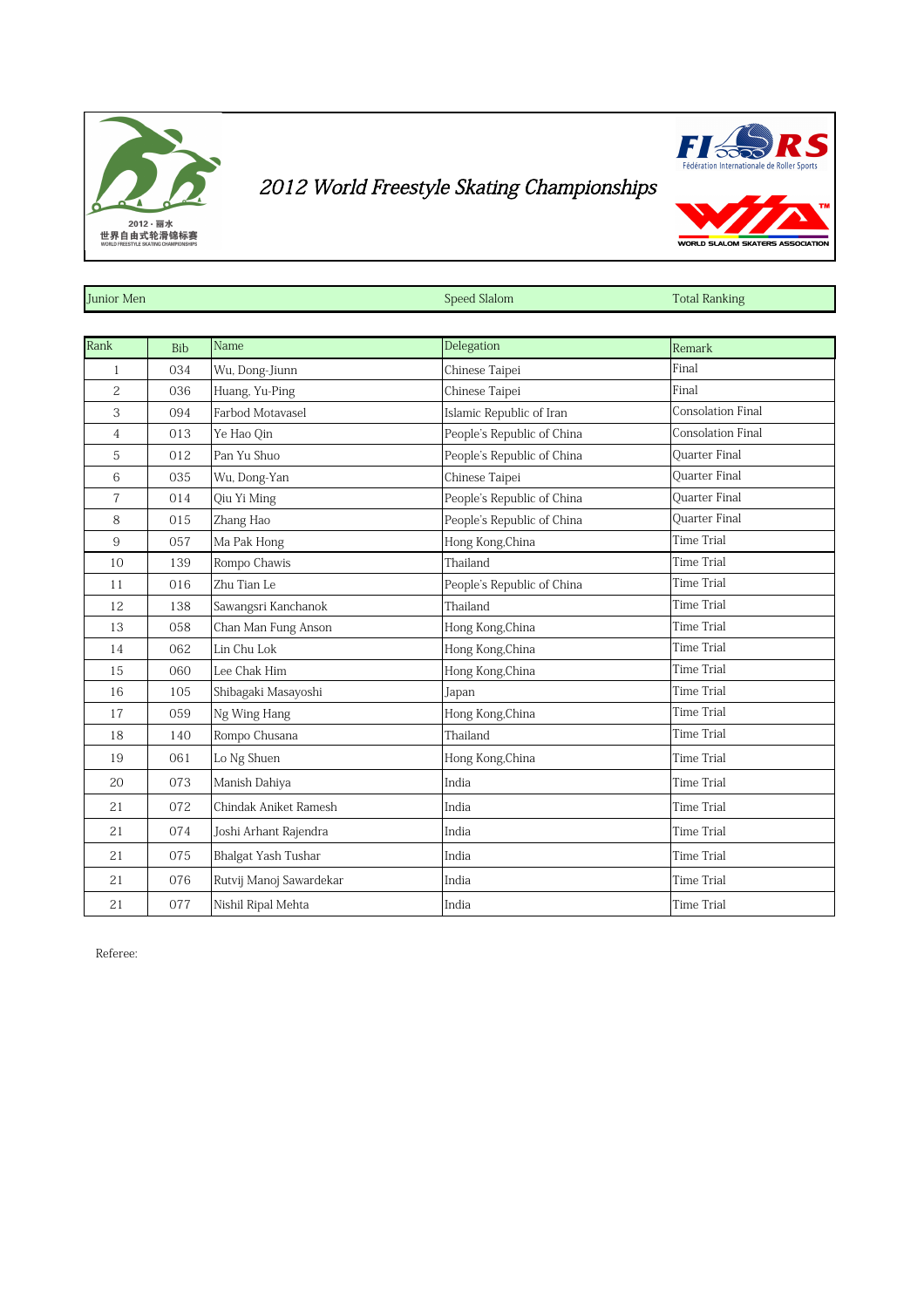



| Senior Women   |            |                     | Speed Slalom               |       |                |         |                 | <b>Time Trial</b> |         |             |
|----------------|------------|---------------------|----------------------------|-------|----------------|---------|-----------------|-------------------|---------|-------------|
|                |            |                     |                            |       |                |         |                 |                   |         |             |
| Rank           | <b>Bib</b> | Name                | Delegation                 | T.1   | Pen.1          | Tot.T.1 | T <sub>.2</sub> | Pen.1             | Tot.T.2 | <b>Best</b> |
|                | 099        | Rotunno Cristina    | Italy                      | 4.798 | $\Omega$       | 4.798   | 4.938           | $\overline{0}$    | 4.938   | 4.798       |
| 2              | 098        | Bossi Barbara       | Italy                      | 4.883 | 3              | 5.483   | 4.815           | $\mathbf{1}$      | 5.015   | 5.015       |
| 3              | 011        | Meng Yun            | People's Republic of China | 5.126 | $\overline{0}$ | 5.126   | 5.128           |                   | 5.328   | 5.126       |
| $\overline{4}$ | 046        | Guicheteau Clemence | France                     | 5.163 | $\Omega$       | 5.163   | 5.224           |                   | 5.424   | 5.163       |
| 5              | 096        | Barlocco Sara       | Italy                      | 5.025 |                | 5.225   | 5.017           |                   | 5.217   | 5.217       |
| 6              | 097        | Lualdi Chiara       | Italy                      | 5.046 |                | 5.246   | 5.052           | 2                 | 5.452   | 5.246       |
|                | 032        | Wang, Tzu-Chien     | Chinese Taipei             | 5.057 |                | 5.257   | ####            | #                 | ####    | 5.257       |
| 8              | 033        | Hsu, Yi-Pei         | Chinese Taipei             | 5.122 |                | 5.322   | 5.080           | $\overline{2}$    | 5.48    | 5.322       |
| 9              | 008        | Su Fei Qian         | People's Republic of China | 5.266 |                | 5.466   | 5.229           |                   | 5.429   | 5.429       |
| 10             | 009        | Chen Chen           | People's Republic of China | 5.253 |                | 5.453   | 5.297           |                   | 5.497   | 5.453       |
| 11             | 113        | Hartmanis Klaudia   | Poland                     | ####  | #              | ####    | 5.631           | 1                 | 5.831   | 5.831       |
| 12             | 119        | Krykova Natalia     | Russian Federation         | 5.936 | 3              | 6.536   | ####            | #                 | ####    | 6.536       |
| 13             | 141        | Boiko Maryna        | Ukraine                    | ####  | #              | ####    | 6.170           | 2                 | 6.570   | 6.570       |
| 14             | 120        | Fokina Olga         | Russian Federation         | 6.207 | 3              | 6.807   | 5.869           | 4                 | 6.669   | 6.669       |
| 15             | 056        | Chiu Pui Ki         | Hong Kong, China           | 7.194 | $\overline{0}$ | 7.194   | 6.770           | $\overline{2}$    | 7.170   | 7.170       |
| 16             | 044        | Szabova Eliska      | Czech Republic             | ####  | #              | ####    | ####            | #                 | ####    | ####        |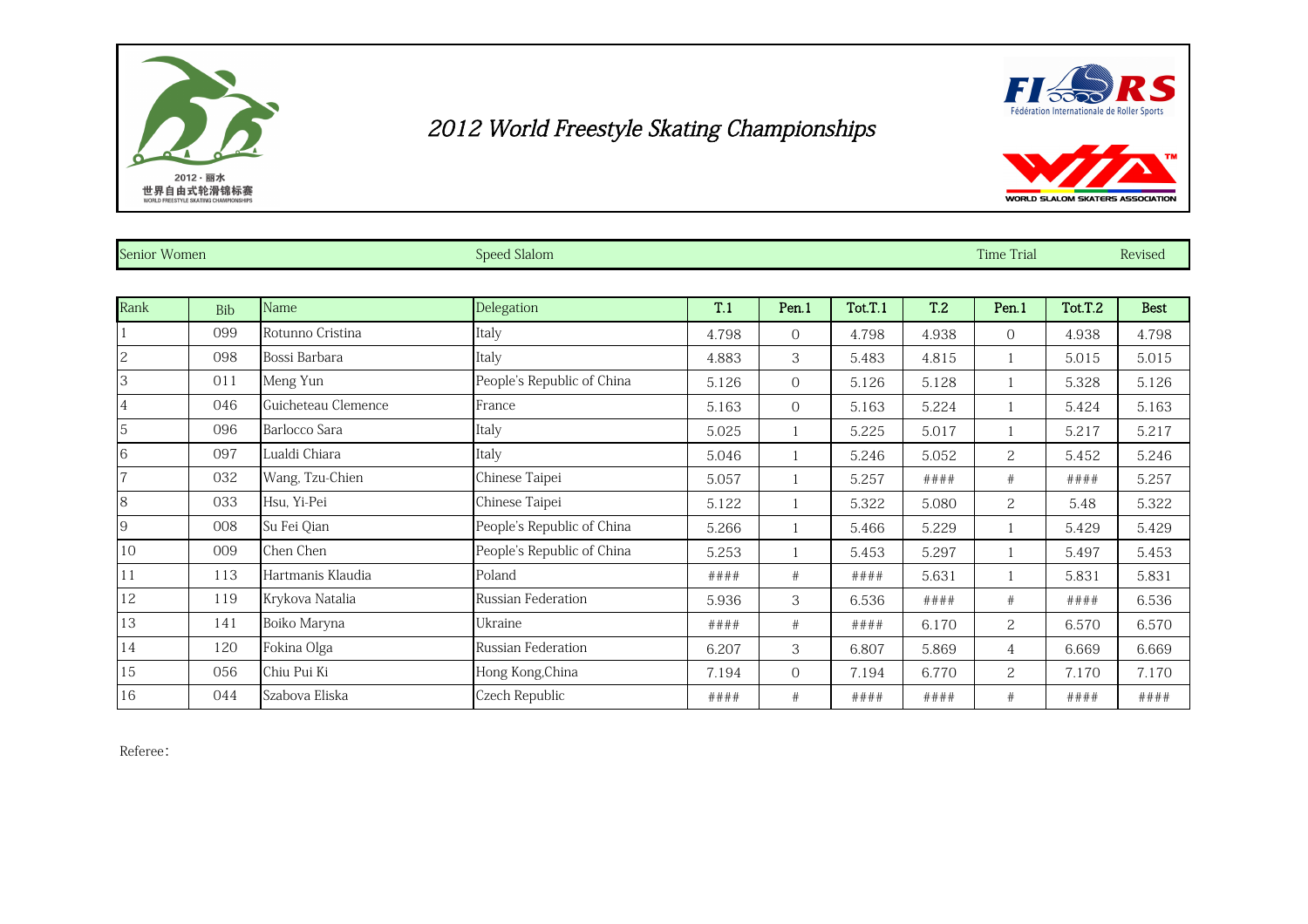





Senior Women Speed Slalom Speed Slalom Speed Slalom Senior Senior Senior Senior Women School School School School School School School Speed Slalom Speed Slalom School School School School School School School School Schoo

| <b>Stage</b>  | Group         | <b>Bib</b> | Name                  | Delegation                 | T.1     | Pen.1          | Tot.T.1 | W/L.1 | T.2   | Pen.1          | Tot.T.2 | W/L.2 | <b>T.3</b> | Pen.1          | Tot.T.3 | W/L.3 |
|---------------|---------------|------------|-----------------------|----------------------------|---------|----------------|---------|-------|-------|----------------|---------|-------|------------|----------------|---------|-------|
|               | TT.R#1        | 099        | Rotunno Cristina      | Italy                      | 5.45    | $\theta$       | 5.45    | W     | 5.368 | $\overline{0}$ | 5.368   | W     |            |                |         |       |
|               | TT.R#8        | 033        | Hsu, Yi-Pei           | Chinese Taipei             | # # # # |                | # # ##  |       | 5.638 | 2              | 6.038   |       |            |                |         |       |
|               | TT.R#5        | 096        | Barlocco Sara         | [Italy                     | 5.528   |                | 5.728   |       | 5.418 |                | 5.618   | W     | 5.447      |                | 5.647   |       |
|               | TT.R#4        | 046        | Guicheteau Cl é mence | France                     | 5.508   | $\Omega$       | 5.508   | W     | 5.43  |                | 5.63    |       | 5.394      |                | 5.594   | W     |
| Quarter Final | TT.R#3        | 011        | Meng Yun              | People's Republic of China | 5.631   | $\Omega$       | 5.631   | W     | 5.505 | 2              | 5.905   |       | 5.71       | $\Omega$       | 5.71    | W     |
|               | TT.R#6        | 097        | ualdi Chiara          | Italy                      | 5.73    | $\Omega$       | 5.73    |       | 5.518 |                | 5.718   | W     | 5.73       | $\overline{2}$ | 6.13    |       |
|               | TT.R#7        | 032        | Wang, Tzu-Chien       | Chinese Taipei             | 5.611   | $\Omega$       | 5.611   |       | 5.592 |                | 5.792   |       |            |                |         |       |
|               | 098<br>TT.R#2 |            | Bossi Barbara         | Italy                      | 5.321   | $\Omega$       | 5.321   | W     | 5.33  | $\overline{0}$ | 5.33    | W     |            |                |         |       |
|               | QF1#1         | 099        | Rotunno Cristina      | Italy                      | 5.254   | $\Omega$       | 5.254   | W     | 5.413 | $\overline{0}$ | 5.413   | W     |            |                |         |       |
|               | QF2#1         | 046        | Guicheteau Cl é mence | France                     | 5.486   | $\Omega$       | 5.486   |       | ####  | #              | ####    |       |            |                |         |       |
| Semi Final    | OF3#1         | 011        | Meng Yun              | People's Republic of China | 5.55    |                | 5.75    |       | 5.557 | $\overline{0}$ | 5.557   |       | 5.659      | $\Omega$       | 5.659   |       |
|               | QF4#1         | 098        | Bossi Barbara         | Italy                      | 5.35    |                | 5.55    | W     | 5.357 |                | 5.557   |       | 5.234      | $\overline{2}$ | 5.634   | W     |
| Consolation   | SF1#2         | 046        | Guicheteau Cl é mence | France                     | 5.517   | $\Omega$       | 5.517   | W     | 5.537 | $\overline{0}$ | 5.537   | W     |            |                |         |       |
| Final         | SF2#2         | 011        | Meng Yun              | People's Republic of China | 5.536   | $\Omega$       | 5.536   |       | 5.502 | 2              | 5.902   |       |            |                |         |       |
|               | SF1#1         | 099        | Rotunno Cristina      | Italy                      | 5.292   | $\overline{c}$ | 5.692   |       | 5.249 |                | 5.449   | W     |            |                |         | W     |
| Final         | SF2#1         | 098        | Bossi Barbara         | Italy                      | 5.269   |                | 5.469   | W     | 5.256 | 3              | 5.856   |       | ####       |                | ####    |       |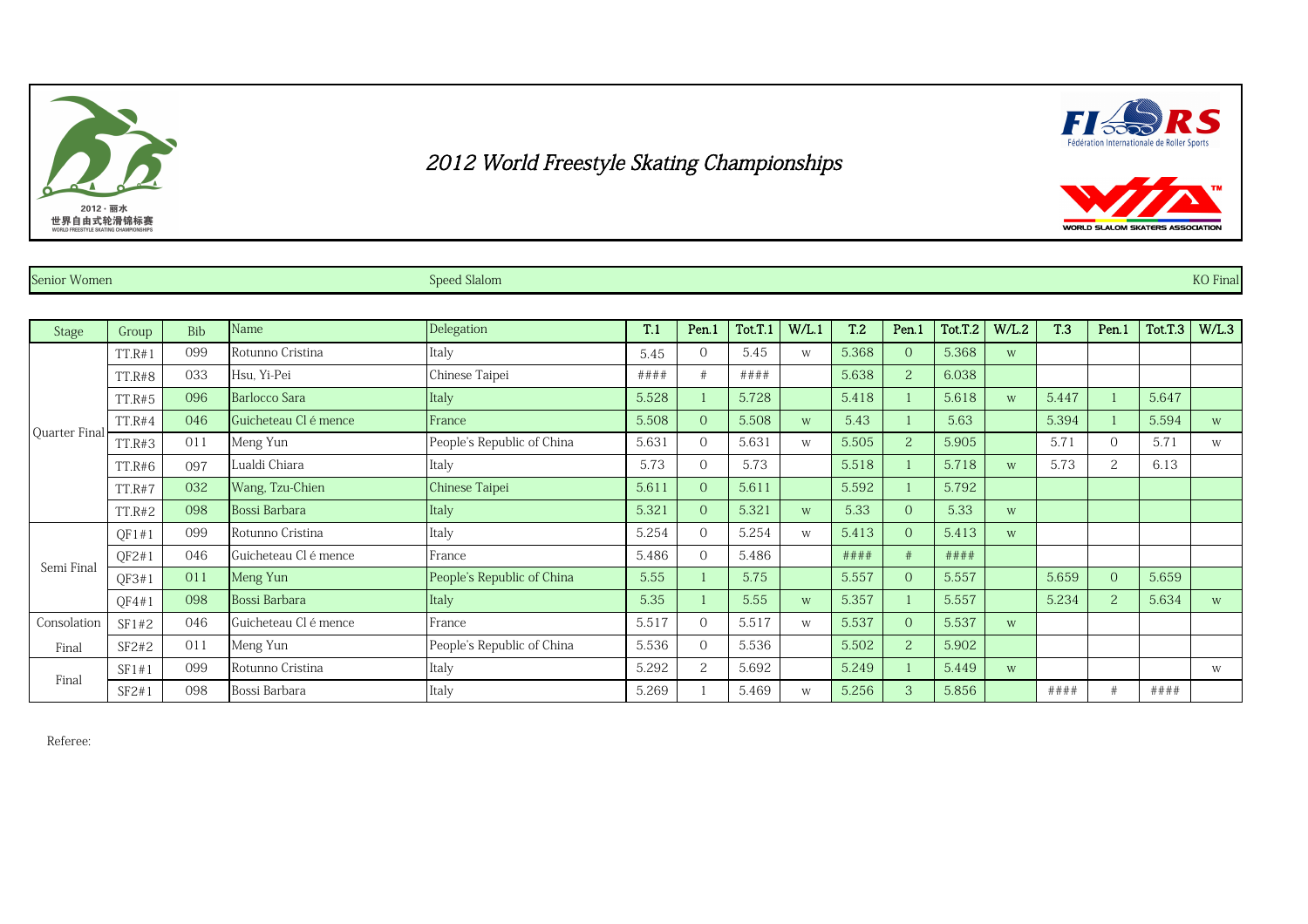



WORLD SLALOM SKATERS

| Senior Women   |            |                       | Speed Slalom               | <b>Total Ranking</b>     |
|----------------|------------|-----------------------|----------------------------|--------------------------|
|                |            |                       |                            |                          |
| Rank           | <b>Bib</b> | Name                  | Delegation                 | Remark                   |
| 1              | 099        | Rotunno Cristina      | Italy                      | Final                    |
| $\overline{c}$ | 098        | Bossi Barbara         | Italy                      | Final                    |
| 3              | 046        | Guicheteau Cl é mence | France                     | <b>Consolation Final</b> |
| 4              | 011        | Meng Yun              | People's Republic of China | <b>Consolation Final</b> |
| 5              | 096        | Barlocco Sara         | Italy                      | Quarter Final            |
| 6              | 097        | Lualdi Chiara         | Italy                      | Quarter Final            |
| 7              | 032        | Wang, Tzu-Chien       | Chinese Taipei             | Quarter Final            |
| 8              | 033        | Hsu, Yi-Pei           | Chinese Taipei             | Quarter Final            |
| 9              | 008        | Su Fei Qian           | People's Republic of China | Time Trial               |
| 10             | 009        | Chen Chen             | People's Republic of China | Time Trial               |
| 11             | 113        | Hartmanis Klaudia     | Poland                     | Time Trial               |
| 12             | 119        | Krykova Natalia       | Russian Federation         | Time Trial               |
| 13             | 141        | Boiko Maryna          | Ukraine                    | Time Trial               |
| 14             | 120        | Fokina Olga           | <b>Russian Federation</b>  | <b>Time Trial</b>        |
| 15             | 056        | Chiu Pui Ki           | Hong Kong, China           | Time Trial               |
| 16             | 044        | Szabova Eliska        | Czech Republic             | Time Trial               |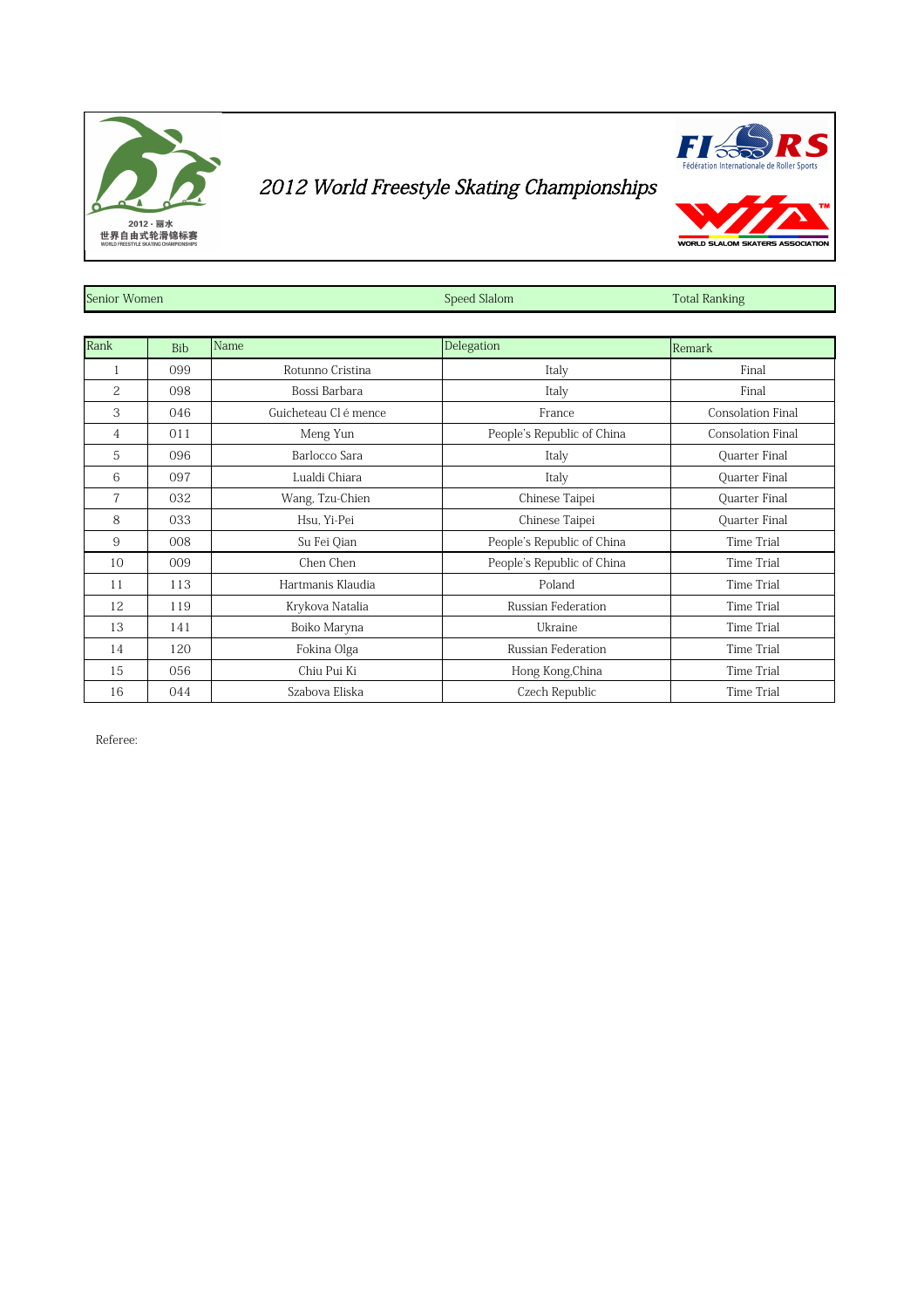



| Senior Men     |     |                     | Speed Slalom               |       |                |         |                 |                | <b>Time Trial</b> | Revised     |
|----------------|-----|---------------------|----------------------------|-------|----------------|---------|-----------------|----------------|-------------------|-------------|
|                |     |                     |                            |       |                |         |                 |                |                   |             |
| Rank           | Bib | Name                | Delegation                 | T.1   | Pen.1          | Tot.T.1 | T <sub>.2</sub> | Pen.1          | Tot.T.2           | <b>Best</b> |
|                | 019 | Guo Fang            | People's Republic of China | 4.47  | $\overline{0}$ | 4.47    | 4.408           | $\Omega$       | 4.408             | 4.408       |
| $\overline{c}$ | 037 | Yang, Hsin-chiao    | Chinese Taipei             | ####  | $\#$           | ####    | 4.424           | $\Omega$       | 4.424             | 4.424       |
| 3              | 020 | Lan Wang Heng       | People's Republic of China | 4.482 | $\overline{0}$ | 4.482   | 4.439           |                | 4.639             | 4.482       |
| $\overline{4}$ | 101 | <b>Brivio Savio</b> | Italy                      | 4.271 | 3              | 4.871   | 4.284           | $\mathbf{1}$   | 4.484             | 4.484       |
| $\overline{5}$ | 100 | Nai Oleari Simone   | Italy                      | 4.548 | $\overline{O}$ | 4.548   | 4.454           | $\mathbf{1}$   | 4.654             | 4.548       |
|                | 132 | Kim Sung Jin        | Republic of Korea          | 4.614 | $\overline{O}$ | 4.614   | 4.634           | $\Omega$       | 4.634             | 4.614       |
|                | 021 | Li Yu Chen          | People's Republic of China | 4.668 | $\overline{0}$ | 4.668   | 4.572           | $\overline{2}$ | 4.972             | 4.668       |
| $\overline{8}$ | 134 | Yu Jin Seong        | Republic of Korea          | 4.515 | $\overline{1}$ | 4.715   | 4.494           | $\overline{2}$ | 4.894             | 4.715       |
| 9              | 047 | Cheremetieff Igor   | France                     | 4.777 | $\overline{O}$ | 4.777   | 4.7             | $\overline{4}$ | 5.5               | 4.777       |
| 10             | 045 | Claris Alexandre    | France                     | 4.66  |                | 4.86    | 4.674           | $\mathbf{1}$   | 4.874             | 4.86        |
| 11             | 022 | Luo Jia Cheng       | People's Republic of China | 4.872 | $\overline{0}$ | 4.872   | 4.784           | 3              | 5.384             | 4.872       |
| 12             | 103 | Ferrari Tiziano     | Italy                      | 4.729 |                | 4.929   | # # ##          | #              | # # # #           | 4.929       |
| 13             | 127 | Goh En Ci Jireh     | Singapore                  | 4.766 |                | 4.966   | 4.822           | $\overline{4}$ | 5.622             | 4.966       |
| 14             | 116 | Ryazantsev Kirill   | Russian Federation         | ####  | #              | ####    | 4.768           | $\mathbf{1}$   | 4.968             | 4.968       |
| 15             | 112 | Sulinowski Michal   | Poland                     | 4.877 |                | 5.077   | 4.834           | $\mathbf{1}$   | 5.034             | 5.034       |
| 16             | 102 | Ulivieri Luca       | Italy                      | 4.878 | $\overline{c}$ | 5.278   | 4.661           | $\overline{2}$ | 5.061             | 5.061       |
| 17             | 017 | Liao Jie            | People's Republic of China | 4.693 | $\mathbf{2}$   | 5.093   | ####            | #              | ####              | 5.093       |
| 18             | 063 | Ng Vincent Yuen Hei | Hong Kong, China           | ####  | #              | ####    | 5.124           | $\overline{0}$ | 5.124             | 5.124       |
| 19             | 126 | Toh You Wang        | Singapore                  | 5.007 |                | 5.207   | 4.929           |                | 5.129             | 5.129       |
| 20             | 049 | Lebois Romain       | France                     | 4.808 | $\overline{c}$ | 5.208   | 4.794           | 4              | 5.594             | 5.208       |

21 002 Shulgan Alexander Belarus Belarus 5.222 0 5.222 #### # # #### 5.222 22 | 136 | Carlos Nelson Caro | Spain #### | # #### | 5.428 | 0 | 5.428 | 5.428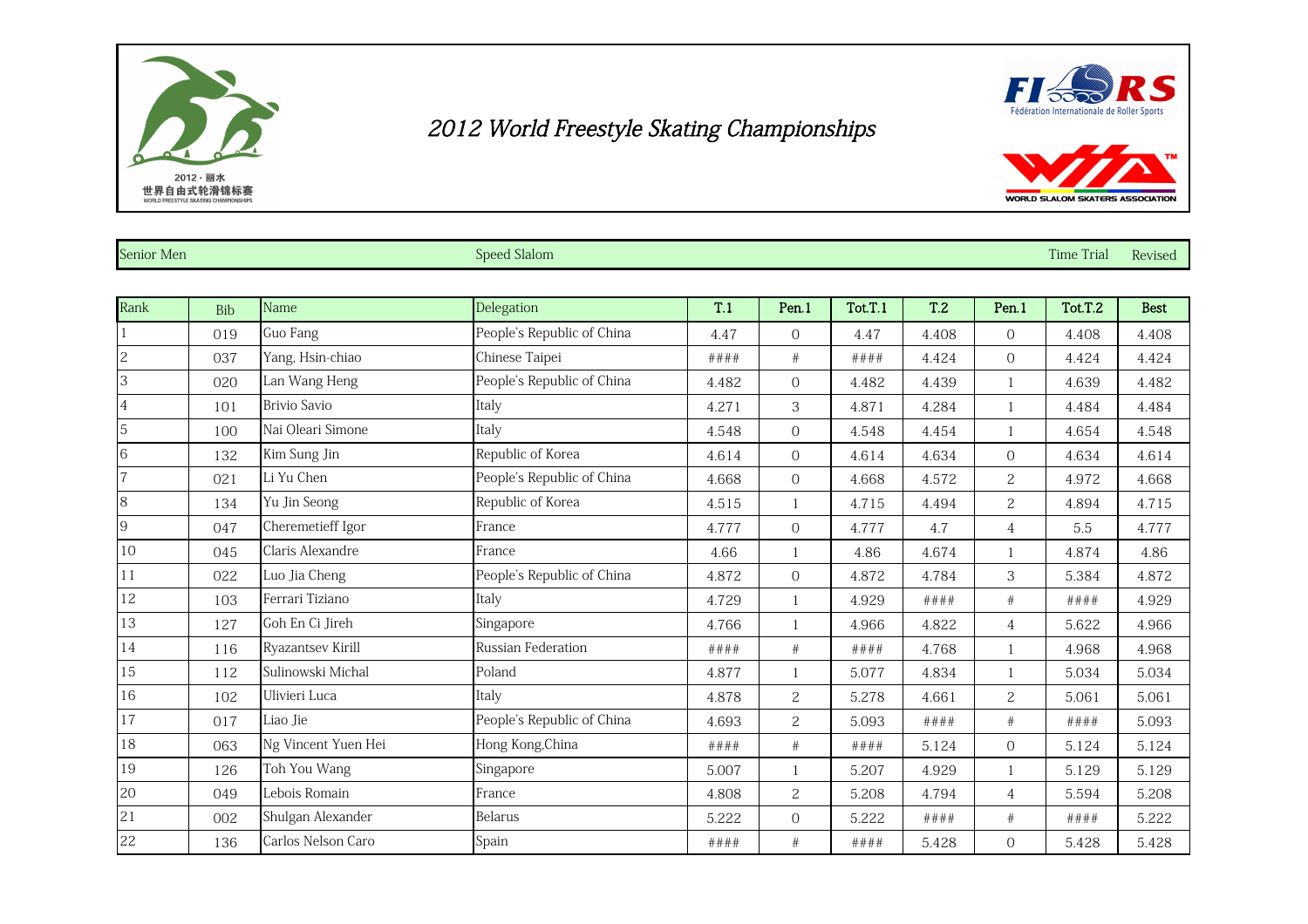



| Senior Men |     |                         | <b>Speed Slalom</b>        |       |                |         |                 |                       | <b>Time Trial</b> | Revised     |
|------------|-----|-------------------------|----------------------------|-------|----------------|---------|-----------------|-----------------------|-------------------|-------------|
| Rank       | Bib | Name                    | Delegation                 | T.1   | Pen.1          | Tot.T.1 | T <sub>.2</sub> | Pen.1                 | Tot.T.2           | <b>Best</b> |
| 23         | 053 | Sloboda Martin          | Germany                    | 5.094 | 4              | 5.894   | 5.033           | $\mathbf{2}^{\prime}$ | 5.433             | 5.433       |
| 24         | 064 | Leung Shun Yan          | Hong Kong, China           | 5.403 | 1              | 5.603   | 5.418           | 3                     | 6.018             | 5.603       |
| 25         | 133 | Lee Choong Goon         | Republic of Korea          | 5.255 | $\overline{4}$ | 6.055   | 5.478           |                       | 5.678             | 5.678       |
| 26         | 065 | Wong Tak Wa             | Hong Kong, China           | 5.89  | $\overline{c}$ | 6.29    | 5.307           | $\overline{c}$        | 5.707             | 5.707       |
| 27         | 003 | Morgado Rodrigo         | <b>Brazil</b>              | 5.276 | 3              | 5.876   | 5.155           | 3                     | 5.755             | 5.755       |
| 28         | 039 | Yu, Jia-hong            | Chinese Taipei             | ####  | $\#$           | ####    | 5.583           |                       | 5.783             | 5.783       |
| 29         | 038 | Chung, Yung-Tzu         | Chinese Taipei             | ####  | $\#$           | ####    | 5.075           | $\overline{4}$        | 5.875             | 5.875       |
| 30         | 135 | Kim Tae Bin             | Republic of Korea          | ####  | $\#$           | ####    | 5.446           | $\overline{4}$        | 6.246             | 6.246       |
| 31         | 111 | Batiz Lopez Ricardo     | Mexico                     | ####  | $\#$           | ####    | 5.716           | 3                     | 6.316             | 6.316       |
| 32         | 107 | Kato Katsuaki           | Japan                      | 5.821 | 3              | 6.421   | ####            | $\#$                  | ####              | 6.421       |
| 33         | 106 | Moritoki Yukio          | Japan                      | 6.634 | 3              | 7.234   | 6.475           |                       | 6.675             | 6.675       |
| 34         | 040 | Wu, Shao-Chiu           | Chinese Taipei             | ####  | $\#$           | ####    | 5.932           | $\overline{4}$        | 6.732             | 6.732       |
| 35         | 142 | Dao Dinh Huan           | Vietnam                    | 5.982 | 4              | 6.782   | ####            | $\#$                  | ####              | 6.782       |
| 36         | 083 | Rajput Uttam Annadsingh | India                      | ####  | #              | # # ##  | 7.897           | $\overline{4}$        | 8.697             | 8.697       |
| 37         | 018 | Li Jin Xi               | People's Republic of China | ####  | $\#$           | ####    | ####            | #                     | ####              | ####        |
| 37         | 066 | Wong Pan Chung Gerry    | Hong Kong, China           | ####  | $\#$           | ####    | ####            | $\#$                  | ####              | # # ##      |
| 37         | 143 | Tran Quang Linh         | Vietnam                    | ####  | $\#$           | ####    | ####            | #                     | ####              | ####        |
| 37         | 108 | Tan Tiong Gen           | Malaysia                   | ####  | #              | ####    | ####            | #                     | ####              | ####        |

 087 Amte Sarvesh India #### # #### #### # #### #### 37 | 110 |Lew Yun Choon | Malaysia | #### | # | #### | ## | #### | #### | #### | ####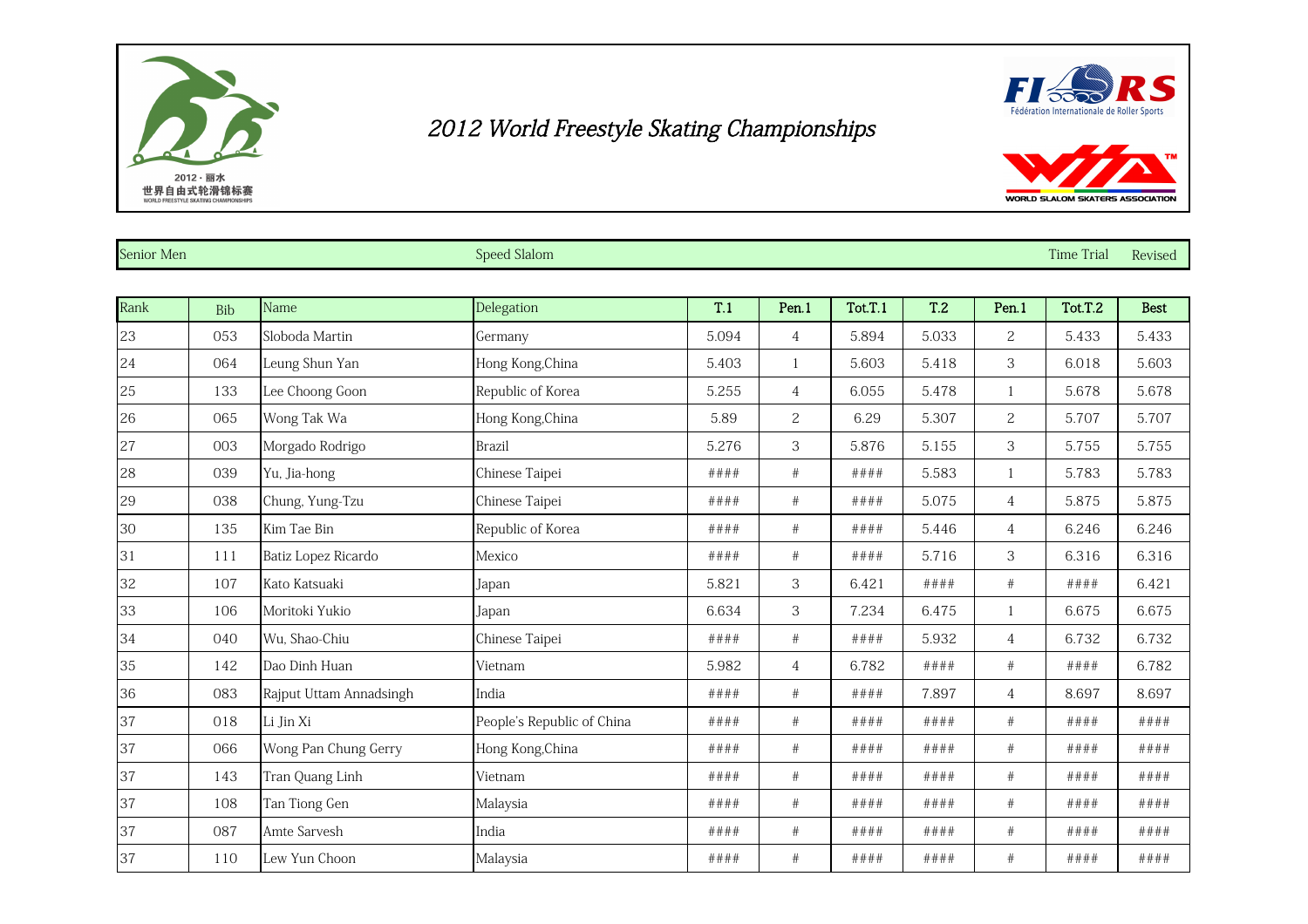



| Senior Men |     |                       | Speed Slalom |      |       |         |                 |       | <b>Time Trial</b> | Revised     |
|------------|-----|-----------------------|--------------|------|-------|---------|-----------------|-------|-------------------|-------------|
|            |     |                       |              |      |       |         |                 |       |                   |             |
| Rank       | Bib | <b>Name</b>           | Delegation   | T.1  | Pen.1 | Tot.T.1 | T <sub>.2</sub> | Pen.1 | Tot.T.2           | <b>Best</b> |
| 137        | 109 | Ng Juin Shen          | Malaysia     | #### |       | ####    | ####            |       | ####              | ####        |
| 137        | 085 | Vishal                | India        | #### | #     | ####    | ####            |       | ####              | ####        |
| 137        | 086 | Chindak Nikhil Ramesh | India        | #### |       | ####    | ####            |       | ####              | ####        |
| 37         | 084 | Nichani Arjun Deepak  | India        | #### |       | ####    | ####            |       | ####              | ####        |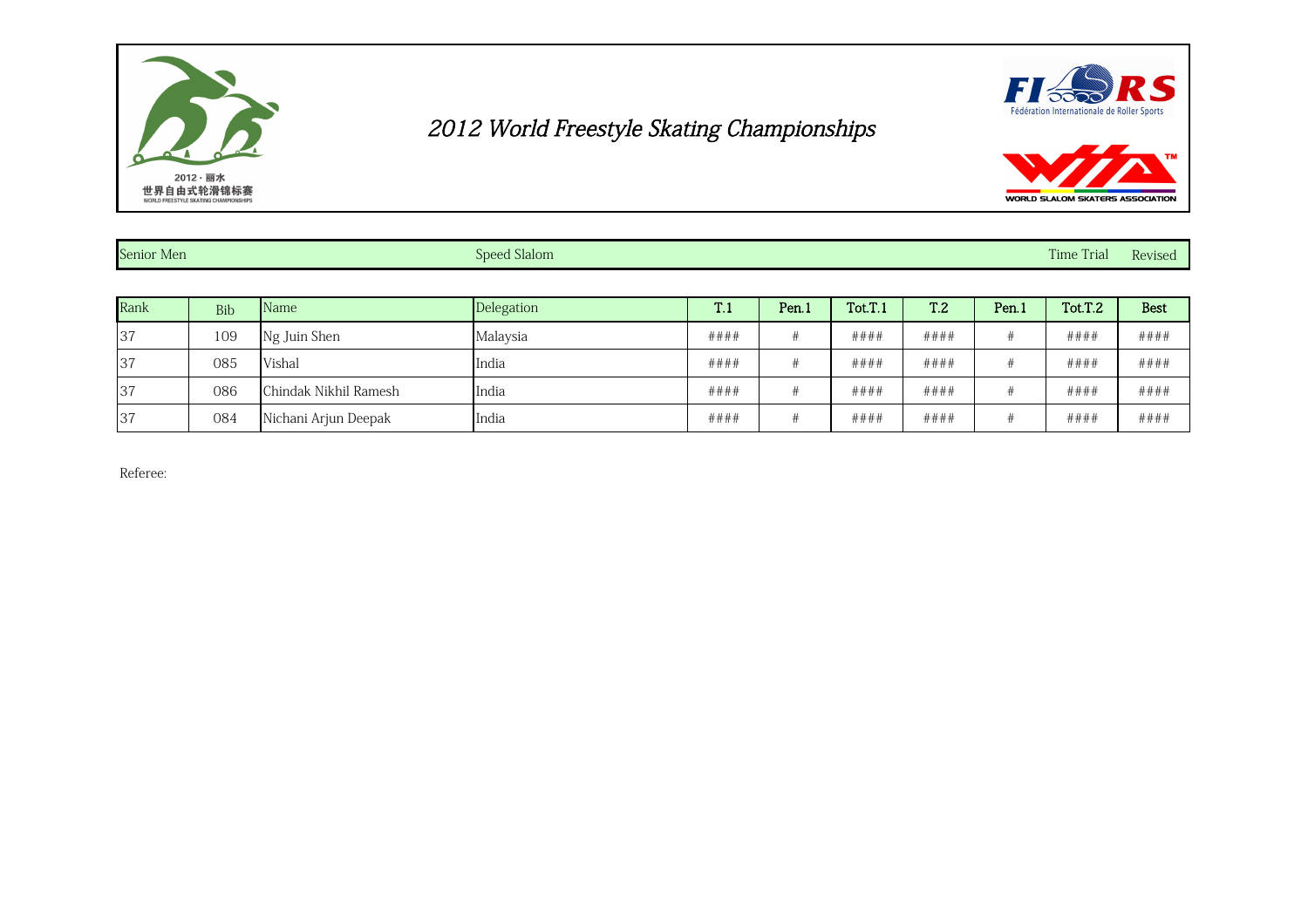#### Senior Men Senior Men Speed Slalom Speed Slalom Speed Slalom Speed Slalom Speed Slalom Speed Slalom Speed Slalom Speed Slalom Speed Slalom Speed Slalom Speed Slalom Speed Slalom Speed Slalom Speed Slalom Speed Slalom Speed

| Stage        | Group   | <b>Bib</b> | Name                | Delegation                 | T.1     | Pen.1          | Tot.T.1 | W/L.1 | T <sub>.2</sub> | Pen.1          | Tot.T.2 | W/L.2 | <b>T.3</b> | Pen.1          | Tot.T.3 | W/L.3 |
|--------------|---------|------------|---------------------|----------------------------|---------|----------------|---------|-------|-----------------|----------------|---------|-------|------------|----------------|---------|-------|
|              | TT.R#01 | 019        | Guo Fang            | People's Republic of China | 5.043   | $\Omega$       | 5.043   | W     | 4.893           |                | 5.093   | W     |            |                |         |       |
|              | TT.R#16 | 102        | Ulivieri Luca       | Italy                      | # # # # | #              | ####    |       | 5.069           |                | 5.469   |       |            |                |         |       |
|              | TT.R#09 | 047        | Cheremetieff Igor   | France                     | 5.28    |                | 5.48    | W     | ####            |                | ####    |       | 5.221      | 3              | 5.821   |       |
|              | TT.R#08 | 134        | Yu Jin Seong        | Republic of Korea          | 5.222   | 2              | 5.622   |       | 5.22            |                | 5.42    | W     | 5.185      |                | 5.385   | W     |
|              | TT.R#05 | 100        | Nai Oleari Simone   | Italy                      | 4.931   | $\Omega$       | 4.931   | W     | 4.932           | $\Omega$       | 4.932   | W     |            |                |         |       |
|              | TT.R#12 | 103        | Ferrari Tiziano     | Italy                      | 5.124   |                | 5.324   |       | 5.173           | $\overline{0}$ | 5.173   |       |            |                |         |       |
|              | TT.R#13 | 127        | Goh En Ci Jireh     | Singapore                  | ####    | #              | ####    |       | 5.056           |                | 5.256   |       |            |                |         |       |
|              | TT.R#04 | 101        | <b>Brivio Savio</b> | Italy                      | 4.795   |                | 4.995   | W     | 4.818           |                | 5.018   | W     |            |                |         |       |
|              | TT.R#03 | 020        | Lan Wang Heng       | People's Republic of China | 5.007   | $\Omega$       | 5.007   | W     | 5.002           | $\overline{0}$ | 5.002   | W     |            |                |         |       |
| Eighth Final | TT.R#14 | 116        | Ryazantsev Kirill   | Russian Federation         | 5.207   | $\overline{0}$ | 5.207   |       | 5.25            | $\Omega$       | 5.25    |       |            |                |         |       |
|              | TT.R#11 | 022        | Luo Jia Cheng       | People's Republic of China | 5.09    | $\overline{2}$ | 5.49    |       | 5.163           |                | 5.963   |       |            |                |         |       |
|              | TT.R#06 | 132        | Kim Sung Jin        | Republic of Korea          | 5.13    |                | 5.33    | W     | 5.043           | $\Omega$       | 5.043   | W     |            |                |         |       |
|              | TT.R#07 | 021        | Li Yu Chen          | People's Republic of China | 5.252   | $\Omega$       | 5.252   |       | 5.161           | 2              | 5.561   |       |            |                |         |       |
|              | TT.R#10 | 045        | Claris Alexandre    | France                     | 5.194   | $\overline{0}$ | 5.194   | W     | 5.231           | $\Omega$       | 5.231   | W     |            |                |         |       |
|              | TT.R#15 | 112        | Sulinowski Michal   | Poland                     | 5.492   | $\overline{0}$ | 5.492   | W     | 5.558           | 3              | 6.158   |       | 5.635      | $\overline{4}$ | 6.435   |       |
|              | TT.R#02 | 037        | Yang, Hsin-chiao    | Chinese Taipei             | 5.146   | 3              | 5.746   |       | 5.195           |                | 5.795   | W     | 5.361      | 3              | 5.961   | W     |





WORLD SLALOM SKATERS ASSOCIATION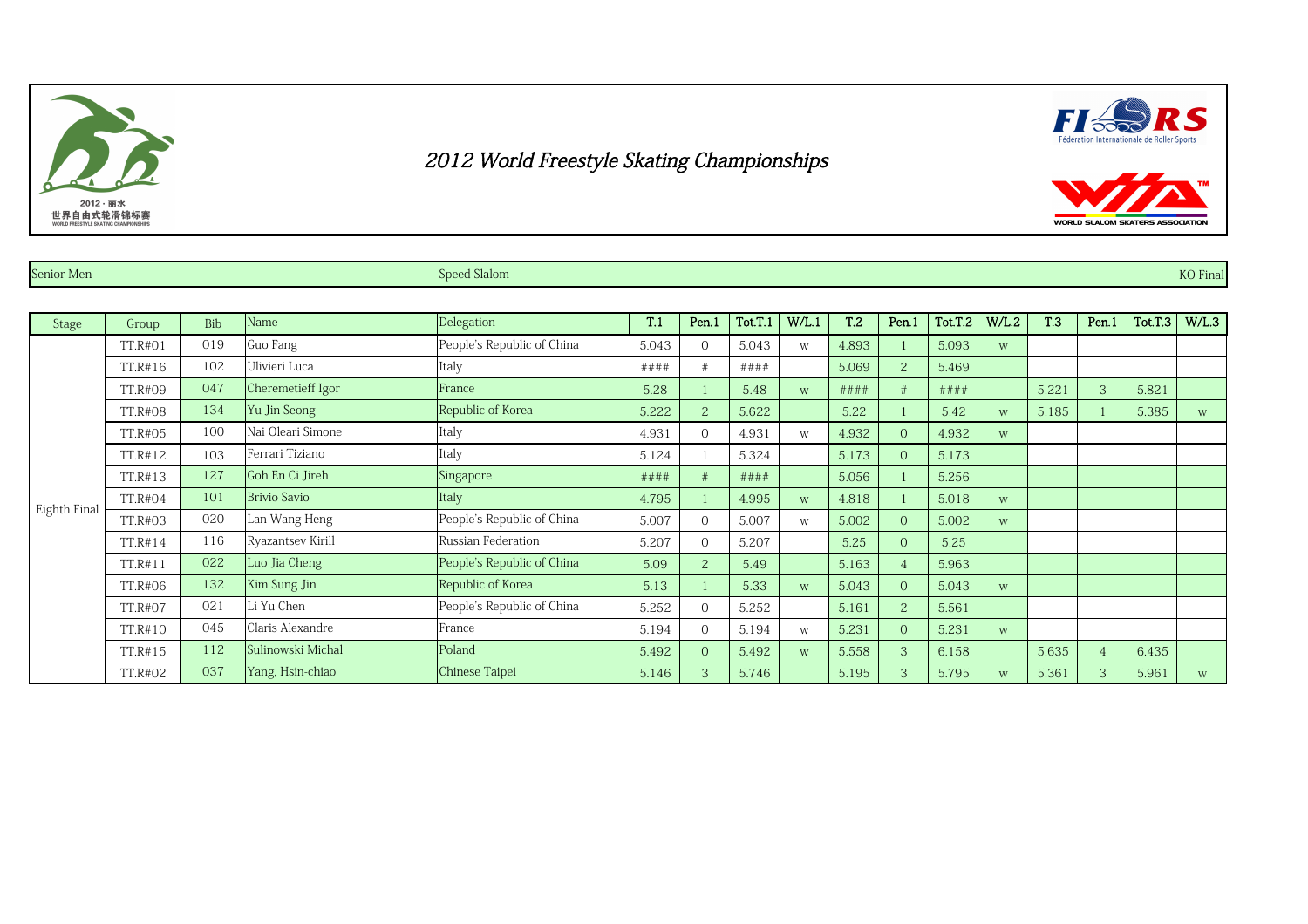Senior Men Senior Men Speed Slalom Speed Slalom Speed Slalom Speed Slalom Speed Slalom Speed Slalom Speed Slalom Speed Slalom Speed Slalom Speed Slalom Speed Slalom Speed Slalom Speed Slalom Speed Slalom Speed Slalom Speed

| Stage         | Group | <b>Bib</b> | Name                | Delegation                 | T.1   | Pen.1          | Tot.T.1 | W/L.1 | T <sub>.2</sub> | Pen.1          | Tot.T.2 | W/L.2 | <b>T.3</b> | Pen.1    | Tot.T.3 | W/L.3 |
|---------------|-------|------------|---------------------|----------------------------|-------|----------------|---------|-------|-----------------|----------------|---------|-------|------------|----------|---------|-------|
|               | EF1#1 | 019        | Guo Fang            | People's Republic of China | 5.163 |                | 5.363   | W     | 4.972           | $\Omega$       | 4.972   | W     |            |          |         |       |
|               | EF2#1 | 134        | Yu Jin Seong        | Republic of Korea          | 5.132 | 3              | 5.732   |       | 5.053           |                | 5.253   |       |            |          |         |       |
|               | EF3#1 | 100        | Nai Oleari Simone   | Italy                      | 4.955 | 2              | 5.355   | W     | 4.929           | $\Omega$       | 4.929   |       | ####       | #        | ####    |       |
|               | EF4#1 | 101        | <b>Brivio Savio</b> | Italy                      | 100   |                | 100.2   |       | 4.829           | $\Omega$       | 4.829   | W     | 4.93       |          | 5.13    | W     |
| Quarter Final | EF5#1 | 020        | Lan Wang Heng       | People's Republic of China | 5.115 | $\overline{0}$ | 5.115   | W     | 5.053           |                | 5.253   | W     |            |          |         |       |
|               | EF6#1 | 132        | Kim Sung Jin        | Republic of Korea          | 5.213 | $\Omega$       | 5.213   |       | 5.052           | 2              | 5.452   |       |            |          |         |       |
|               | EF7#1 | 045        | Claris Alexandre    | France                     | 5.231 |                | 5.431   | W     | 5.21            | 2              | 5.61    | W     |            |          |         |       |
|               | EF8#1 | 037        | Yang, Hsin-chiao    | Chinese Taipei             | ####  | #              | ####    |       | 4.954           | $\overline{4}$ | 5.754   |       |            |          |         |       |
|               | OF1#1 | 019        | Guo Fang            | People's Republic of China | 4.877 |                | 5.077   | W     | 4.94            |                | 5.14    | W     |            |          |         |       |
|               | QF2#1 | 101        | <b>Brivio Savio</b> | Italy                      | ####  | #              | ####    |       | 4.91            | 3              | 5.51    |       |            |          |         |       |
| Semi Final    | OF3#1 | 020        | Lan Wang Heng       | People's Republic of China | 5.009 | $\overline{0}$ | 5.009   | W     | 5.005           | $\Omega$       | 5.005   | W     |            |          |         |       |
|               | QF4#1 | 045        | Claris Alexandre    | France                     | 5.163 | $\Omega$       | 5.163   |       | 5.219           | $\overline{2}$ | 5.619   |       |            |          |         |       |
| Consolation   | SF1#2 | 101        | Brivio Savio        | Italy                      | 4.842 |                | 5.042   | W     | 4.88            | $\Omega$       | 4.88    | W     |            |          |         |       |
| Final         | SF2#2 | 045        | Claris Alexandre    | France                     | 5.148 | $\Omega$       | 5.148   |       | 5.111           | $\Omega$       | 5.111   |       |            |          |         |       |
|               | SF1#1 | 019        | Guo Fang            | People's Republic of China | 4.936 | $\Omega$       | 4.936   | W     | 4.864           |                | 5.064   |       | 4.955      | $\Omega$ | 4.955   | W     |
| Final         | SF2#1 | 020        | Lan Wang Heng       | People's Republic of China | 5.055 | $\Omega$       | 5.055   |       | 4.943           | $\Omega$       | 4.943   | W     | 4.989      | $\Omega$ | 4.989   |       |

Referee:





WORLD SLALOM SKATERS ASSOCIATION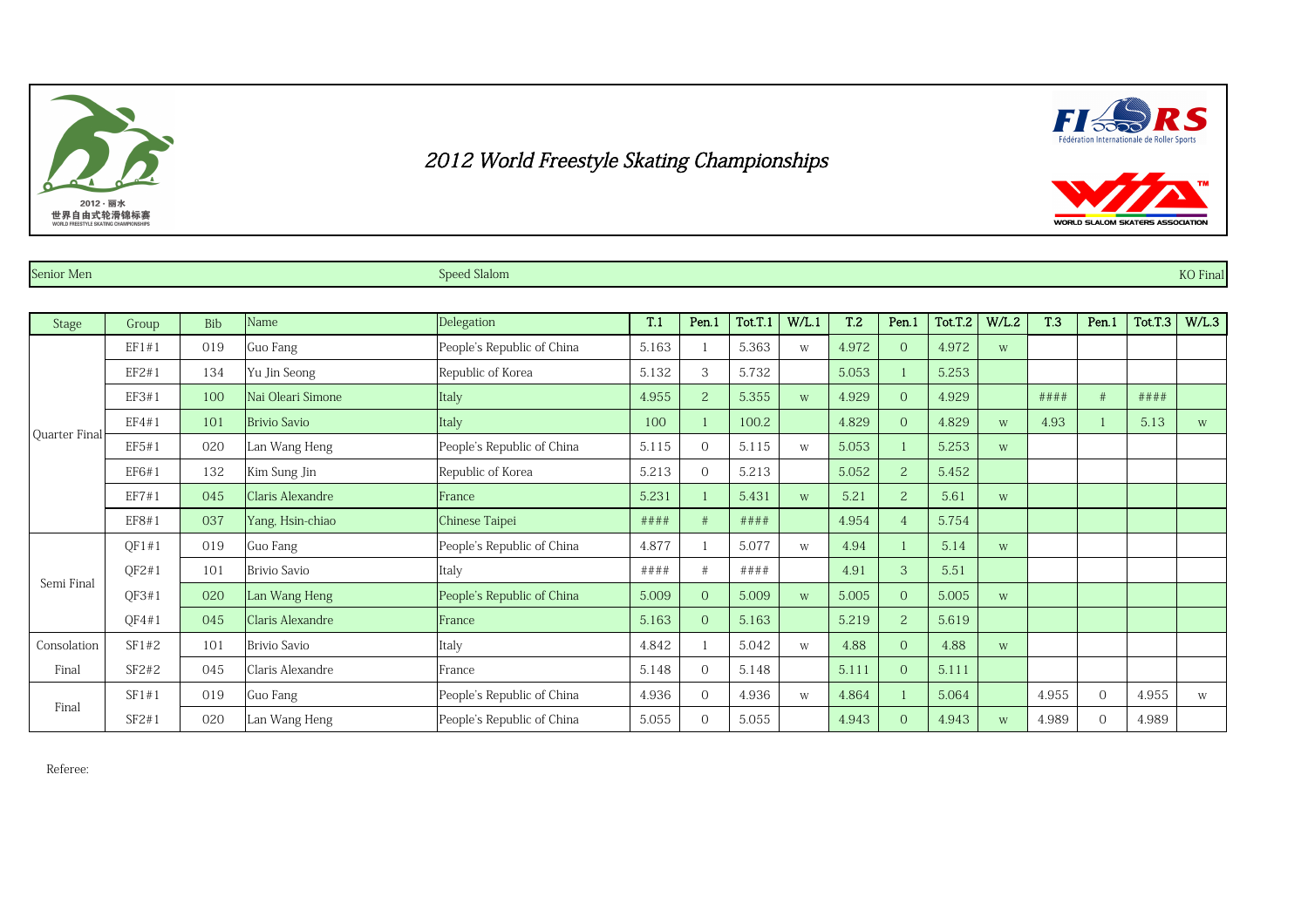



WORLD SLALOM SKATERS

| Senior Men     |                |                     | Speed Slalom               | <b>Total Ranking</b> |
|----------------|----------------|---------------------|----------------------------|----------------------|
|                |                |                     |                            |                      |
| Rank           | Bib            | Name                | Delegation                 | Remark               |
| 1              | 019            | Guo Fang            | People's Republic of China | Final                |
| 2              | 020            | Lan Wang Heng       | People's Republic of China | Final                |
| 3              | 101            | <b>Brivio Savio</b> | Italy                      | Consolation Final    |
| $\overline{4}$ | 045            | Claris Alexandre    | France                     | Consolation Final    |
| 5              | 037            | Yang, Hsin-chiao    | Chinese Taipei             | Quarter Final        |
| 6              | 100            | Nai Oleari Simone   | Italy                      | <b>Ouarter Final</b> |
| $\overline{7}$ | 132            | Kim Sung Jin        | Republic of Korea          | Quarter Final        |
| 8              | 134            | Yu Jin Seong        | Republic of Korea          | Quarter Final        |
| $\overline{9}$ | 021            | Li Yu Chen          | People's Republic of China | Eighth Final         |
| 10             | 047            | Cheremetieff Igor   | France                     | Eighth Final         |
| 11             | 022            | Luo Jia Cheng       | People's Republic of China | Eighth Final         |
| 12             | 103            | Ferrari Tiziano     | Italy                      | Eighth Final         |
| 13             | 127            | Goh En Ci Jireh     | Singapore                  | Eighth Final         |
| 14             | 116            | Ryazantsev Kirill   | Russian Federation         | Eighth Final         |
| 15             | 112            | Sulinowski Michal   | Poland                     | Eighth Final         |
| 16             | 102            | Ulivieri Luca       | Italy                      | Eighth Final         |
| 17             | 017            | Liao Jie            | People's Republic of China | Time Trial           |
| 18             | 063            | Ng Vincent Yuen Hei | Hong Kong, China           | <b>Time Trial</b>    |
| 19             | 126            | Toh You Wang        | Singapore                  | Time Trial           |
| 20             | 49             | Lebois Romain       | France                     | <b>Time Trial</b>    |
| 21             | $\overline{c}$ | Shulgan Alexander   | Belarus                    | <b>Time Trial</b>    |
| 22             | 136            | Carlos Nelson Caro  | Spain                      | <b>Time Trial</b>    |
| 23             | 53             | Sloboda Martin      | Germany                    | <b>Time Trial</b>    |
| 24             | 64             | Leung Shun Yan      | Hong Kong, China           | Time Trial           |
| 25             | 133            | Lee Choong Goon     | Republic of Korea          | <b>Time Trial</b>    |
| 26             | 65             | Wong Tak Wa         | Hong Kong, China           | <b>Time Trial</b>    |
| 27             | 3              | Morgado Rodrigo     | Brazil                     | <b>Time Trial</b>    |
| 28             | 39             | Yu, Jia-hong        | Chinese Taipei             | Time Trial           |
| 29             | 38             | Chung, Yung-Tzu     | Chinese Taipei             | Time Trial           |
| $30\,$         | 135            | Kim Tae Bin         | Republic of Korea          | Time Trial           |
| 31             | 111            | Batiz Lopez Ricardo | Mexico                     | Time Trial           |
| 32             | 107            | Kato Katsuaki       | Japan                      | Time Trial           |
| 33             | 106            | Moritoki Yukio      | Japan                      | Time Trial           |
| 34             | 40             | Wu, Shao-Chiu       | Chinese Taipei             | <b>Time Trial</b>    |
| $35\,$         | 142            | Dao Dinh Huan       | Vietnam                    | Time Trial           |

36 83 Rajput Uttam Annadsingh India India Number 2016 11 Rajput Uttam Annadsingh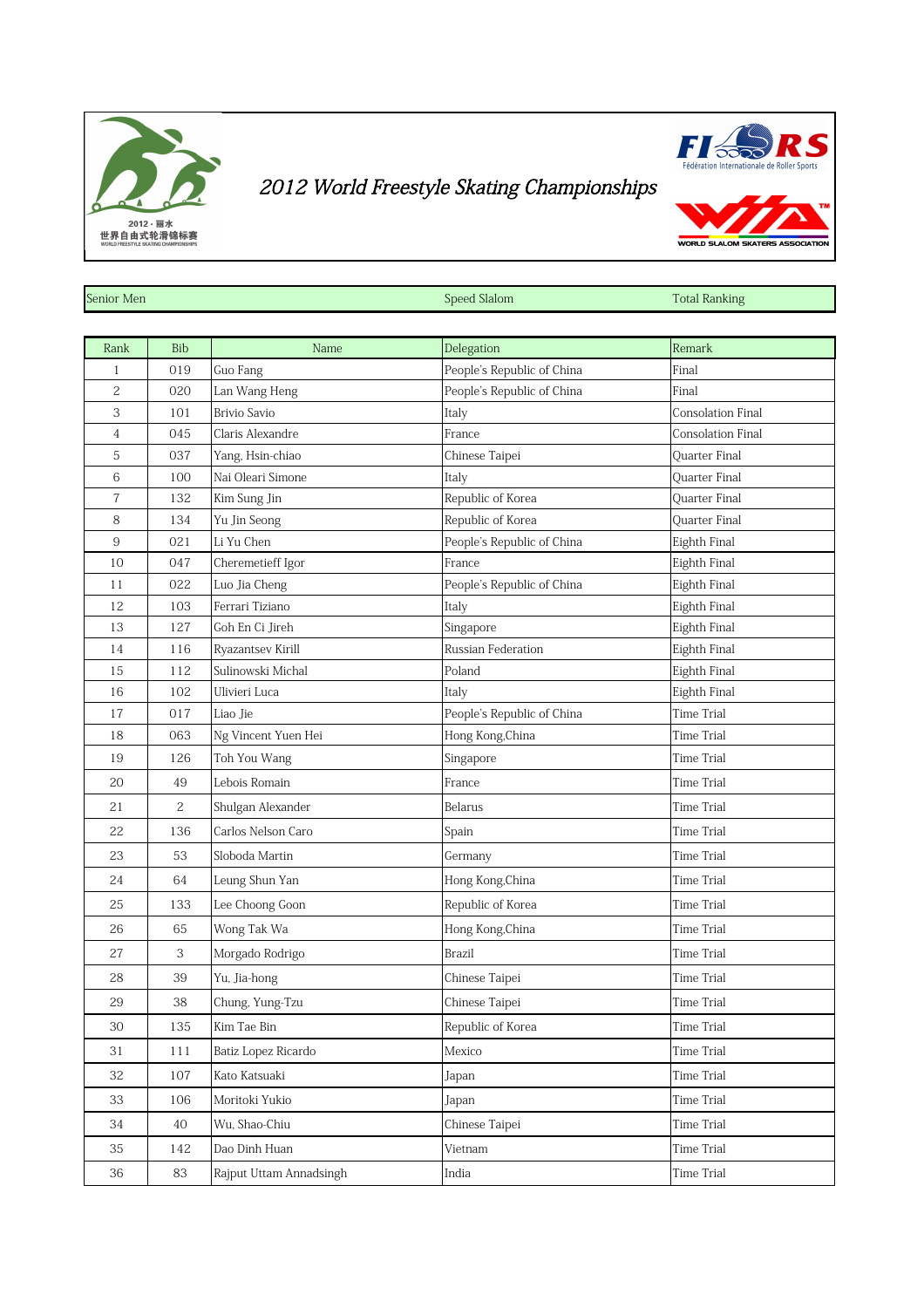



WORLD SLALOM SKATERS

| Senior Men |            |                       | Speed Slalom               | <b>Total Ranking</b> |
|------------|------------|-----------------------|----------------------------|----------------------|
|            |            |                       |                            |                      |
| Rank       | <b>Bib</b> | Name                  | Delegation                 | Remark               |
| 37         | 18         | Li Jin Xi             | People's Republic of China | Time Trial           |
| 37         | 66         | Wong Pan Chung Gerry  | Hong Kong, China           | <b>Time Trial</b>    |
| 37         | 143        | Tran Quang Linh       | Vietnam                    | <b>Time Trial</b>    |
| 37         | 108        | Tan Tiong Gen         | Malaysia                   | <b>Time Trial</b>    |
| 37         | 87         | Amte Sarvesh          | India                      | <b>Time Trial</b>    |
| 37         | 110        | Lew Yun Choon         | Malaysia                   | Time Trial           |
| 37         | 109        | Ng Juin Shen          | Malaysia                   | Time Trial           |
| 37         | 85         | Vishal                | India                      | Time Trial           |
| 37         | 86         | Chindak Nikhil Ramesh | India                      | Time Trial           |
| 37         | 84         | Nichani Arjun Deepak  | India                      | <b>Time Trial</b>    |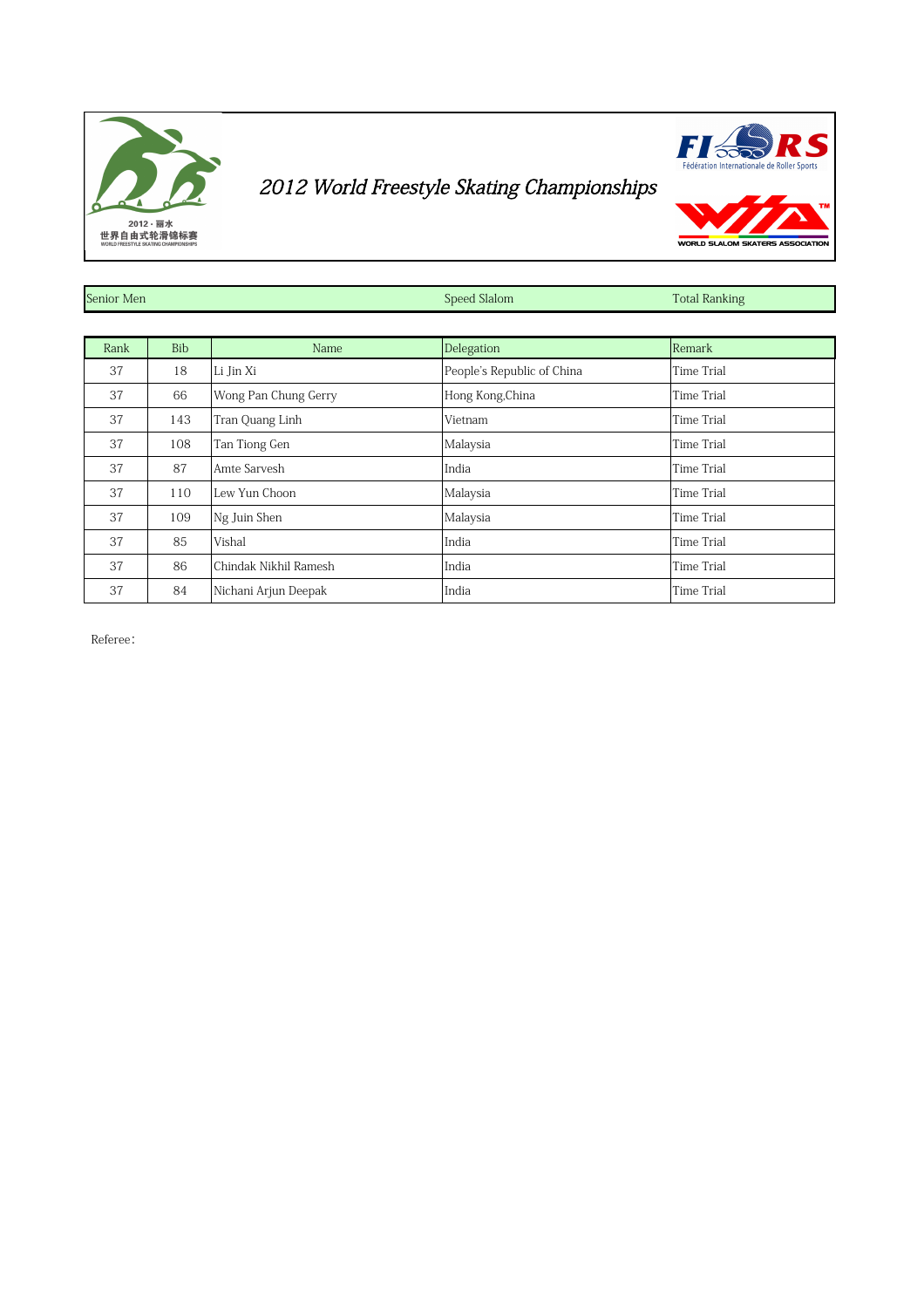



| Junior Women  |            |                           | Freestyle Slalom           |                |    |     |      |                 |     |     |       |                |      |      |       |                 |            |          |       |        |     |     |       | Final          |
|---------------|------------|---------------------------|----------------------------|----------------|----|-----|------|-----------------|-----|-----|-------|----------------|------|------|-------|-----------------|------------|----------|-------|--------|-----|-----|-------|----------------|
|               |            |                           |                            |                |    |     |      |                 |     |     |       |                |      |      |       |                 |            |          |       |        |     |     |       |                |
| Rank          | <b>Bib</b> | Name                      | Delegation                 | Penalty        | T. | A.1 | Tot. | Rank.1          | T.2 | A.2 | Tot.2 | Rank.2         | T.3  | A.3  | Tot.3 | Rank.3          | <b>T.4</b> | A.4      | Tot.4 | Rank.4 | T.5 | A.5 | Tot.5 | Rank.5         |
|               | 004        | Feng Hui                  | People's Republic of China | $\overline{0}$ | 51 | 33  | 84   |                 | 54  | 36  | 90    |                | 46.5 | 28   | 74.5  |                 | 55         | 35       | 90    |        | 54  | 35  | 89    |                |
| $\mathcal{L}$ | 005        | Guan Yu Xiang             | People's Republic of China |                | 46 | 28  | 73   |                 | 52  | 32  | 83    | $\overline{c}$ | 45   | 25.5 | 69.5  |                 | 50         | 28       | 77    |        | 52  | 33  | 84    | $\overline{c}$ |
| 3             | 007        | Wang Ding Yu Xin          | People's Republic of China | 0.5            | 44 | 24  | 67.5 |                 | 46  | 25  | 70.5  | 3              | 38.5 | 16.5 | 54.5  |                 | 46         | 26       | 71.5  |        | 45  | 25  | 69.5  | -5             |
|               | 028        | Huang, Yu-Hsuan           | Chinese Taipei             | 0.5            | 42 | 25  | 66.5 |                 | 42  | 22  | 63.5  | $\overline{5}$ | 39.5 | 18.5 | 57.5  | $\mathcal{B}$   | 45         | 25       | 69.5  |        | 45  | 27  | 71.5  |                |
|               | 052        | Granjon Zo é              | lFrance                    |                | 40 |     | 53   |                 | 44  | 24  | 67    |                | 35   | 15   | 49    |                 | 40         | 14       | 53    |        | 47  | 26  | 72    |                |
| 6             | 030        | Lin, Hsin-Chieh           | Chinese Taipei             | $\overline{0}$ | 37 | 15  | 52   |                 | 40  | 20  | 60    |                | 34.5 | 15   | 49.5  | -6              | 40         | 15       | 55    |        | 43  | 24  | 67    | 6              |
|               | 137        | Mongkolchareonchok Chanya | Thailand                   |                | 34 |     | 47   |                 | 41  | 21  | 61    | 6              | 34   | 14   | 47    | $\alpha$        |            | 22       | 64    |        | 44  | 22  | 65    | - -            |
| 8             | 010        | Deng Ling                 | People's Republic of China |                | 36 | 14  | 49   |                 | 40  | 20  | 59    | 8              | 37.5 | 15.5 | 52    |                 | 41         | 20       | 60    |        | 39  | 17  | 55    | 8              |
| 9             | 031        | Lee, Nien-Chen            | Chinese Taipei             | 1.5            | 31 | 14  | 43.5 |                 | 36  | 16  | 50.5  | 9              | 34.5 | 14.5 | 47.5  | -8              | 31         | 15       | 44.5  |        | 32  | 16  | 46.5  |                |
| 10            | 006        | Lu Qian Qian              | People's Republic of China | 0.5            | 28 | 11  | 38.5 | 10 <sup>1</sup> | 30  |     | 40.5  | 10             | 25   | 11.5 | 36    | 10 <sup>2</sup> | 20         | $\Omega$ | 28.5  |        | 30  | .5  | 44.5  | 10             |
|               | 104        | Moritoki Mika             | Japan                      | 0.5            | 23 | 10  | 32.5 |                 | 28  | 12  | 39.5  | 11             | 22.5 | 11.5 | 33.5  |                 | 24         | 10       | 33.5  | 10     | 26  |     | 36.5  | 11             |
| 12            | 055        | Ngan Ching Yiu            | Hong Kong, China           | 2.5            |    |     | 3.5  | 12              | 18  |     | 21.5  | 12             | 11.5 | 4.5  | 13.5  | 13              | 18         | 6        | 21.5  | 12     | 21  |     | 27.5  | 12             |
| 13            | 054        | Chui Ka Yan               | Hong Kong, China           | 4.5            |    |     | 2.5  |                 | 15  |     |       | 13             | 21   | 8.5  | 25    |                 | 15         |          | 16.5  | 13     | 18  |     | 19.5  | 13             |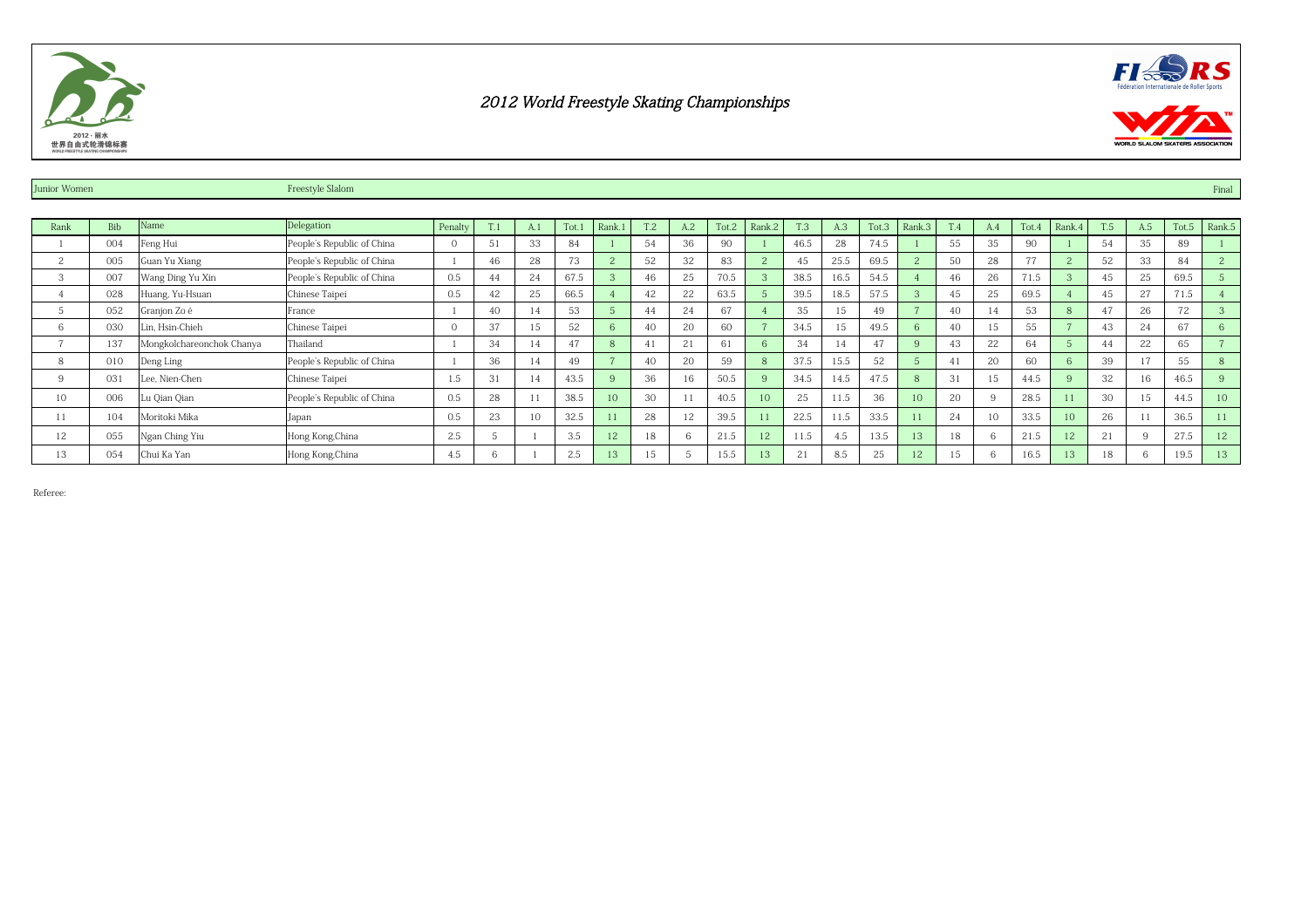



| <b>Junior Men</b> |            |                         | Freestyle Slalom           |                 |     |                |       |                |     |                          |       |                 |            |      |                |                |            |                |       |                |            |     |       | Final          |
|-------------------|------------|-------------------------|----------------------------|-----------------|-----|----------------|-------|----------------|-----|--------------------------|-------|-----------------|------------|------|----------------|----------------|------------|----------------|-------|----------------|------------|-----|-------|----------------|
|                   |            |                         |                            |                 |     |                |       |                |     |                          |       |                 |            |      |                |                |            |                |       |                |            |     |       |                |
| Rank              | <b>Bib</b> | Name                    | Delegation                 | Penalty         | T.1 | A.1            | Tot.1 | Rank.1         | T.2 | A.2                      | Tot.2 | Rank.2          | <b>T.3</b> | A.3  | Tot.3          | Rank.3         | <b>T.4</b> | A.4            | Tot.4 | Rank.4         | <b>T.5</b> | A.5 | Tot.5 | Rank.5         |
|                   | 015        | Zhang Hao               | People's Republic of China | $\mathbf{0}$    | 47  | 27             | 74    |                | 55  | 35                       | 90    |                 | 53.5       | 34   | 87.5           |                | 48         | 25             | 73    |                | 53         | 34  | 87    |                |
| 2                 | 013        | Ye Hao Oin              | People's Republic of China |                 | 46  | 27             | 72    | $\overline{c}$ | 55  | 34                       | 88    | $\mathbf{2}$    | 50         | 29   | 78             | 3              | 46         | 23             | 68    | $\overline{2}$ | 52         | 33  | 84    | $\mathbf{2}$   |
| 3                 | 016        | Zhu Tian Le             | People's Republic of China | $\Omega$        | 42  | 23             | 65    | 3              | 48  | 28                       | 76    | 3               | 51         | 30   | 81             |                | 40         | 20             | 60    |                | 50         | 31  | 81    | $\overline{4}$ |
|                   | 012        | Pan Yu Shuo             | People's Republic of China | 0.5             | 40  | 22             | 61.5  |                | 47  | 28                       | 74.5  | $\overline{4}$  | 46.5       | 21   | 67             |                | 45         | 23             | 67.5  | 3              | 51         | 32  | 82.5  | 3              |
| 5                 | 138        | Sawangsri Kanchanok     | Thailand                   | 0.5             | 37  | 14             | 50.5  |                | 38  | 15                       | 52.5  | 6               | 36         | 16.5 | 52             | 5              | 38         | 15.5           | 53    | 6              | 37         | 18  | 54.5  | 9              |
| 6                 | 036        | Huang, Yu-Ping          | Chinese Taipei             | 0.5             | 33  | 16             | 48.5  |                | 40  | 20                       | 59.5  | $5\overline{)}$ | 34         | 18   | 51.5           | 6              | 38         | 15             | 52.5  |                | 41         | 27  | 67.5  | 5              |
| $\overline{ }$    | 105        | Shibagaki Masayoshi     | Japan                      | 0.5             | 28  | 11             | 38.5  |                | 35  | 15                       | 49.5  | 8               | 34.5       | 16   | 50             |                | 40         | 18             | 57.5  | $\sqrt{5}$     | 41         | 26  | 66.5  | 6              |
| 8                 | 139        | Rompo Chawis            | Thailand                   | 2               | 31  | 13             | 42    |                | 36  | 16                       | 50    | $\overline{7}$  | 33.5       | 14.5 | 46             | $\overline{9}$ | 38         | 15             | 51    | 9              | 38         | 19  | 55    | 8              |
| 9                 | 057        | Ma Pak Hong             | Hong Kong, China           | $\overline{0}$  | 26  | 10             | 36    | Q              | 34  | 15                       | 49    | 9               | 33.5       | 15   | 48.5           | 8              | 36         | 16             | 52    | 8              | 38         | 18  | 56    | $\overline{7}$ |
| 10                | 058        | Chan Man Fung Anson     | Hong Kong, China           | $\overline{4}$  | 27  | 10             | 33    | 10             | 35  | 15                       | 46    | 10              | 34         | 15.5 | 45.5           | 10             | 37         | 15             | 48    | 10             | 29         | 19  | 44    | 10             |
| 11                | 014        | Qiu Yi Ming             | People's Republic of China | 6               | 27  | 9              | 30    | 13             | 33  | 10                       | 37    | 11              | 33.5       | 13   | 40.5           | 11             | 40         | 13             | 47    | 11             | 33         | 14  | 41    | 12             |
| 12                | 140        | Rompo Chusana           | Thailand                   | $7\overline{ }$ | 27  | 10             | 30    | 13             | 30  | 13                       | 36    | 12              | 31.5       | 13.5 | 38             | 12             | 37         | 13             | 43    | 13             | 34         | 16  | 43    | 11             |
| 13                | 061        | Lo Ng Shuen             | Hong Kong, China           | 1.5             | 25  | 8              | 31.5  | 11             | 24  | $\mathbf{Q}$             | 31.5  | 13              | 24         | 10   | 32.5           | 13             | 30         | 13             | 41.5  | 14             | 27         | 12  | 37.5  | 13             |
| 14                | 094        | Farbod Motavasel        | Islamic Republic of Iran   | 1.5             | 22  | 10             | 30.5  | 12             | 22  | 9                        | 29.5  | 16              | 23.5       | 10   | 32             | 14             | 27         | 10             | 35.5  | 15             | 23         | 12  | 33.5  | 14             |
| 15                | 062        | Lin Chu Lok             | Hong Kong, China           | $\overline{4}$  | 24  | 9              | 29    | 15             | 25  | 10                       | 31    | 14              | 21.5       | 8    | 25.5           | 17             | 35         | 13             | 44    | 12             | 25         | 10  | 31    | 15             |
| 16                | 059        | Ng Wing Hang            | Hong Kong, China           | 5.5             | 25  | 9              | 28.5  | 16             | 26  | 10                       | 30.5  | 15              | 23.5       | 10   | 28             | 15             | 29         | 9              | 32.5  | 16             | 21         | 10  | 25.5  | 17             |
| 17                | 060        | Lee Chak Him            | Hong Kong, China           | $\overline{4}$  | 22  | 9              | 27    | 17             | 21  |                          | 25    | 17              | 21.5       | 8.5  | 26             | 16             | 25         | 10             | 31    | 17             | 22         | 11  | 29    | 16             |
| 18                | 081        | Singh Chetanvir         | India                      | 9.5             | 18  | 6              | 14.5  | 18             | 10  | $\sqrt{2}$               | 5.5   | 18              | 11         | 5.5  | $\overline{7}$ | 18             | 15         | $\overline{7}$ | 12.5  | 19             | 17         | 5   | 12.5  | 18             |
| 19                | 080        | Pinisetty Naga Raovshyl | India                      | 7.5             | 15  | 5              | 12.5  | 20             | 10  | $\overline{c}$           | 4.5   | 19              | 9          |      | 5.5            | 19             | 12         | 6              | 10.5  | 21             | 16         |     | 12.5  | 18             |
| 20                | 079        | Shah Jaival Kaushal     | India                      | $7\overline{ }$ | 15  | 5              | 13    | 19             | 6   | $\overline{c}$           |       | 20              |            | 2    | 2              | 20             | 14         | 5              | 12    | 20             | 14         | 5   | 12    | 20             |
| 21                | 078        | Bhalgat Anuj Atul       | India                      | 10.5            | 13  | 5              | 7.5   | 21             | 9.5 | $\overline{\mathcal{L}}$ |       | 20              | 7.5        |      |                | 22             | 19         | 5              | 13.5  | 18             | 15         |     | 8.5   | 21             |
| 22                | 082        | Siddharth Pal           | India                      | 12              | 12  | 5              | 5     | 22             | 12  |                          |       | 20              | 9.5        |      | 1.5            | 21             | 14         | 6              | 8     | 22             | 14         |     | 6     | 22             |
| 23                | 073        | Manish Dahiya           | India                      | 15.5            | 12  | $\overline{5}$ | 1.5   | 23             | 11  |                          | 0.5   | 23              | 10         | 6    | 0.5            | 23             | 13         |                | 1.5   | 23             | 13         |     | 1.5   | 23             |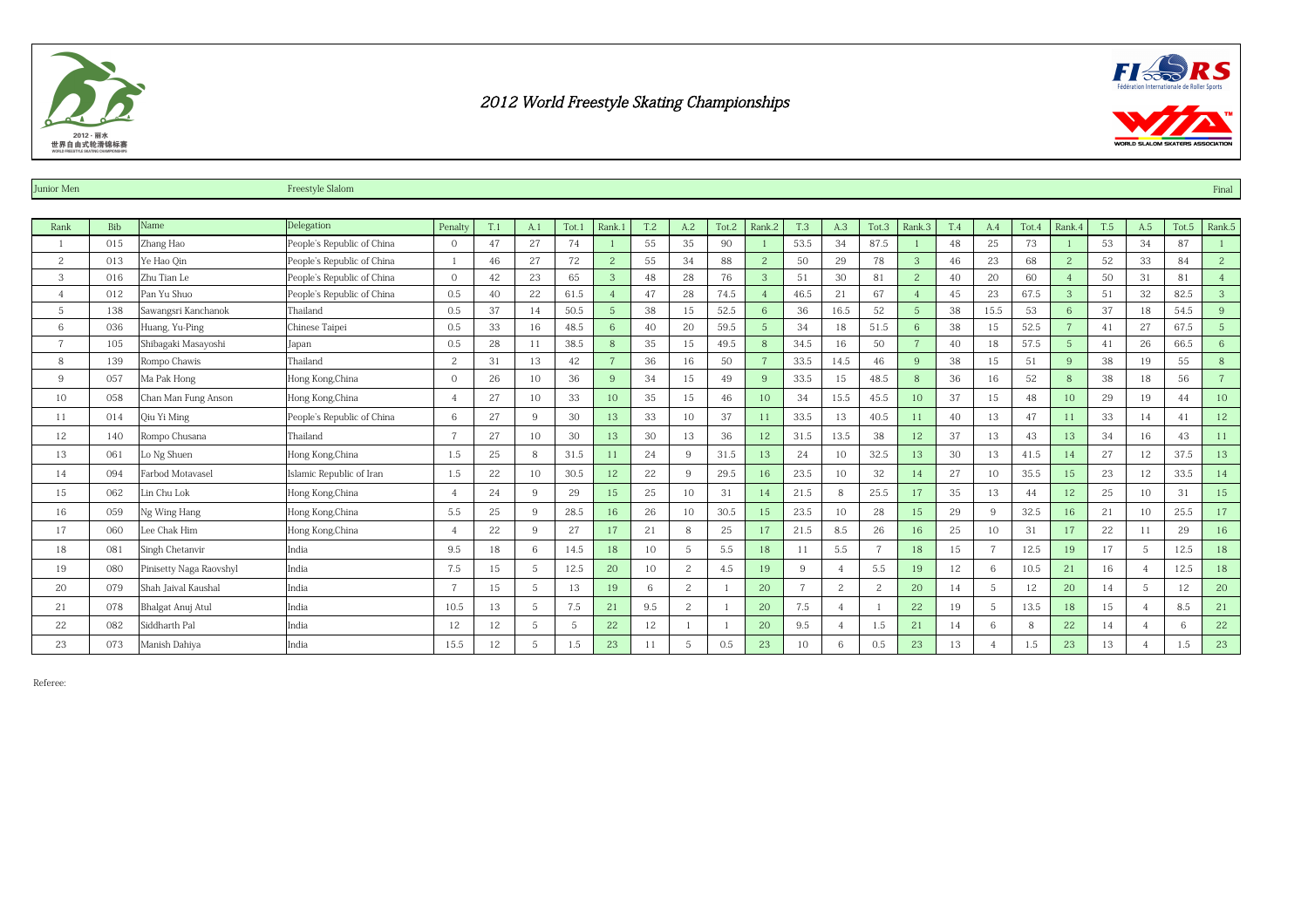



| Senior Women |            |                   | Freestyle Slalom           |          |                |             |       |           |     |                          |       |                |      |      |       |                 |            |          |       |              |     |     |       | Final          |
|--------------|------------|-------------------|----------------------------|----------|----------------|-------------|-------|-----------|-----|--------------------------|-------|----------------|------|------|-------|-----------------|------------|----------|-------|--------------|-----|-----|-------|----------------|
|              |            |                   |                            |          |                |             |       |           |     |                          |       |                |      |      |       |                 |            |          |       |              |     |     |       |                |
| Rank         | <b>Bib</b> | Name              | Delegation                 | Penalty  | T.1            | A.1         | Tot.1 | Rank.1    | T.2 | A.2                      | Tot.2 | Rank.2         | T.3  | A.3  | Tot.3 | Rank.3          | <b>T.4</b> | A.4      | Tot.4 | Rank.4       | T.5 | A.5 | Tot.5 | Rank.5         |
|              | 008        | Su Fei Qian       | People's Republic of China | 1.5      | 45             | 25          | 68.5  |           | 53  | 33                       | 84.5  |                | 48   | 26   | 72.5  |                 | 50         | 27       | 75.5  |              | 51  | 31  | 80.5  | $\overline{c}$ |
| 2            | 117        | Kuznetsova Daria  | Russian Federation         |          | 47             | 27          | 73    |           | 44  | 26                       | 69    | 6              | 47   | 25   | 71    |                 | 45         | 20       | 64    |              | 50  | 33  | 82    |                |
| 3            | 113        | Hartmanis Klaudia | Poland                     | 0.5      | 45             | 25          | 69.5  |           | 45  | 26.5                     | 71    |                | 45.5 | 26   | 71    |                 | 40         | 13       | 52.5  | Б.           | 46  | 27  | 72.5  |                |
|              | 009        | Chen Chen         | People's Republic of China |          | 40             | 25          | 64    |           | 45  | 27                       | 71    | 3              | 44.5 | 26.5 | 70    |                 | 49         | 26       | 74    | $\sim$       | 45  | 27  | 71    | 5              |
|              | 011        | Meng Yun          | People's Republic of China |          | 42             | 23          | 64    |           | 48  | 28                       | 75    | $\overline{c}$ | 44.5 | 23.5 | 67    | ĥ               | 48         | 25       | 72    |              | 46  | 26  | 71    | 5              |
| 6            | 141        | Boiko Maryna      | Ukraine                    |          | $\overline{4}$ | 23          | 63    |           | 43  | 28                       | 70    |                | 44   | 24.5 | 67.5  |                 | 42         | 20       | 61    |              | 47  | 27  | 73    | 3              |
|              | 115        | Semenova Polina   | Russian Federation         | 2.5      | 38             | 18          | 53.5  |           | 43  | 22                       | 62.5  |                | 41.5 | 22.5 | 61.5  |                 | 36         | 14       | 47.5  |              | 44  | 26  | 67.5  | $\sim$         |
| 8            | 098        | Bossi Barbara     | Italy                      | 2        | 30             | 12          | 40    |           | 35  | 15                       | 48    | $\mathbf{8}$   | 34.5 | 14.5 | 47    | 10 <sup>2</sup> | 35         | 13       | 46    |              | 35  | 16  | 49    | 8              |
| 9            | 097        | Lualdi Chiara     | Italy                      | $\Omega$ | 31             | 13          | 44    |           | 32  | 13                       | 45    | $\mathbf{Q}$   | 36   | 15   | 51    | 8               | 34         | 10       | 44    | $\mathbf{Q}$ | 30  | 16  | 46    | 10             |
| 10           | 041        | Hsu, Chia-Miao    | Chinese Taipei             | 0.5      | 27             | 11          | 37.5  | $10^{-7}$ | 30  | 13                       | 42.5  | 10             | 34   | 16.5 | 50    | $\mathbf Q$     | 30         | 13       | 42.5  | 10-          | 32  |     | 48.5  | 9              |
|              | 099        | Rotunno Cristina  | Italy                      | 1.5      | 27             | $\mathbf Q$ | 34.5  |           | 30  | 12.5                     | 41    |                | 28   | 13   | 39.5  |                 | 33.5       | 10       | 42    |              | 28  |     | 37.5  | 11             |
| 12           | 096        | Barlocco Sara     | Italy                      | 0.5      | 22             | 8           | 29.5  | 12        | 29  | 12                       | 40.5  | 12             | 1    | 4.5  | 15    |                 | 28         | -9       | 36.5  | 12           | 27  | 10  | 36.5  | 12             |
| 13           | 042        | Lin, Chien Yu     | Chinese Taipei             |          | 17             | 5           | 21    |           | 20  |                          | 29    | 13             | 24   | 8.5  | 31.5  |                 | 25         | 10       | 34    | 15           | 22  |     | 32    | 13             |
| 14           | 056        | Chiu Pui Ki       | Hong Kong, China           | 2        | 16             |             | 18    | 15        | 19  |                          | 24    | 14             |      | 4.5  | 15.5  |                 | 27         | 10       | 35    | 13           | 21  |     | 28    | 14             |
| 15           | 044        | Szabov á Eliška   | Czech Republic             | 1.5      | 19             |             | 23.5  | 13        | 18  | $\overline{\phantom{a}}$ | 23.5  | 15             | 12.5 |      | 15    |                 | 27.5       | $\alpha$ | 35    | 13           | 19  |     | 26.5  | 15             |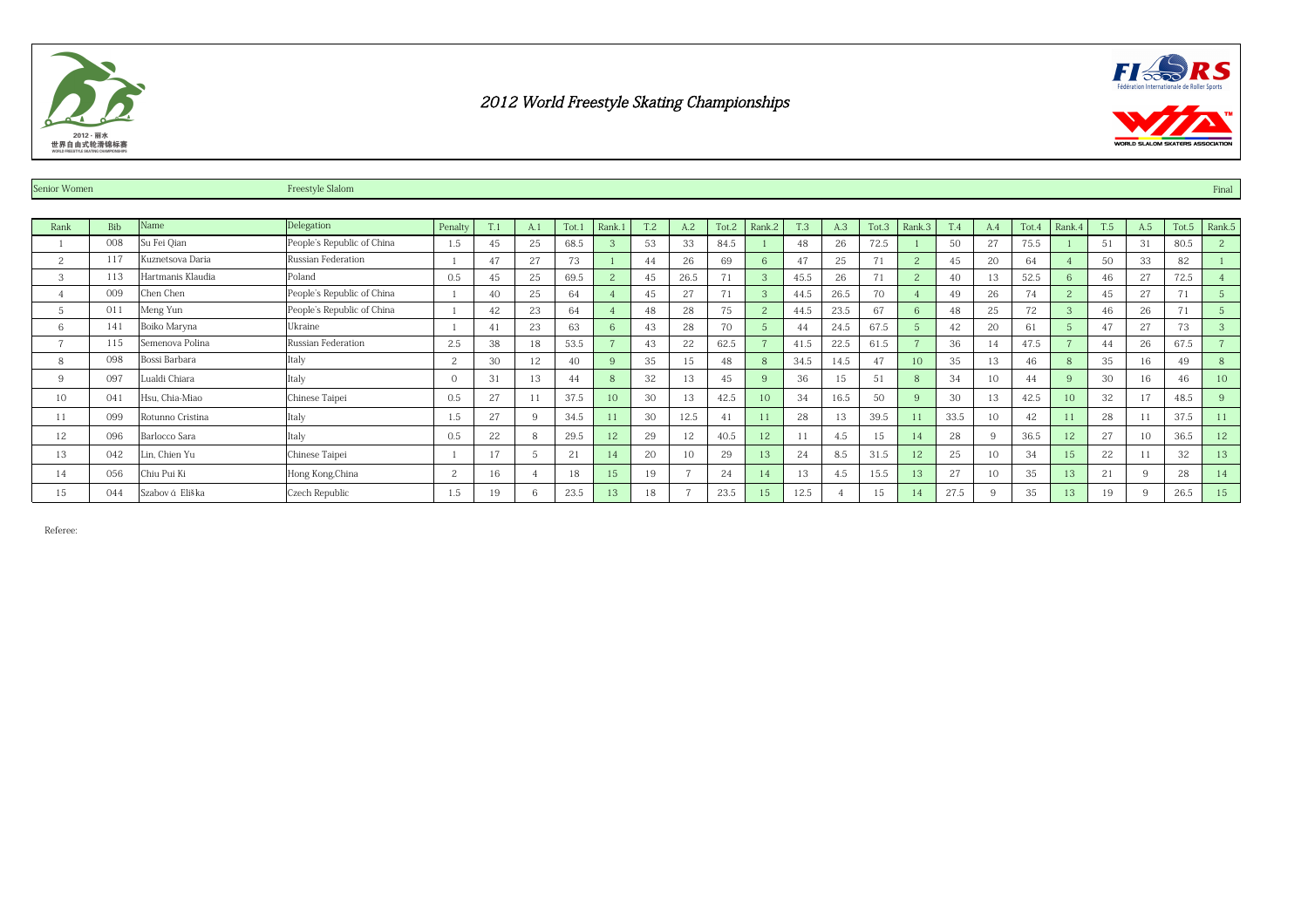



| Senior Men     |            |                        | Freestyle Slalom           |                  |     |                |       |                 |      |                |       |                 |            |      |                |                |            |      |       |                 |      |                |       | Final             |
|----------------|------------|------------------------|----------------------------|------------------|-----|----------------|-------|-----------------|------|----------------|-------|-----------------|------------|------|----------------|----------------|------------|------|-------|-----------------|------|----------------|-------|-------------------|
|                |            |                        |                            |                  |     |                |       |                 |      |                |       |                 |            |      |                |                |            |      |       |                 |      |                |       |                   |
| Rank           | <b>Bib</b> | Name                   | Delegation                 | Penalty          | T.1 | A.1            | Tot.1 | Rank.1          | T.2  | A.2            | Tot.2 | Rank.2          | <b>T.3</b> | A.3  | Tot.3          | Rank.3         | <b>T.4</b> | A.4  | Tot.4 | Rank.4          | T.5  | A.5            | Tot.5 | Rank.5            |
|                | 132        | Kim Sung Jin           | Republic of Korea          | 0.5              | 49  | 32             | 80.5  | 3               | 51   | 34             | 84.5  | $\mathbf{1}$    | 46         | 27   | 72.5           | -1             | 43         | 23.5 | 66    | $\mathbf{3}$    | 44   | 29.5           | 73    | $\lceil$          |
| 2              | 133        | Lee Choong Goon        | Republic of Korea          | 0.5              | 50  | 33             | 82.5  | $\overline{2}$  | 46   | 28             | 73.5  | $4\overline{ }$ | 44         | 27   | 70.5           | 2              | 45         | 24   | 68.5  | $\mathbf{1}$    | 44   | 28             | 71.5  | 3 <sup>2</sup>    |
| 3              | 019        | Guo Fang               | People's Republic of China |                  | 48  | 32             | 79    | $\overline{4}$  | 52   | 30             | 81    | $\overline{c}$  | 43         | 25.5 | 67.5           | $\sqrt{5}$     | 43         | 23.5 | 65.5  | 5 <sup>5</sup>  | 46   | 28             | 73    | $\lceil 1 \rceil$ |
| $\overline{4}$ | 045        | Claris Alexandre       | France                     | 1.5              | 48  | 28             | 74.5  | $5\phantom{.0}$ | 47   | 24             | 69.5  | $5\overline{)}$ | 41         | 22   | 61.5           | 6              | 46         | 20   | 64.5  | 10              | 48   | 25             | 71.5  | 3 <sup>2</sup>    |
| 5              | 112        | Sulinowski Michal      | Poland                     | $\mathbf{1}$     | 51  | 33             | 83    |                 | 44   | 23             | 66    | 11              | 45.5       | 25   | 69.5           | 3              | 44         | 21.5 | 64.5  | 10              | 46   | 24             | 69    | 5 <sup>5</sup>    |
| 6              | 017        | Liao Jie               | People's Republic of China | 0.5              | 44  | 30             | 73.5  | 6               | 45   | 30             | 74.5  | 3               | 35.5       | 17   | 52             | 13             | 45         | 20.5 | 65    | $7\phantom{.0}$ | 42   | 27             | 68.5  | $\,$ 6 $\,$       |
| $\overline{7}$ | 018        | Li Jin Xi              | People's Republic of China | $\boldsymbol{0}$ | 35  | 19             | 54    | 12              | 43   | 25             | 68    | 8               | 44         | 25   | 69             | $\overline{4}$ | 43         | 23   | 66    | 3 <sup>2</sup>  | 42   | 25             | 67    | 9                 |
| 8              | 021        | Li Yu Chen             | People's Republic of China | 3                | 46  | 29             | 72    | $7\overline{ }$ | 45   | 27             | 69    | $6\phantom{.}6$ | 40.5       | 18.5 | 56             | 8              | 43         | 23.5 | 63.5  | 13              | 44   | 26             | 67    | 9                 |
| 9              | 134        | Yu Jin Seong           | Republic of Korea          | $\mathbf 0$      | 35  | 18             | 53    | 15              | 42   | 27             | 69    | 6 <sup>°</sup>  | 37         | 18   | 55             | 9              | 43         | 22   | 65    | $7\phantom{.}$  | 41   | 26             | 67    | 9                 |
| 10             | 128        | Cheung Clarence        | Singapore                  | 0.5              | 42  | 27             | 68.5  | 10              | 44   | 24             | 67.5  | 9               | 38         | 17   | 54.5           | 10             | 45         | 22   | 66.5  | $\mathbf{2}$    | 43   | 25             | 67.5  | $\,8\,$           |
| 11             | 118        | Gordin Roman           | Russian Federation         | $\mathbf 0$      | 42  | 21             | 63    | 11              | 44   | 20             | 64    | 12              | 35         | 14.5 | 49.5           | 16             | 45         | 20   | 65    | $7\phantom{.0}$ | 44   | 24             | 68    | $7\phantom{.0}$   |
| 12             | 020        | Lan Wang Heng          | People's Republic of China | $0.5\,$          | 37  | 17             | 53.5  | 14              | 43   | 24             | 66.5  | 10              | 36.5       | 17.5 | 53.5           | 11             | 42         | 24   | 65.5  | $5\phantom{.0}$ | 40   | 26             | 65.5  | 12                |
| 13             | 049        | Lebois Romain          | France                     | 6                | 46  | 29             | 69    | 9               | 45   | 25             | 64    | 12              | 41         | 23   | 58             | $\overline{7}$ | 45.5       | 20.5 | 60    | 15              | 47.5 | 23             | 64.5  | 13                |
| 14             | 135        | Kim Tae Bin            | Republic of Korea          | -1               | 34  | 18             | 51    | 17              | 40   | 20             | 59    | 15              | 37         | 16.5 | 52.5           | 12             | 44         | 21   | 64    | 12              | 38   | 23             | 60    | 16                |
| 15             | 053        | Sloboda Martin         | Germany                    | 1.5              | 47  | 26             | 71.5  | 8               | 39   | 19             | 56.5  | 16              | 36         | 16   | 50.5           | 14             | 40         | 20   | 58.5  | 17              | 43   | 23             | 64.5  | 13                |
| 16             | 126        | Toh You Wang           | Singapore                  | 3                | 39  | 16             | 52    | 16              | 43.5 | 23             | 63.5  | 14              | 36.5       | 16.5 | 50             | 15             | 43         | 23.5 | 63.5  | 13              | 42   | 24             | 63    | $15\,$            |
| 17             | 047        | Cheremetieff Igor      | France                     | 4.5              | 39  | 16             | 50.5  | 18              | 39   | 19             | 53.5  | 18              | 32         | 13.5 | 41             | 22             | 43         | 21   | 59.5  | 16              | 38   | 25             | 58.5  | 17                |
| 18             | 002        | Shulgan Alexander      | Belarus                    | $\overline{1}$   | 40  | 15             | 54    | 12              | 38   | 18             | 55    | 17              | 31.5       | 14   | 44.5           | 19             | 34         | 17   | 50    | 19              | 39   | 19             | 57    | 19                |
| 19             | 136        | Carlos Nelson Caro     | Spain                      | 2.5              | 35  | 15             | 47.5  | 20              | 35   | 13             | 45.5  | 23              | 34.5       | 15.5 | 47.5           | 17             | 40         | 15   | 52.5  | 18              | 40   | 21             | 58.5  | 17                |
| 20             | 022        | Luo Jia Cheng          | People's Republic of China | 1.5              | 34  | 17             | 49.5  | 19              | 36   | 18             | 52.5  | 19              | 24.5       | 10   | 33             | 24             | 30         | 15   | 43.5  | 20              | 32   | 16             | 46.5  | 21                |
| 21             | 103        | Ferrari Tiziano        | Italy                      | -1               | 33  | 15             | 47    | 21              | 33   | 14             | 46    | 21              | 30         | 15   | 44             | 20             | 22         | 10   | 31    | 23              | 32   | 16             | 47    | 20                |
| 22             | 043        | Wang, Shen-Wen         | Chinese Taipei             | 2.5              | 29  | 9              | 35.5  | 25              | 34   | 14             | 45.5  | 23              | 32         | 14.5 | 44             | 20             | 24         | 10   | 31.5  | 22              | 31   | 15             | 43.5  | 23                |
| 23             | 143        | Tran Quang Linh        | Vietnam                    | 2                | 27  | 11             | 36    | 24              | 35   | 15             | 48    | 20              | 28         | 13   | 39             | 23             | 22         | 10.5 | 30.5  | 25              | 30   | 16             | 44    | 22                |
| 24             | 142        | Dao Dinh Huan          | Vietnam                    | 5                | 30  | 12             | 37    | 23              | 36   | 15             | 46    | 21              | 23         | 8.5  | 26.5           | 29             | 26         | 10   | 31    | 23              | 28   | 15             | 38    | 25                |
| 25             | 003        | Morgado Rodrigo        | <b>Brazil</b>              | 3                | 27  | 9              | 33    | 27              | 32   | 13             | 42    | 25              | 32.5       | 15.5 | 45             | 18             | 23         | 9    | 29    | 27              | 25   | 12             | 34    | 27                |
| 26             | 065        | Wong Tak Wa            | Hong Kong, China           | $\mathbf{0}$     | 20  | 9              | 29    | 29              | 28   | 12             | 40    | 26              | 22.5       | 9.5  | 32             | 25             | 22         | 10   | 32    | 21              | 22   | 11             | 33    | 28                |
| 27             | 122        | Abdulaziz Alansari     | Saudi Arabia               | 0.5              | 28  | 12             | 39.5  | 22              | 22   | 9              | 30.5  | 29              | 15         | 5    | 19.5           | 32             | 23         | 8    | 30.5  | 25              | 27   | 11             | 37.5  | 26                |
| 28             | 111        | Batiz Lopez Ricardo    | Mexico                     | 3.5              | 27  | 9              | 32.5  | 28              | 26   | 10             | 32.5  | 28              | 23         | 9.5  | 29             | 26             | 22.5       | 9    | 28    | 28              | 20   | 10             | 26.5  | 32                |
| 29             | 107        | Kato Katsuaki          | Japan                      | 5                | 25  | 9              | 29    | 29              | 25   | 10             | 30    | 30              | 24         | 10   | 29             | 26             | 22         | 9.5  | 26.5  | 29              | 31   | 16             | 42    | 24                |
| 30             | 066        | Wong Pan Chung Gerry   | Hong Kong, China           | 6.5              | 28  | 14             | 35.5  | 25              | 30   | 13             | 36.5  | 27              | 18.5       | 8    | 20             | 31             | 23         | 10   | 26.5  | 29              | 24   | 12             | 29.5  | 29                |
| 31             | 106        | Moritoki Yukio         | Japan                      | 3.5              | 20  | 8              | 24.5  | 31              | 20   | 8              | 24.5  | 31              | 22         | 9    | 27.5           | 28             | 20         | 8    | 24.5  | 32              | 21   | 10             | 27.5  | 31                |
| 32             | 092        | Nugraha Mustari Satria | Indonesia                  | $\overline{4}$   | 19  | $\overline{7}$ | 22    | 32              | 15   | 6              | 17    | 32              | 19         | 8.5  | 23.5           | 30             | 21         | 8    | 25    | 31              | 23   | 9              | 28    | 30                |
| 33             | 093        | Sunjaya Angga          | Indonesia                  | 3                | 17  | $\overline{7}$ | 21    | 33              | 14   | 5              | 16    | 33              | 13         | 5    | 15             | 33             | 15         | 5    | 17    | 33              | 20   | 9              | 26    | 33                |
| 34             | 090        | Parth Mehta            | India                      | 13.5             | 12  | $\overline{5}$ | 3.5   | 34              | 14   | $\overline{1}$ | 1.5   | 34              | 10         | 4.5  | $\overline{1}$ | 34             | 10         | 4.5  |       | 34              | 10   | $\overline{4}$ | 0.5   | 34                |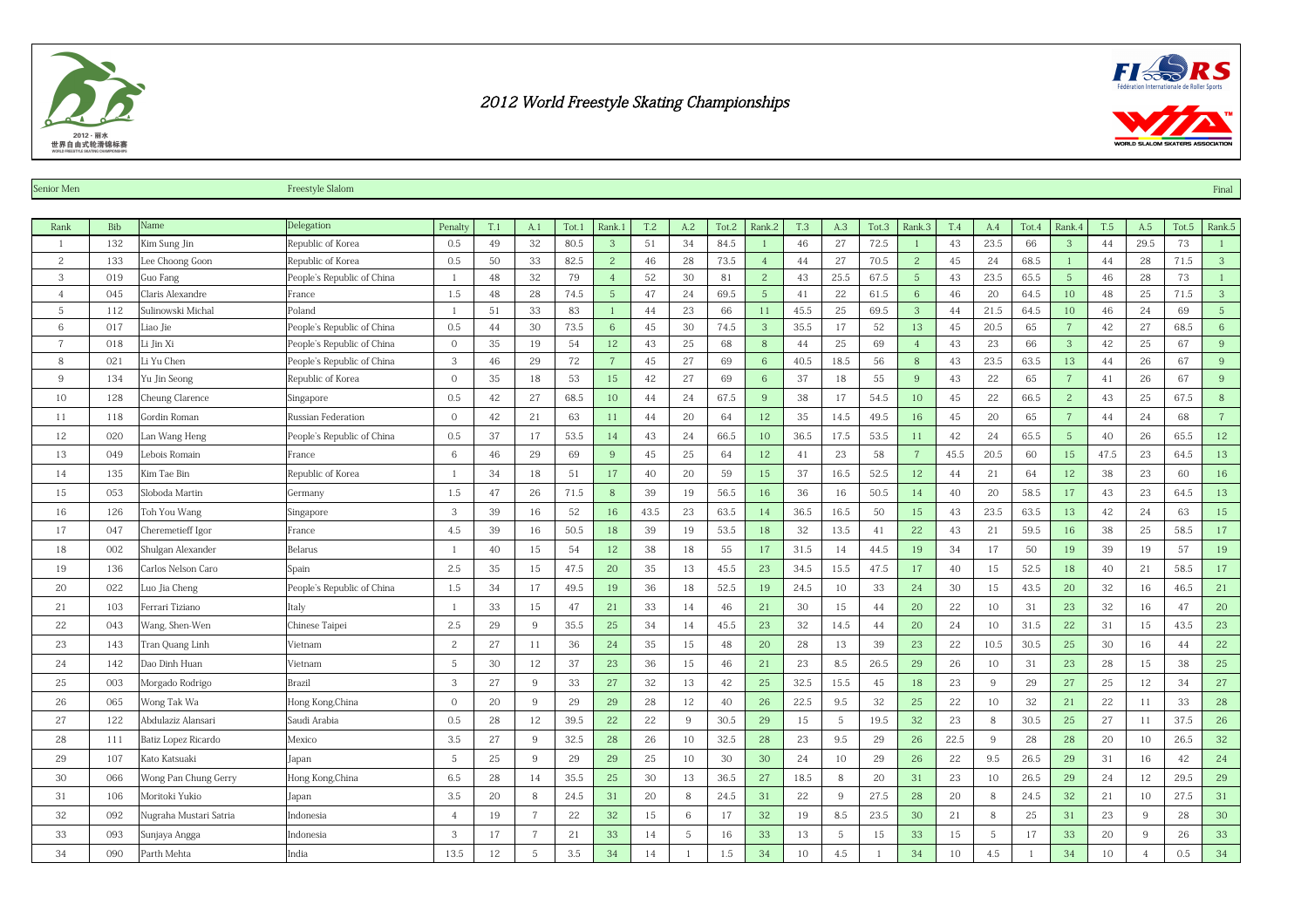



#### Pair Slalom **Final Accounts the Contract of the Contract of the Contract of the Contract of the Contract of the Contract of the Contract of the Contract of the Contract of the Contract of the Contract of the Contract of th**

| Rank | Bib<br><b>IName</b>                                           | Delegation                 | Penalty |                |                 | Sync.1 | Tot.1 | Rank.1 |              | A.2    | Sync.2 | Tot.2 | Rank.2 | <b>T.3</b> | A.3                 | Sync.3 | Tot.3 | Rank.3        |                 |        | $S$ vnc. $4$    | Tot.4  | Rank.4 | T.5 | A.5 | Sync.5 | Tot.5 | Rank.5 |
|------|---------------------------------------------------------------|----------------------------|---------|----------------|-----------------|--------|-------|--------|--------------|--------|--------|-------|--------|------------|---------------------|--------|-------|---------------|-----------------|--------|-----------------|--------|--------|-----|-----|--------|-------|--------|
|      | 212   Kim Sung Jin/Lee Choong Goon                            | Republic of Korea          |         | $E \cap$       | 30              | 19     | 99    |        | 50           |        | 20     |       |        | 46         | 26.5                | 17     | 89.5  |               | 55              | 25     |                 |        |        |     |     |        |       |        |
|      | 211<br>Guo Fang/Su Fei Qian                                   | People's Republic of China |         | 48             | 27              | $\sim$ | 90    |        |              | 25     | 15     | 82    |        | 43         | 23.5                | 13.5   | 78    |               | 50              | 22     | 14              | 84     |        | 44  |     |        |       |        |
|      | Yu Jin Seong/Kim Tae Bin<br>210                               | Republic of Korea          |         |                | 28              | 16     | 89    |        | $\sim$       | $\sim$ |        | 75    |        | 41         | 25.5                | 15     | 78.5  |               | $\overline{10}$ | $\sim$ |                 |        |        | 43  |     |        |       |        |
|      | 209 Wang Ding Yu Xin/Liao Jie                                 | People's Republic of China |         | $\overline{A}$ | 27              | 15     | 87    |        | A2           | $\sim$ | 15     |       |        | 36.5       | 22                  | 14.5   | 72    |               | 35              | 20     | A               | 68     |        | 40  |     |        |       |        |
|      | 205 Zhang Hao/Zhu Tian Le                                     | People's Republic of China | 0.5     |                | 25              | 15     | 84.5  |        |              | 18     | $\sim$ | 73.5  |        | 44         | 22                  | 14     | 79.5  |               | 45              | 20     |                 | 76.5   |        | 42  |     |        | 78.51 |        |
|      | 206<br>Toh You Wang/Cheung Clarence                           | Singapore                  |         |                | 24              | 15     | 79.5  |        | 33           | 20     | 16     | 67.5  |        | 44.5       | 24                  | 15     | 82    |               | $\overline{10}$ | 25     |                 | 82.5   |        | 39  |     |        | 76.5  |        |
|      | Mongkolchareonchok Chanya/Sawangsri Kanchanok Thailand<br>208 |                            | 0.5     | 27             | $\sim$          | 12     | 60.5  |        | 32           |        | 12     | 55.5  |        | 36         | 177<br>17.5         | 13     | 66    |               | 43              |        |                 | 71.5   |        | 38  |     |        | 75.5  |        |
|      | 203 Huang, Yu-Ping /Kao, Lin-ta                               | Chinese Taipei             |         | 38             | 16              |        | 62    |        | 22           | 16     | 12     | 50.   |        | 27.5       | $1.1 - 1.7$<br>11.J | 10     | 48    | 10            | $\overline{10}$ |        | $10-10$         | $\sim$ |        | 33  |     |        |       |        |
|      | 207 Wang, Shen-Wen /Huang, Yu-Hsuan                           | Chinese Taipei             |         | 39             | 15              | 10     | 64    |        | 30           | 15     | 12     | 57    |        | 35.5       | 17                  | 12     | 64.5  | $\mathcal{R}$ | 38              |        | 10 <sup>1</sup> | 58     |        | 28  |     |        |       |        |
|      | Ma Pak Hong/Chan Man Fung Anson                               | Hong Kong, China           |         | $\sim$         | 13              |        | 56    | 10     | 21           | $\sim$ | 10     | 53    | 10     | 30         | 9.5                 | 11     | 49.5  |               | 35              |        | 10 <sup>1</sup> | 54     | 10     | 35  |     |        |       |        |
|      | 201<br>Leung Shun Yan/Wong Tak Wa                             | Hong Kong, China           |         | $\sim$         | 10 <sup>1</sup> |        | 29.5  | 12     | $\sim$<br>Z5 |        |        | 39.5  |        | 25.5       | 10.5                |        | 40.5  |               | 20              |        |                 | 31.5   | 12     | 20  |     |        | 27.5  |        |
|      | 202 Ng Wing Hang/Lee Chak Him                                 | Hong Kong, China           | 0.5     | ne.            |                 |        | 38.5  | 11     | 15           |        |        | 26.5  | 12     |            |                     |        | 14.5  | 12            | 23              |        |                 | 39.5   | 11     | 17  |     |        | 25.5  |        |
|      |                                                               |                            |         |                |                 |        |       |        |              |        |        |       |        |            |                     |        |       |               |                 |        |                 |        |        |     |     |        |       |        |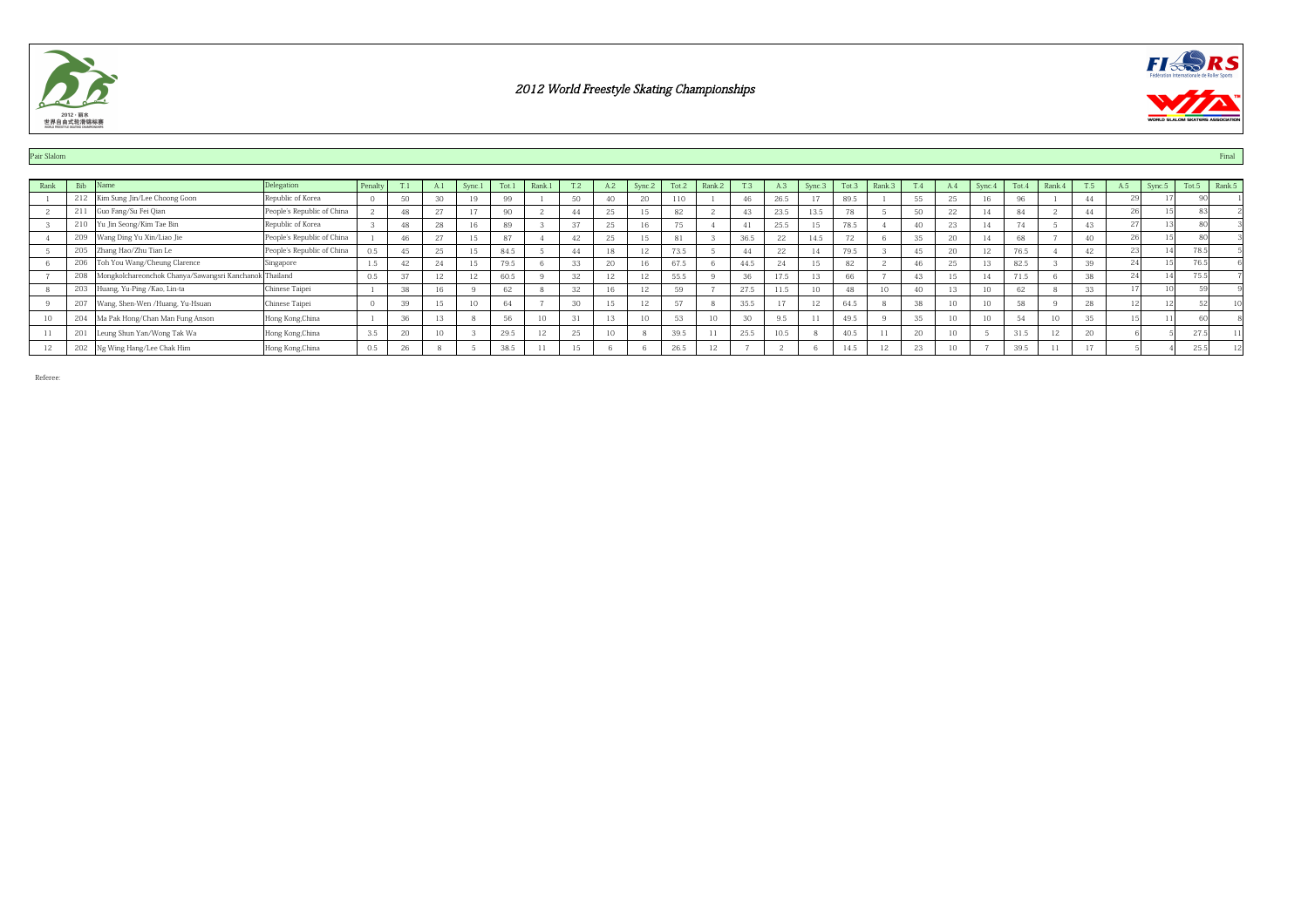





| Women |            |                 | Slide                      |                       |      |      |    |    |    |      |      |      |    |    |    | Final                                                                                                                                                                                                                                                                                        |    | Revised |
|-------|------------|-----------------|----------------------------|-----------------------|------|------|----|----|----|------|------|------|----|----|----|----------------------------------------------------------------------------------------------------------------------------------------------------------------------------------------------------------------------------------------------------------------------------------------------|----|---------|
|       |            |                 |                            |                       |      |      |    |    |    |      |      |      |    |    |    |                                                                                                                                                                                                                                                                                              |    |         |
| Rank  | <b>Bib</b> | Name            | Delegation                 |                       |      |      |    |    |    |      |      |      |    |    |    | $R#1J#1   R#1J#2   R#1J#3   R#2J#1   R#2J#2   R#2J#3   R#3J#1   R#3J#2   R#3J#3   R#4J#1   R#4J#2   R#4J#3   R#5J#1   R#5J#2   R#5J#3   R#5J#2   R#5J#3   R#5J#2   R#5J#3   R#5J#3   R#5J#3   R#5J#3   R#5J#3   R#5J#3   R#5J#3   R#5J#3   R#5J#3   R#5J#3   R#5J#3   R#5J#3   R#5J#3   R#5$ |    |         |
|       | 120        | Fokina Olga     | Russian Federation         | 35                    | 35   | 38   | 32 | 32 | 33 |      |      |      | 30 | 30 | 31 |                                                                                                                                                                                                                                                                                              |    |         |
|       | 119        | Krykova Natalia | Russian Federation         | 24                    | 26   | 27   |    |    |    | 32.5 | 33.5 | 31.5 |    | 0. |    | 29                                                                                                                                                                                                                                                                                           | 26 | 24      |
|       | 121        | Li Liudmila     | Russian Federation         |                       |      |      | 31 | 34 | 37 | 32   | 33   | 36   |    |    |    |                                                                                                                                                                                                                                                                                              |    |         |
|       | 025        | Chen Yuan       | People's Republic of China | 29.5                  | 27.5 | 28.5 |    |    |    | 21.5 | 22.5 | 27.5 |    | 0. |    |                                                                                                                                                                                                                                                                                              |    |         |
|       | 097        | Lualdi Chiara   | Italy                      | $\bigcap$<br><u>L</u> | 20   | າາ   | 25 | 24 | 30 |      |      |      |    |    |    |                                                                                                                                                                                                                                                                                              |    |         |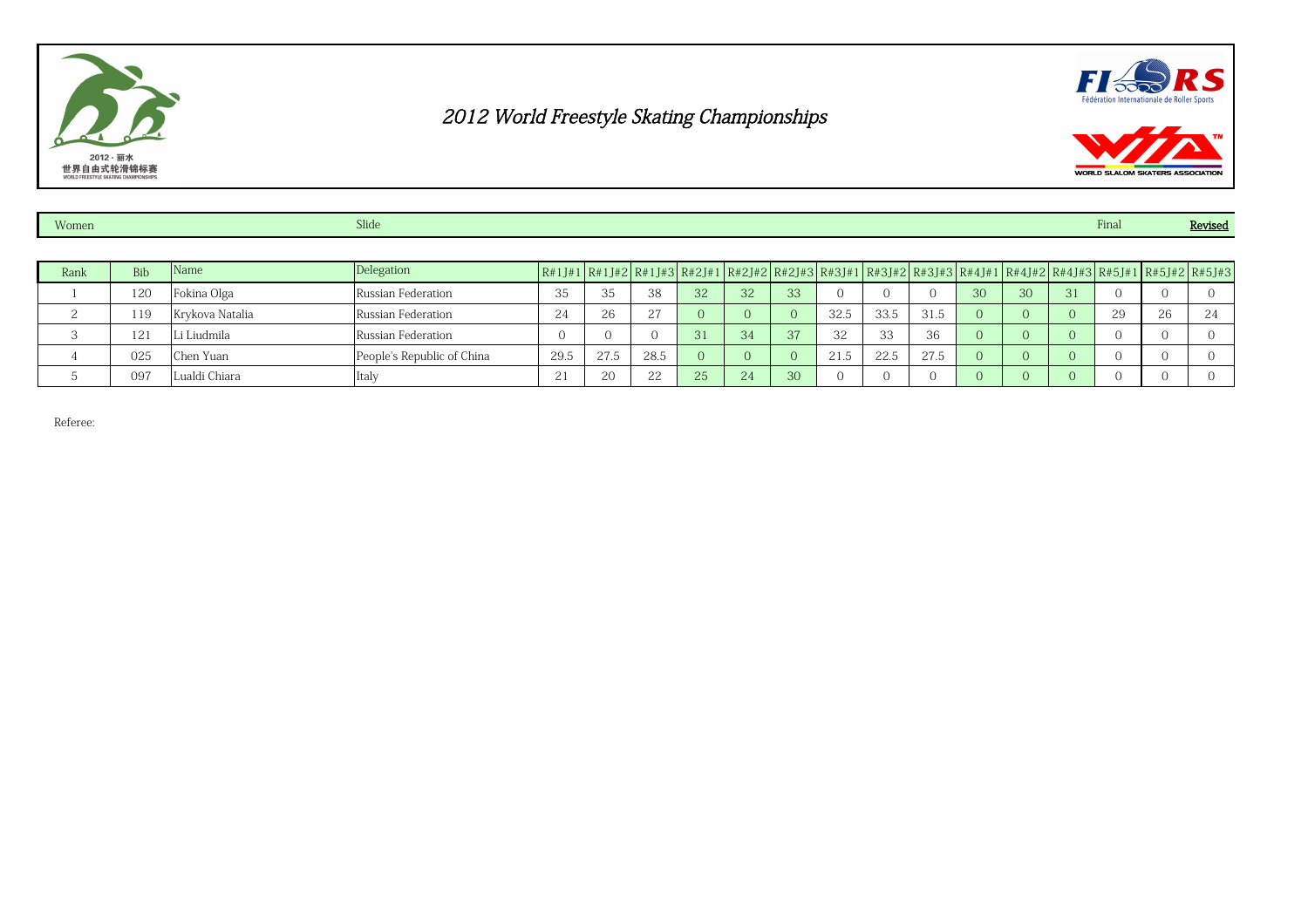



| Men            |            |                        | Slide                      |                |                |                |                |                | Preliminary                                 |
|----------------|------------|------------------------|----------------------------|----------------|----------------|----------------|----------------|----------------|---------------------------------------------|
|                |            |                        |                            |                |                |                |                |                |                                             |
| Rank           | <b>Bib</b> | Name                   | Delegation                 |                |                |                |                |                | $R#1J#1$ R#1J#2 R#1J#3 R#2J#1 R#2J#2 R#2J#3 |
|                | 024        | Dong Lei               | People's Republic of China | 41             | 34             | 43             | 40             | 40             | 42                                          |
| 2              | 116        | Ryazantsev Kirill      | Russian Federation         | 39             | 40             | 40             | 36             | 33             | 34                                          |
| 3              | 023        | Zhao Zhen Hua          | People's Republic of China | 39             | 40             | 40             | 29             | 31             | 32                                          |
| 4              | 109        | Ng Juin Shen           | Malaysia                   | 39             | 42             | 39             | 38             | 41             | 39                                          |
| 5              | 142        | Dao Dinh Huan          | Vietnam                    | 39             | 43             | 34             | $\Omega$       | $\overline{O}$ | $\overline{0}$                              |
| 6              | 038        | Chung, Yung-Tzu        | Chinese Taipei             | 32             | $\Omega$       | $\Omega$       | 38             | 38             | 39                                          |
| $\overline{7}$ | 129        | Lee Xian Hua Jasper    | Singapore                  | 39             | 37             | 38             | 34             | 34             | 33                                          |
| 8              | 110        | Lew Yun Choon          | Malaysia                   | 31             | 25             | 29             | 38             | 38             | 36                                          |
| 9              | 144        | Nguyen Van Van         | Vietnam                    | 35.5           | 35.5           | 33.5           | 35             | 35             | 36                                          |
| 10             | 130        | Khoo Ting Wei Clement  | Singapore                  | $\overline{0}$ | $\Omega$       | $\Omega$       | 34.5           | 37.5           | 34.5                                        |
| 11             | 040        | Wu, Shao-Chiu          | Chinese Taipei             | $\mathbf{0}$   | $\Omega$       | $\Omega$       | 35             | 35             | 34                                          |
| 12             | 139        | Rompo Chawis           | Thailand                   | 36             | 34             | 31             | $\overline{0}$ | $\overline{O}$ | $\overline{0}$                              |
| 13             | 140        | Rompo Chusana          | Thailand                   | 26.5           | 27.5           | 27.5           | 27             | 31             | 32                                          |
| 14             | 136        | Carlos Nelson Caro     | Spain                      | $\mathbf{0}$   | $\overline{0}$ | $\overline{O}$ | 19.5           | 25.5           | 25.5                                        |
| 15             | 092        | Nugraha Mustari Satria | Indonesia                  | 27             | 21             | 24             | 8              | 17             | 13                                          |
| 16             | 114        | Shalashov Andrey       | Russian Federation         | 9.5            | 12.5           | 14.5           | $\overline{0}$ | $\overline{0}$ | $\overline{0}$                              |
| 17             | 108        | Tan Tiong Gen          | Malaysia                   | $\overline{O}$ | $\overline{0}$ | $\Omega$       | $\overline{0}$ | $\overline{O}$ | 25                                          |
| 18             | 093        | Sunjaya Angga          | Indonesia                  | $\overline{0}$ | $\Omega$       | $\overline{0}$ | $\overline{0}$ | $\overline{O}$ | $\overline{O}$                              |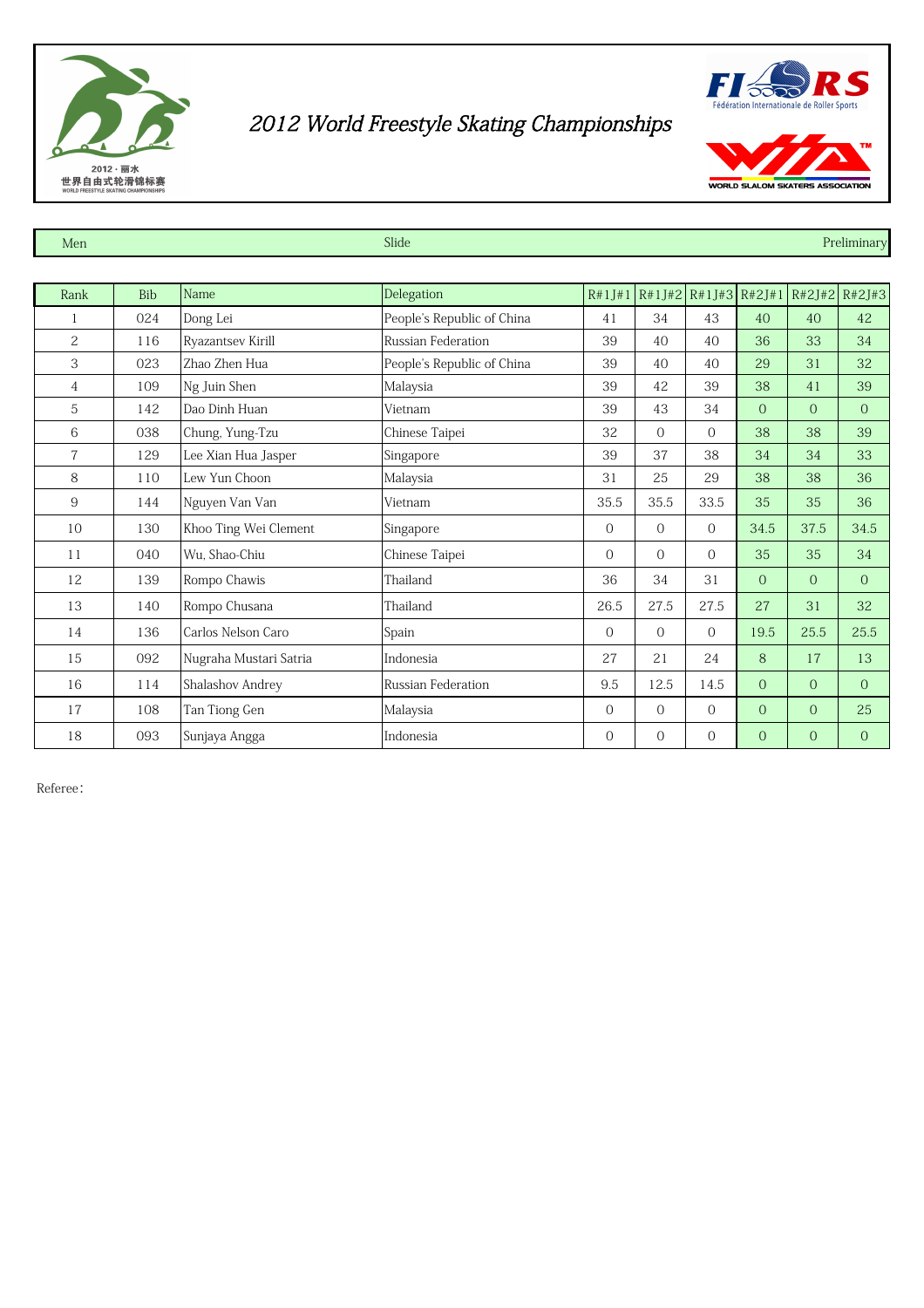



Men Slide Semi Final Slide Semi Final Slide Semi Final Semi Final Semi Final Semi Final Semi Final Semi Final G.Rank Bib Name Delegation R#1J#1 R#1J#2 R#1J#3 R#2J#1 R#2J#2 R#2J#3 R#3J#1 R#3J#2 R#3J#3 001 024 Dong Lei People's Republic of China 39 40 43 35 35 38 42 39 43 002 144 Nguyen Van Van Van Vietnam Vietnam 41 40 41 31 32 33 37 37 37 003 | 109 |Ng Juin Shen | Malaysia | 39 | 37 | 36 | 38 | 41 | 39 | 34 | 34 | 35 004 110 Lew Yun Choon Malaysia 29 31 32 36 40 42 32 30 33 005 142 Dao Dinh Huan Vietnam 33.5 34.5 33.5 0 0 0 0 0 0 001 | 116 Ryazantsev Kirill Russian Federation | 39 | 41 | 42 | 0 | 0 | 0 | 37 | 39 | 39 002 038 Chung, Yung-Tzu Chinese Taipei 42 41 41 39.5 38.5 37.5 28.5 32.5 32.5 003 | 023 | Zhao Zhen Hua | People's Republic of China | 42 | 42 | 43 | 34 | 35 | 39 | 0 | 0 | 0 004 | 129 | Lee Xian Hua Jasper | Singapore | 33 | 32 | 33 | 38 | 36 | 38 | 0 | 0 | 0 005 | 130 | Khoo Ting Wei Clement | Singapore | 21.5 | 21.5 | 21.5 | 36 | 36 | 36 | 29.5 | 32.5 | 28.5 Semi Final Group 1 Semi Final Group 2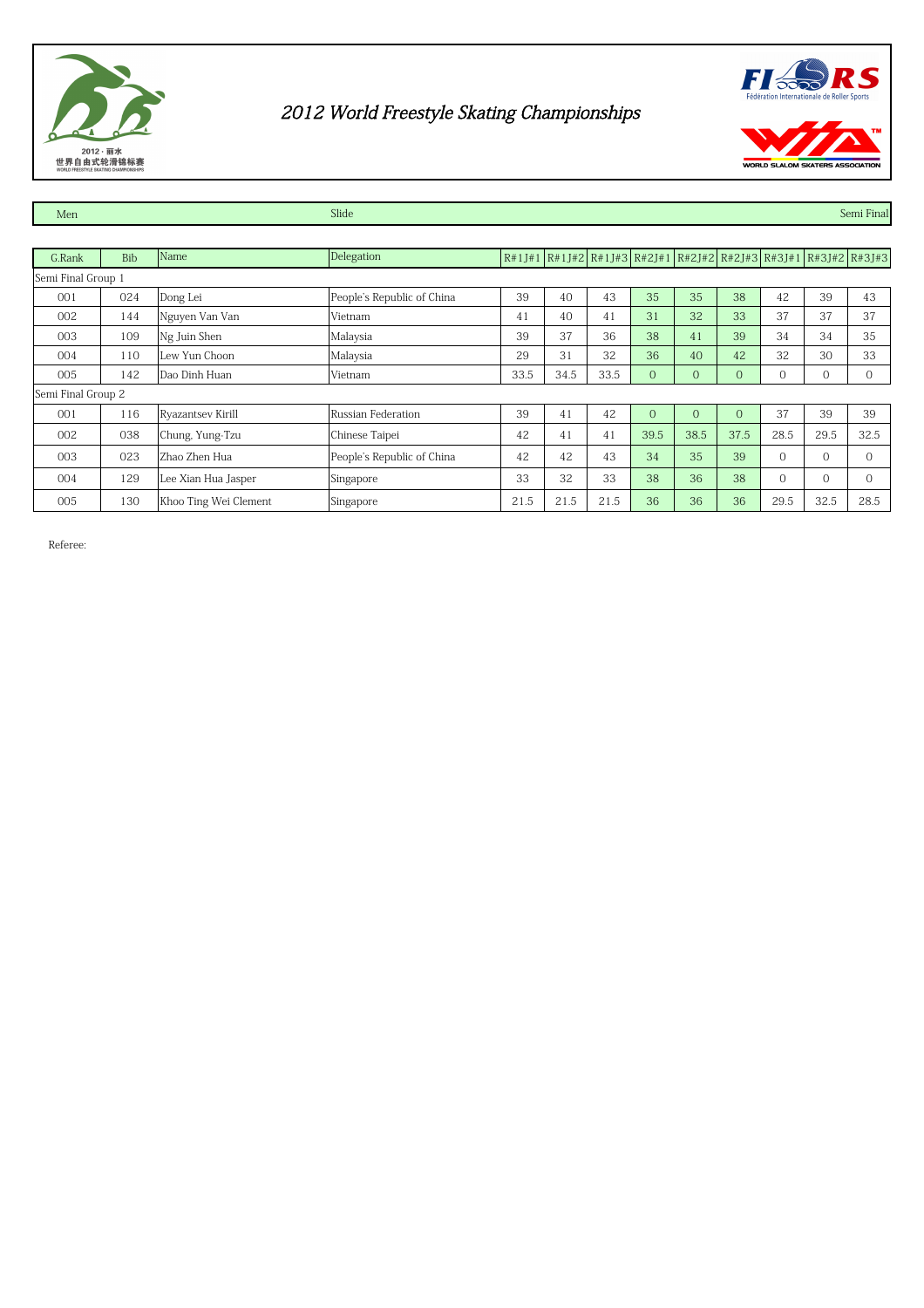





| Men  |            |                   | Slide<br>Final             |    |                                                                                                                                                                                                                                                                                              |    |    |    |    |              |        |      |    |    |    |          |          |    |
|------|------------|-------------------|----------------------------|----|----------------------------------------------------------------------------------------------------------------------------------------------------------------------------------------------------------------------------------------------------------------------------------------------|----|----|----|----|--------------|--------|------|----|----|----|----------|----------|----|
|      |            |                   |                            |    |                                                                                                                                                                                                                                                                                              |    |    |    |    |              |        |      |    |    |    |          |          |    |
| Rank | <b>Bib</b> | Name              | Delegation                 |    | $R#1J#1   R#1J#2   R#1J#3   R#2J#1   R#2J#2   R#2J#3   R#3J#1   R#3J#2   R#3J#3   R#4J#1   R#4J#2   R#4J#3   R#5J#1   R#5J#2   R#5J#3   R#5J#2   R#5J#3   R#5J#2   R#5J#3   R#5J#3   R#5J#3   R#5J#3   R#5J#3   R#5J#3   R#5J#3   R#5J#3   R#5J#3   R#5J#3   R#5J#3   R#5J#3   R#5J#3   R#5$ |    |    |    |    |              |        |      |    |    |    |          |          |    |
|      | 024        | Dong Lei          | People's Republic of China | 43 | 43                                                                                                                                                                                                                                                                                           | 48 | 43 | 43 | 47 |              |        |      |    |    |    | 43       | 37       | 40 |
| ↩    | 023        | lZhao Zhen Hua    | People's Republic of China | 41 | 4                                                                                                                                                                                                                                                                                            | 34 | 37 | 40 | 42 | 33.5         | 34.5   | 34.5 |    |    |    | 40       | 34       | 38 |
|      | 038        | Chung, Yung-Tzu   | Chinese Taipei             | 41 | -4.                                                                                                                                                                                                                                                                                          | 43 | 37 | 37 | 37 | 33.5         | 31.5   | 33.5 |    |    |    | 35       | 35       | 34 |
|      | 116        | Ryazantsev Kirill | Russian Federation         | 38 | 4.                                                                                                                                                                                                                                                                                           | 41 | 38 | 37 | 39 | 34           | 35     | 35   | 32 | 33 | 31 | 38       | 34       | 34 |
|      | 109        | Ng Juin Shen      | Malaysia                   | 39 | 40                                                                                                                                                                                                                                                                                           | 39 | 37 | 38 | 41 | $\sim$<br>31 | $\sim$ | 39   |    |    |    | 32       | 36       | 33 |
| 6    | 144        | Nguyen Van Van    | Vietnam                    |    |                                                                                                                                                                                                                                                                                              |    | 35 | 35 | 35 | 39.5         | 38.5   | 38.5 | 40 | 35 | 36 | $\Omega$ | $\Omega$ |    |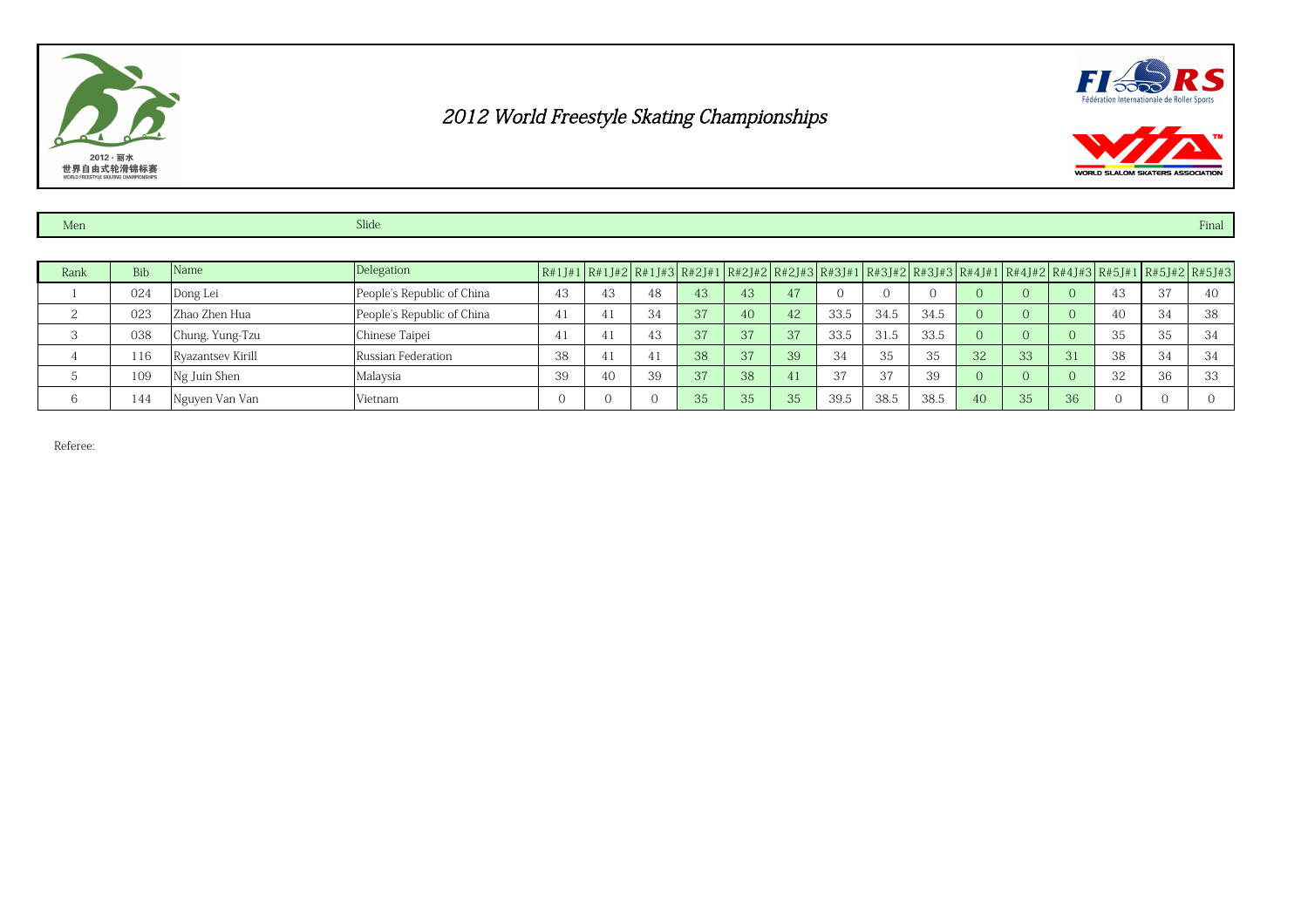



WORLD SLALOM SKATER

| Men            |            |                        | Slide                      | <b>Total Ranking</b> |
|----------------|------------|------------------------|----------------------------|----------------------|
|                |            |                        |                            |                      |
| Rank           | <b>Bib</b> | Name                   | Delegation                 | Remark               |
| 1              | 024        | Dong Lei               | People's Republic of China | Final                |
| 2              | 023        | Zhao Zhen Hua          | People's Republic of China | Final                |
| 3              | 038        | Chung, Yung-Tzu        | Chinese Taipei             | Final                |
| 4              | 116        | Ryazantsev Kirill      | Russian Federation         | Final                |
| 5              | 109        | Ng Juin Shen           | Malaysia                   | Final                |
| 6              | 144        | Nguyen Van Van         | Vietnam                    | Final                |
| $\overline{7}$ | 142        | Dao Dinh Huan          | Vietnam                    | Semi Final           |
| 8              | 129        | Lee Xian Hua Jasper    | Singapore                  | Semi Final           |
| 9              | 110        | Lew Yun Choon          | Malaysia                   | Semi Final           |
| 10             | 130        | Khoo Ting Wei Clement  | Singapore                  | Semi Final           |
| 11             | 040        | Wu, Shao-Chiu          | Chinese Taipei             | Preliminary          |
| 12             | 139        | Rompo Chawis           | Thailand                   | Preliminary          |
| 13             | 140        | Rompo Chusana          | Thailand                   | Preliminary          |
| 14             | 136        | Carlos Nelson Caro     | Spain                      | Preliminary          |
| 15             | 092        | Nugraha Mustari Satria | Indonesia                  | Preliminary          |
| 16             | 114        | Shalashov Andrey       | Russian Federation         | Preliminary          |
| 17             | 108        | Tan Tiong Gen          | Malaysia                   | Preliminary          |
| 18             | 093        | Sunjaya Angga          | Indonesia                  | Preliminary          |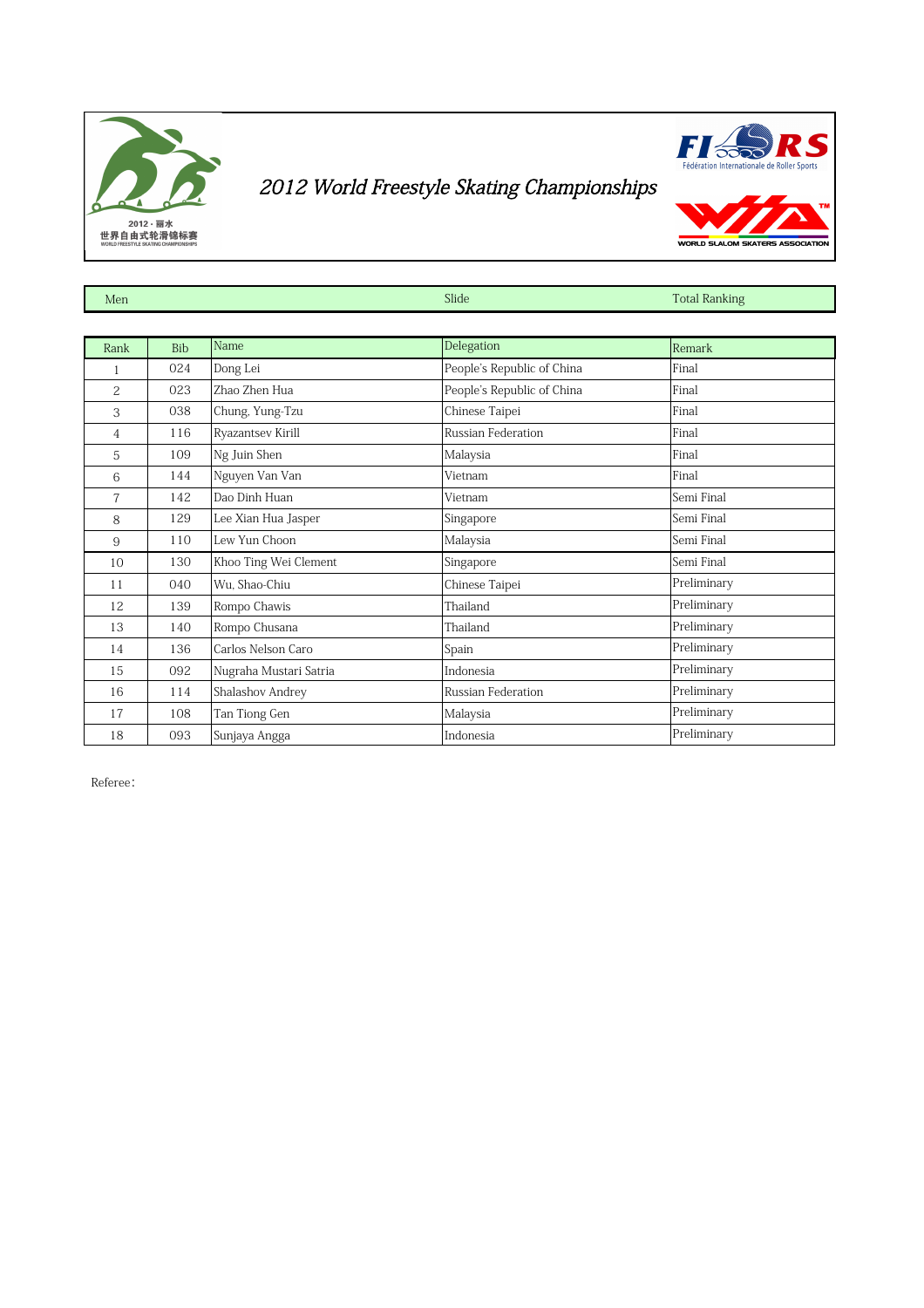





| Battle Result Report-16th to 19th-Qualification Round |                           |            |       |  |  |  |  |  |  |  |  |
|-------------------------------------------------------|---------------------------|------------|-------|--|--|--|--|--|--|--|--|
| <b>Qualification Round</b>                            |                           |            |       |  |  |  |  |  |  |  |  |
| G <sub>1</sub>                                        |                           |            | ∶Rank |  |  |  |  |  |  |  |  |
|                                                       | Mongkolchareonchok Chanya | THA        |       |  |  |  |  |  |  |  |  |
|                                                       | Huang, Yu-Hsuan           | <b>TPE</b> |       |  |  |  |  |  |  |  |  |
|                                                       | Szabova Eliska            | <b>CZE</b> |       |  |  |  |  |  |  |  |  |
|                                                       | Moritoki Mika             | <b>JPN</b> |       |  |  |  |  |  |  |  |  |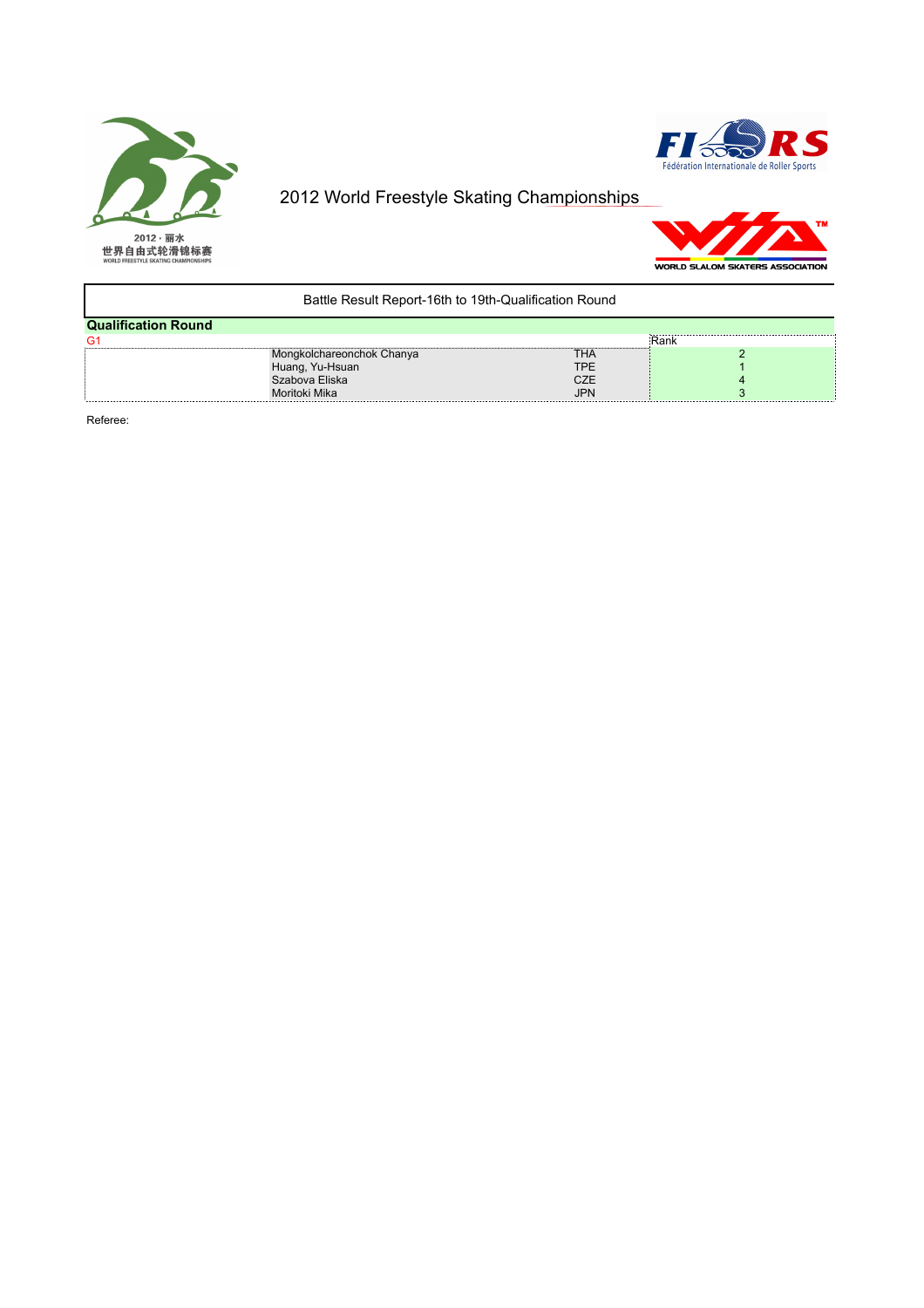

15 Wang Ding Yu Xin CHN 2

2012 World Freestyle Skating Championships



WORLD SLALOM SKATERS ASSOCIATION

|                 |                       |            |      |                    | <b>Dattic TO Result Report</b> |            |      |               |                          |            |      |
|-----------------|-----------------------|------------|------|--------------------|--------------------------------|------------|------|---------------|--------------------------|------------|------|
|                 | <b>Quarter Finals</b> |            |      | <b>Semi Finals</b> |                                |            |      | <b>Finals</b> |                          |            |      |
| QF1             |                       |            | Rank |                    |                                |            |      |               |                          |            |      |
|                 | Kuznetsova Daria      | <b>RUS</b> |      | SF <sub>1</sub>    |                                |            | Rank | Final         |                          |            | Rank |
|                 | Meng Yun              | <b>CHN</b> |      | :QF1 #1            | Kuznetsova Daria               | <b>RUS</b> |      |               | Guan Yu Xiang            | <b>CHN</b> |      |
|                 | Granjon Zoé           | <b>FRA</b> |      |                    | QF2 #1 Chen Chen               | <b>CHN</b> |      |               | Feng Hui                 | <b>CHN</b> |      |
| 16              | Huang, Yu-Hsuan       | <b>TPE</b> |      |                    | QF3 #2 Su Fei Qian             | <b>CHN</b> |      |               | Kuznetsova Daria         | <b>RUS</b> |      |
|                 |                       |            |      |                    | QF4 #2 Wang Ding Yu Xin        | <b>CHN</b> | 3    |               | Su Fei Qian              | <b>CHN</b> |      |
| QF <sub>2</sub> |                       |            | Rank |                    |                                |            |      |               |                          |            |      |
| :4              | Hartmanis Klaudia     | POL        |      | SF <sub>2</sub>    |                                |            | Rank |               | <b>Consolation Final</b> |            | Rank |
| $\overline{5}$  | Chen Chen             | <b>CHN</b> |      |                    | QF1 #2 Granjon Zoé             | <b>FRA</b> | 4    |               | SF1#3 Wang Ding Yu Xin   | <b>CHN</b> |      |
| 12              | Lualdi Chiara         | <b>ITA</b> |      |                    | QF2 #2 Hartmanis Klaudia       | <b>POL</b> | 3    |               | SF2#3 Hartmanis Klaudia  | <b>POL</b> |      |
| 13              | Rotunno Cristina      | <b>ITA</b> |      |                    | QF3 #1 Guan Yu Xiang           | <b>CHN</b> |      |               | SF1#4 Chen Chen          | <b>CHN</b> |      |
|                 |                       |            |      |                    | QF4 #1 Feng Hui                | <b>CHN</b> |      |               | SF2#4 Granjon Zoé        | <b>FRA</b> |      |
| QF <sub>3</sub> |                       |            | Rank |                    |                                |            |      |               |                          |            |      |
| 3               | Su Fei Qian           | <b>CHN</b> |      |                    |                                |            |      |               |                          |            |      |
| 6               | Boiko Maryna          | <b>UKR</b> |      |                    |                                |            |      |               |                          |            |      |
| 11              | Guan Yu Xiang         | <b>CHN</b> |      |                    |                                |            |      |               |                          |            |      |
| 14              | Barlocco Sara         | <b>ITA</b> |      |                    |                                |            |      |               |                          |            |      |
|                 |                       |            | .    |                    |                                |            |      |               |                          |            |      |
| QF4             |                       |            | Rank |                    |                                |            |      |               |                          |            |      |
|                 | Semenova Polina       | <b>RUS</b> |      |                    |                                |            |      |               |                          |            |      |
|                 | Feng Hui              | <b>CHN</b> |      |                    |                                |            |      |               |                          |            |      |
| 10              | Bossi Barbara         | <b>ITA</b> |      |                    |                                |            |      |               |                          |            |      |

#### Battle 16 Result Report

| <b>OBIII FIIIAIS</b> |                        |            |           | гназ                       |            |      |
|----------------------|------------------------|------------|-----------|----------------------------|------------|------|
|                      |                        |            |           |                            |            |      |
| SF <sub>1</sub>      |                        |            | .<br>Rank | Final                      |            | Rank |
|                      | QF1#1 Kuznetsova Daria | <b>RUS</b> |           | Guan Yu Xiang              | CHN        |      |
| OF2 #1               | Chen Chen              | CHN        | 4         | Feng Hui                   | <b>CHN</b> |      |
|                      | QF3 #2 Su Fei Qian     | CHN        |           | Kuznetsova Daria           | <b>RUS</b> |      |
| QF4 #2               | Wang Ding Yu Xin       | CHN        | 3         | Su Fei Qian                | CHN        |      |
|                      |                        |            |           |                            |            |      |
| SF <sub>2</sub>      |                        |            | Rank      | Consolation Final          |            | Rank |
| OF1 #2               | Granion Zoé            | FRA        |           | ∶SE1#3   Wang Ding Yu Xin. | ∵HN        |      |

| Final                                 | Rank |
|---------------------------------------|------|
| Guan Yu Xiang<br><b>CHN</b>           |      |
| Feng Hui<br><b>CHN</b>                |      |
| Kuznetsova Daria<br><b>RUS</b>        |      |
| <b>CHN</b><br>Su Fei Qian             |      |
|                                       |      |
| <b>Consolation Final</b>              | Rank |
| SF1#3 Wang Ding Yu Xin<br><b>CHN</b>  |      |
| SF2#3 Hartmanis Klaudia<br><b>POL</b> |      |
| <b>CHN</b><br>SF1#4 Chen Chen         |      |
| SF2#4 Granion Zoé<br><b>FRA</b>       | 21   |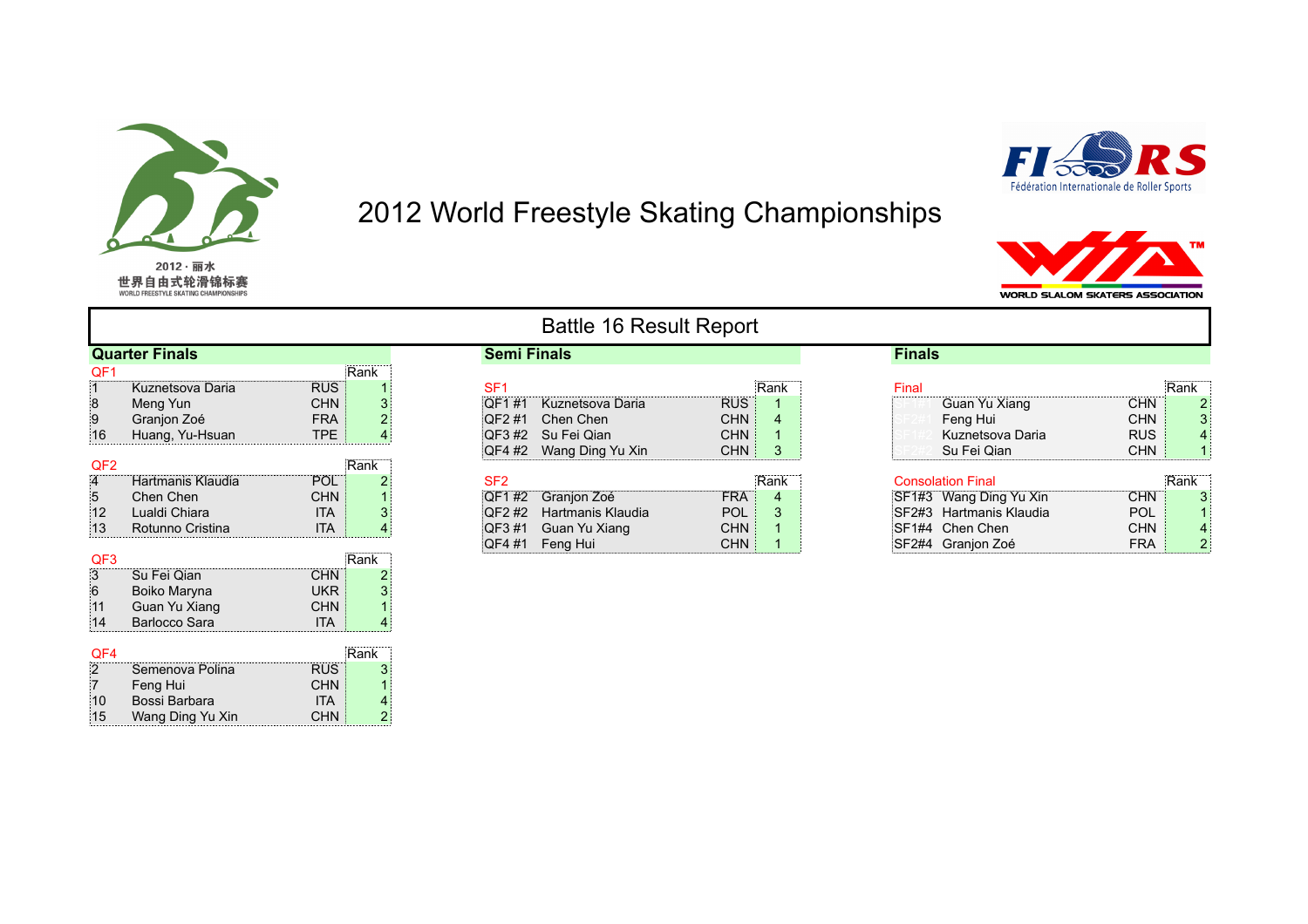



| Women          |             |                           | Battle     | <b>Total Ranking</b>     |
|----------------|-------------|---------------------------|------------|--------------------------|
|                |             |                           |            |                          |
| Rank           | Skater-ID   | Name                      | Delegation | Remark                   |
| 1              | 20411000876 | Su Fei Qian               | <b>CHN</b> | Final                    |
| $\overline{c}$ | 20411101298 | Guan Yu Xiang             | <b>CHN</b> | Final                    |
| 3              | 20411000864 | Feng Hui                  | <b>CHN</b> | Final                    |
| 4              | 21511001011 | Kuznetsova Daria          | <b>RUS</b> | Final                    |
| 5              | 21461000988 | Hartmanis Klaudia         | POL        | Consolation Final        |
| 6              | 20671000896 | Granjon Zo é              | <b>FRA</b> | Consolation Final        |
| $\overline{7}$ | 20411101489 | Wang Ding Yu Xin          | <b>CHN</b> | <b>Consolation Final</b> |
| 8              | 20411000862 | Chen Chen                 | <b>CHN</b> | <b>Consolation Final</b> |
| 9              | 20411000874 | Meng Yun                  | <b>CHN</b> |                          |
| 9              | 20911000949 | Lualdi Chiara             | <b>ITA</b> |                          |
| 9              | 21891001087 | Boiko Maryna              | <b>UKR</b> |                          |
| 9              | 21511001019 | Semenova Polina           | <b>RUS</b> |                          |
| 13             | 21781001067 | Huang, Yu-Hsuan           | <b>TPE</b> |                          |
| 13             | 20911000960 | Rotunno Cristina          | <b>ITA</b> |                          |
| 13             | 20911000940 | Barlocco Sara             | <b>ITA</b> |                          |
| 13             | 20911000942 | Bossi Barbara             | <b>ITA</b> |                          |
| 17             | 21811001059 | Mongkolchareonchok Chanya | <b>THA</b> | Qualification Round      |
| 18             | 20931202697 | Moritoki Mika             | <b>IPN</b> | Qualification Round      |
| 19             | 20521101912 | Szabova Eliska            | <b>CZE</b> | Qualification Round      |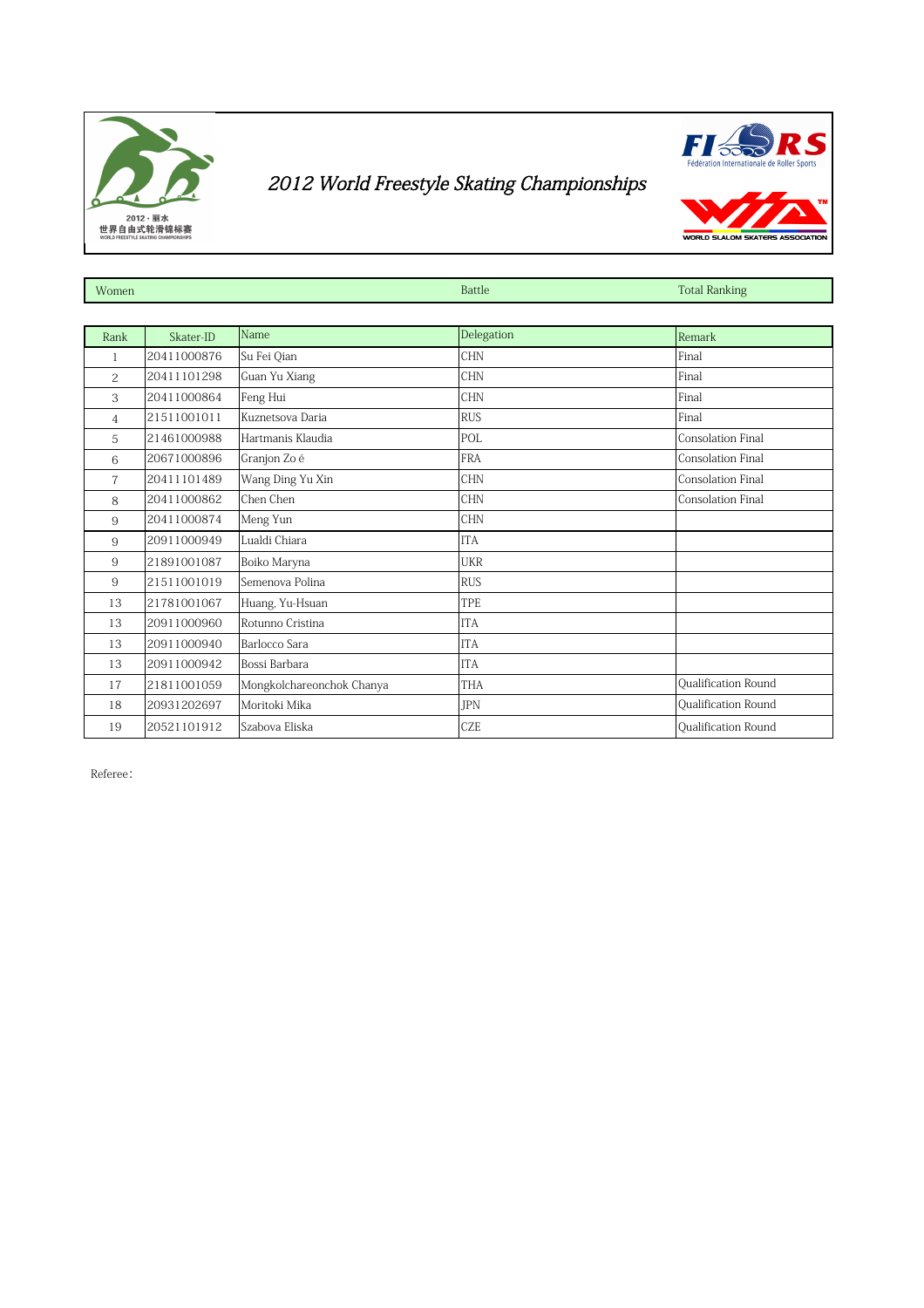

#### 2012 World Freestyle Skating Championships



# SKATERS ASSOCIATIO MARK STATES

| WORLD FREESTYLE SKATING CHAMPIONSHIPS |                                                        | <b>WORLD SLALOM SKATERS ASSOCIAT</b> |      |
|---------------------------------------|--------------------------------------------------------|--------------------------------------|------|
|                                       | Battle Result Report-29th to 42nd-Qualification Rounds |                                      |      |
| <b>Qualification Rounds</b>           |                                                        |                                      |      |
| G1                                    |                                                        |                                      | Rank |
|                                       | Ma Pak Hong                                            | <b>HKG</b>                           |      |
|                                       | Wong Tak Wa                                            | <b>HKG</b>                           |      |
|                                       | Wong Pan Chung Gerry                                   | <b>HKG</b>                           |      |
|                                       |                                                        |                                      |      |

| G <sub>2</sub> |                     |            | :Rank |
|----------------|---------------------|------------|-------|
|                | Kato Katsuaki       | <b>JPN</b> |       |
|                | Batiz Lopez Ricardo | <b>MEX</b> |       |
|                | Moritoki Yukio      | <b>JPN</b> |       |
|                | Lo Ng Shuen         | <b>HKG</b> |       |

| G <sub>3</sub> |                         |            | Rank |
|----------------|-------------------------|------------|------|
|                | Rompo Chusana           | <b>THA</b> |      |
|                | <b>Farbod Motavasel</b> | <b>IRI</b> |      |
|                | Nugraha Mustari Satria  | <b>INA</b> |      |
|                | Shibagaki Masayoshi     | <b>JPN</b> |      |

| G4 |                 |            | Rank      |
|----|-----------------|------------|-----------|
|    | Huang, Yu-Ping  | <b>TPE</b> |           |
|    | Tran Quang Linh | <b>VIE</b> |           |
|    | Sunjaya Angga   | <b>INA</b> |           |
|    |                 |            | --------- |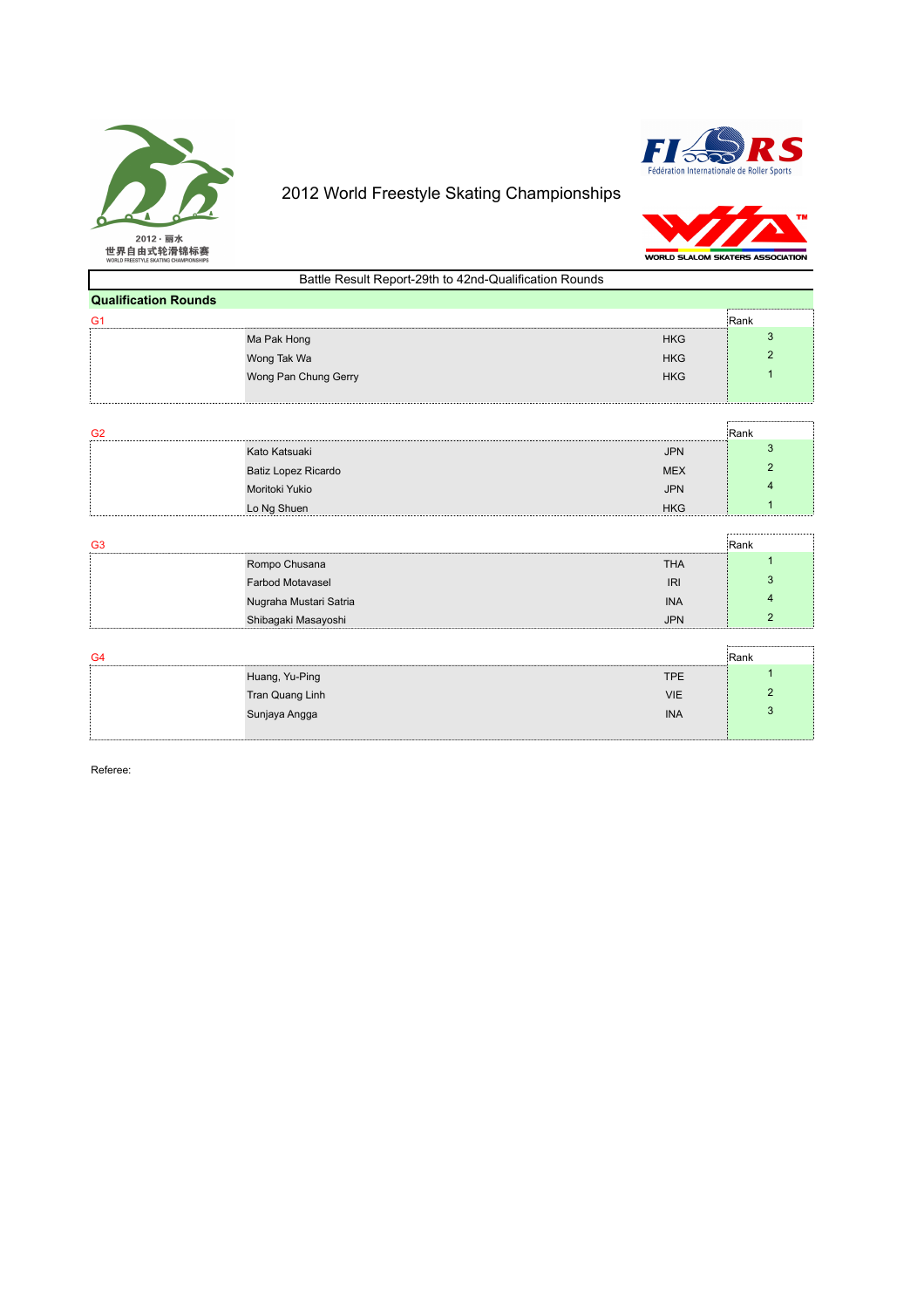





|                                                                | Battle 32 Result Report                                                        |                                                                                                         |                                       |                                                                                               |                                                      |                                                    |                                                             |                                                                             |                                               |                                                    |                         |                                                                                                |                                                      |                                               |
|----------------------------------------------------------------|--------------------------------------------------------------------------------|---------------------------------------------------------------------------------------------------------|---------------------------------------|-----------------------------------------------------------------------------------------------|------------------------------------------------------|----------------------------------------------------|-------------------------------------------------------------|-----------------------------------------------------------------------------|-----------------------------------------------|----------------------------------------------------|-------------------------|------------------------------------------------------------------------------------------------|------------------------------------------------------|-----------------------------------------------|
|                                                                | 1 <sup>st</sup> Round                                                          |                                                                                                         | <b>Quarter Finals</b>                 |                                                                                               |                                                      |                                                    | <b>Semi Finals</b>                                          |                                                                             |                                               |                                                    | <b>Finals</b>           |                                                                                                |                                                      |                                               |
| G <sub>1</sub><br>11<br>:16<br>:17<br>32                       | Lebois Romain<br>Shulhan Alexander<br>Pan Yu Shuo<br>Lo Ng Shuen               | Rank<br><b>FRA</b><br>$\mathbf 1$<br><b>BLR</b><br>3<br><b>CHN</b><br>$\overline{2}$<br><b>HKG</b><br>4 | QF1<br>G1#1<br>G2#1<br>G3 #2          | Lebois Romain<br>Zhang Hao<br>Gordin Roman                                                    | FRA<br><b>CHN</b><br><b>RUS</b>                      | Rank:<br>$\overline{2}$<br>1:<br>з;                | SF <sub>1</sub><br>QF1#1<br>QF2#1<br>QF3 #2                 | Zhang Hao<br>Guo Fang<br>Yu Jin Seong                                       | <b>CHN</b><br><b>CHN</b><br><b>KOR</b>        | Rank<br>2<br>3                                     | Final                   | Lebois Romain<br>Ye Hao Qin<br>Guo Fang                                                        | <b>FRA</b><br><b>CHN</b><br><b>CHN</b>               | Rank<br>3                                     |
| G2<br>8<br>9<br>24<br>25                                       | Sulinowski Michal<br>Zhang Hao<br>Rompo Chawis<br>Cheung Clarence              | :Rank<br>PÖL <sup>®</sup><br>$\overline{2}$<br>CHN 3<br><b>THA</b><br>4<br>SIN<br>3                     | G4 #2<br>QF <sub>2</sub><br>G1#2      | Lan Wang Heng CHN<br>Pan Yu Shuo<br>G2#2 Sulinowski Michal<br>G3#1 Lee Choong Goon            | <b>CHN</b><br><b>POL</b><br><b>KOR</b>               | 4:<br>Rank<br>4 <sup>1</sup><br>$\mathbf{2}$<br>з: | QF4 #2<br>SF <sub>2</sub><br>QF1#2<br><b>OF2#2</b><br>QF3#1 | Li Yu Chen<br>Lebois Romain<br>Sulinowski Michal<br><b>Claris Alexandre</b> | CHN<br><b>FRA</b><br><b>POL</b><br><b>FRA</b> | 4<br>Rank<br>2 <sup>1</sup><br>$\overline{4}$<br>3 | SF1#3<br>SF2#3<br>SF1#4 | Zhang Hao<br><b>Consolation Final</b><br>Yu Jin Seong<br><b>Claris Alexandre</b><br>Li Yu Chen | <b>CHN</b><br><b>KOR</b><br><b>FRA</b><br><b>CHN</b> | $\overline{2}$<br>Rank<br>$\overline{4}$<br>3 |
| G <sub>3</sub><br>5<br>:12<br>21<br>:28                        | Lee Choong Goon<br>Gordin Roman<br>Ulivieri Luca<br>Dao Dinh Huan              | Rank<br><b>KOR</b><br><b>RUS</b><br>$\overline{2}$<br><b>ITA</b><br>4<br><b>VIE</b><br>3                | G4#1<br>QF3<br>G5#1<br>G6#1<br>G7#2   | Guo Fang<br><b>Claris Alexandre</b><br>Sloboda Martin<br>Yu Jin Seong                         | <b>CHN</b><br><b>FRA</b><br><b>GER</b><br><b>KOR</b> | 1:<br>Rank<br>1<br>з:<br>2)                        | QF4 #1                                                      | Ye Hao Qin                                                                  | <b>CHN</b>                                    |                                                    | SF2#4                   | Sulinowski Michal                                                                              | <b>POL</b>                                           | $\overline{\mathbf{c}}$                       |
| G <sub>4</sub><br>$\overline{4}$<br>:13<br>:20<br>29           | Guo Fang<br>Lan Wang Heng<br>Toh You Wang<br>Wong Pan Chung Gerry HKG          | Rank<br>CHN<br>1<br>CHN<br>SIN<br>3                                                                     | QF4<br>G5#2<br>G6 #2<br>G7#1<br>G8 #1 | G8 #2 Nelson Caro Carlos<br>Li Yu Chen<br>Cheremetieff Igor<br>Ye Hao Qin<br>Kim Sung Jin KOR | ESP<br><b>CHN</b><br><b>FRA</b><br><b>CHN</b>        | $\overline{4}$<br>Rank<br>2:<br>4<br>1:<br>3;      |                                                             |                                                                             |                                               |                                                    |                         |                                                                                                |                                                      |                                               |
| G <sub>5</sub><br>$\overline{3}$<br>:14<br>:19<br>$30^{\circ}$ | <b>Claris Alexandre</b><br>Li Yu Chen<br>Sawangsri Kanchanok<br>Huang, Yu-Ping | Rank<br><b>FRA</b><br><b>CHN</b><br>$\overline{2}$<br>3<br>SIN<br><b>TPE</b><br>4                       |                                       |                                                                                               |                                                      |                                                    |                                                             |                                                                             |                                               |                                                    |                         |                                                                                                |                                                      |                                               |
| G <sub>6</sub><br>6<br>:11<br>22<br>$^{127}$                   | Sloboda Martin<br>Cheremetieff Igor<br>Morgado Rodrigo<br>Chan Man Fung Anson  | Rank<br><b>GER</b><br><b>FRA</b><br>$\overline{2}$<br><b>BRA</b><br>4<br><b>HKG</b><br>3                |                                       |                                                                                               |                                                      |                                                    |                                                             |                                                                             |                                               |                                                    |                         |                                                                                                |                                                      |                                               |
| G7<br>$\overline{7}$<br>:10<br>: 23<br> 26                     | Ye Hao Qin<br>Yu Jin Seong<br>Ryazantsev Kirill<br><b>Brivio Savio</b>         | Rank<br><b>CHN</b><br>KOR:<br>$\overline{2}$<br><b>RUS</b><br>3<br><b>ITA</b><br>4                      |                                       |                                                                                               |                                                      |                                                    |                                                             |                                                                             |                                               |                                                    |                         |                                                                                                |                                                      |                                               |
| G <sub>8</sub><br>$\overline{2}$<br>:15<br>:18<br> 31          | Kim Sung Jin<br><b>Nelson Caro Carlos</b><br>Ferrari Tiziano<br>Rompo Chusana  | Rank<br><b>KOR</b><br><b>ESP</b><br>$\overline{2}$<br><b>ITA</b><br>4<br><b>THA</b><br>3                |                                       |                                                                                               |                                                      |                                                    |                                                             |                                                                             |                                               |                                                    |                         |                                                                                                |                                                      |                                               |